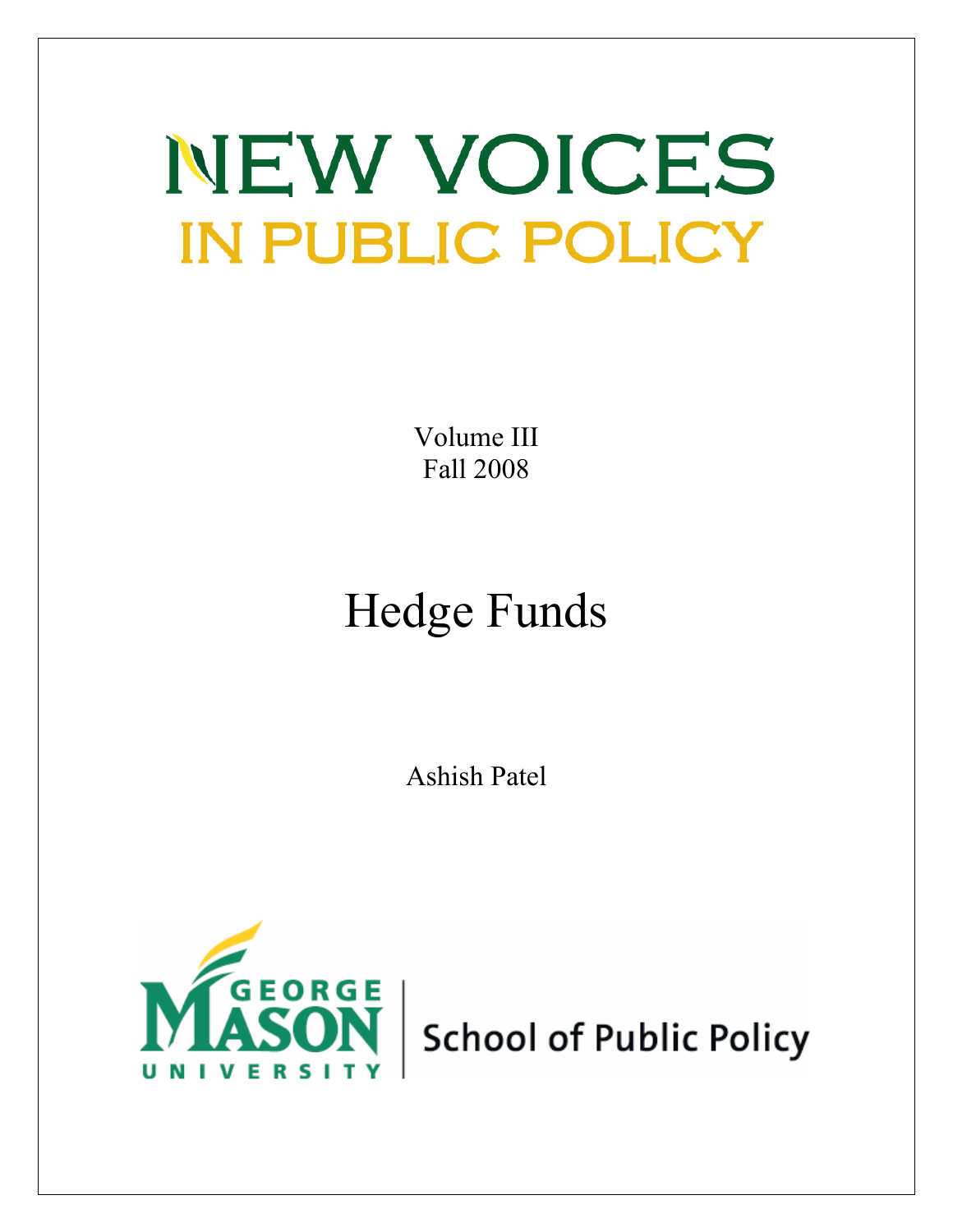## **Table of Contents**

## **Preface**

## **1. Introduction**

- 1.1 Definition of Hedge Funds
- 1.2 Effects of hedge fund operations on the financial markets

## **2. An Insight into Hedge Fund Operations**

- 2.1 Hedge funds vs. Mutual funds
- 2.2 The use of leverage
- 2.3 Shorting the market and the use of complex investment tools
- 2.4 Hedge funds and Systemic risk
- 2.5 Investment style categories

#### **3. The Bear calamity**

- 3.1 Highlights of the main issues of the recent collapse of Bear Stearns
- 3.2 Analysis of the Fed's "bail out"

#### **4. Regulation**

- 4.1 The case for and against regulation
- 4.2 Relevant policy issues insight from major stakeholders within the

industry

4.3 Current litigation – Relevant aspects of US Treasury Secretary, Henry

Paulson's plan discussed in detail

- **5. Conclusion:** Is tighter regulation the answer to curbing future turmoil?
- **6. Bibliography**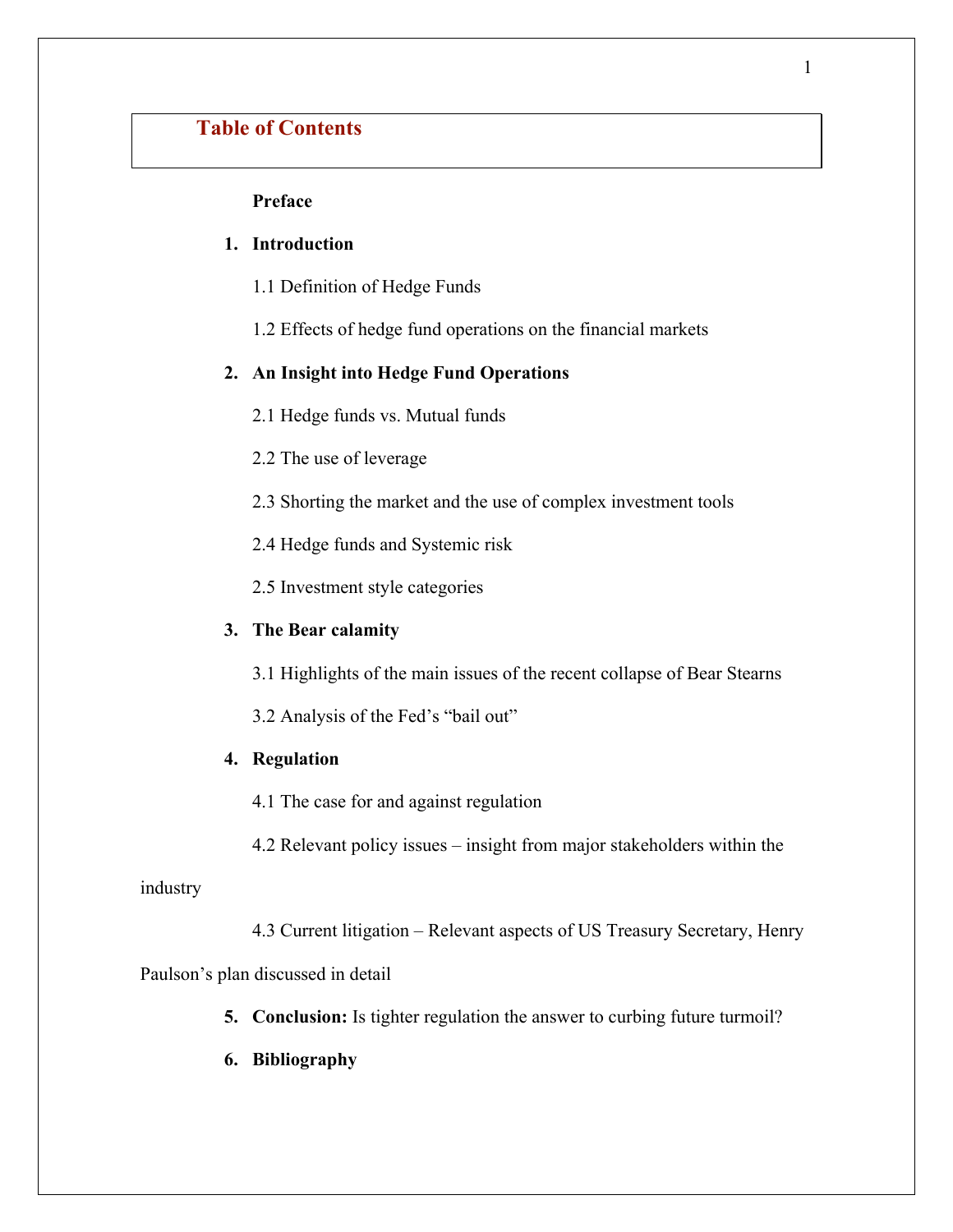## **Preface**

This paper is a culmination of extensive research conducted during the months between January and May 2008. Since this time frame much has changed within the financial markets of the United States. The timeline in which this paper was written identifies the beginnings of the financial crisis we find ourselves in today. When I wrote this paper I discussed the controversial bail out of Bear Stearns, which conjured up a massive debate amongst many in Washington. However, in recent past we have seen that Bear Stearns was only the "tip of the iceberg".

Many of my conclusions are a far cry from what is the general consensus on regulatory issues amongst Americans today. However, I intend to offer readers a different viewpoint from the general consensus of harsher regulation and would like readers to understand that there are various repercussions that arise as a result of any policy change.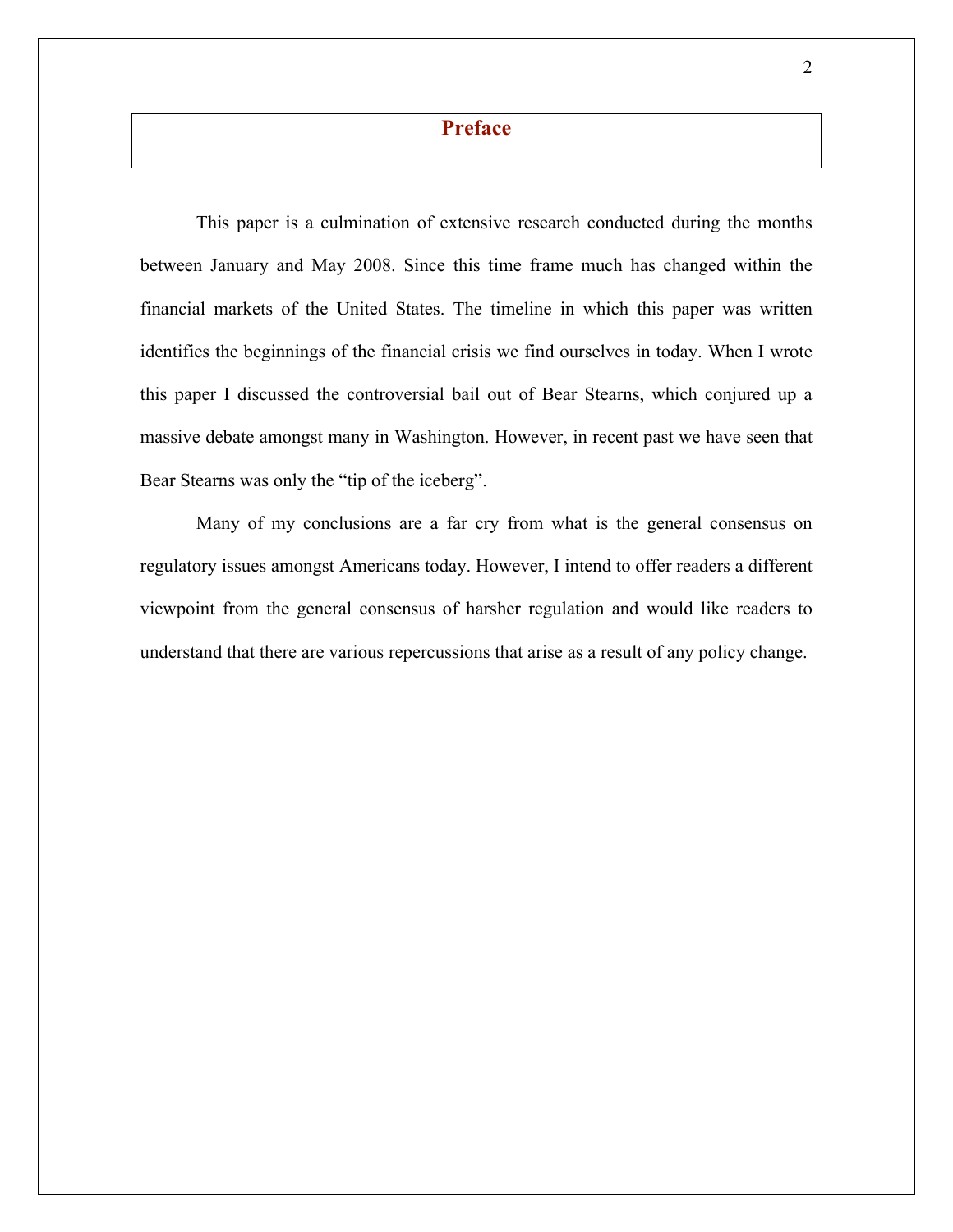## **1. Introduction**

Within the last decade or so hedge funds have become major players within the United States' capital markets. By attracting large pools of private capital, combined with the use of complex investment tools (with little oversight from regulatory authorities), hedge fund managers have managed to achieve the rates of returns that your average Wall Street investment banker would only dream of. However, in the recent past, with the financial markets in turmoil as a result of the subprime crisis, hedge funds have come under increasing pressure.

Many hedge funds have simply collapsed as a result of bad investment decisions that may have seemed lucrative a couple of years ago, but as a result of the current market turmoil have instigated their demise. The sheer size and the increasing influence that hedge funds have accumulated within the financial markets have spurred a major debate amongst policymakers. The debate concerning hedge fund operations mainly concerns regulation of the industry. Having operated with little oversight/regulation from regulatory authorities for years now, many in Washington are calling for tighter regulation to curb the prospects of future market turmoil, which they believe was a result of reckless investors exploiting loop holes within the current regulatory framework.

This paper seeks to provide insight into what hedge funds really are, how they operate, and the relevant aspects of regulatory reforms being proposed. The paper will provide arguments from various stakeholders within the industry and draw on some conclusions as to the effects and feasibility of proposed regulatory reforms.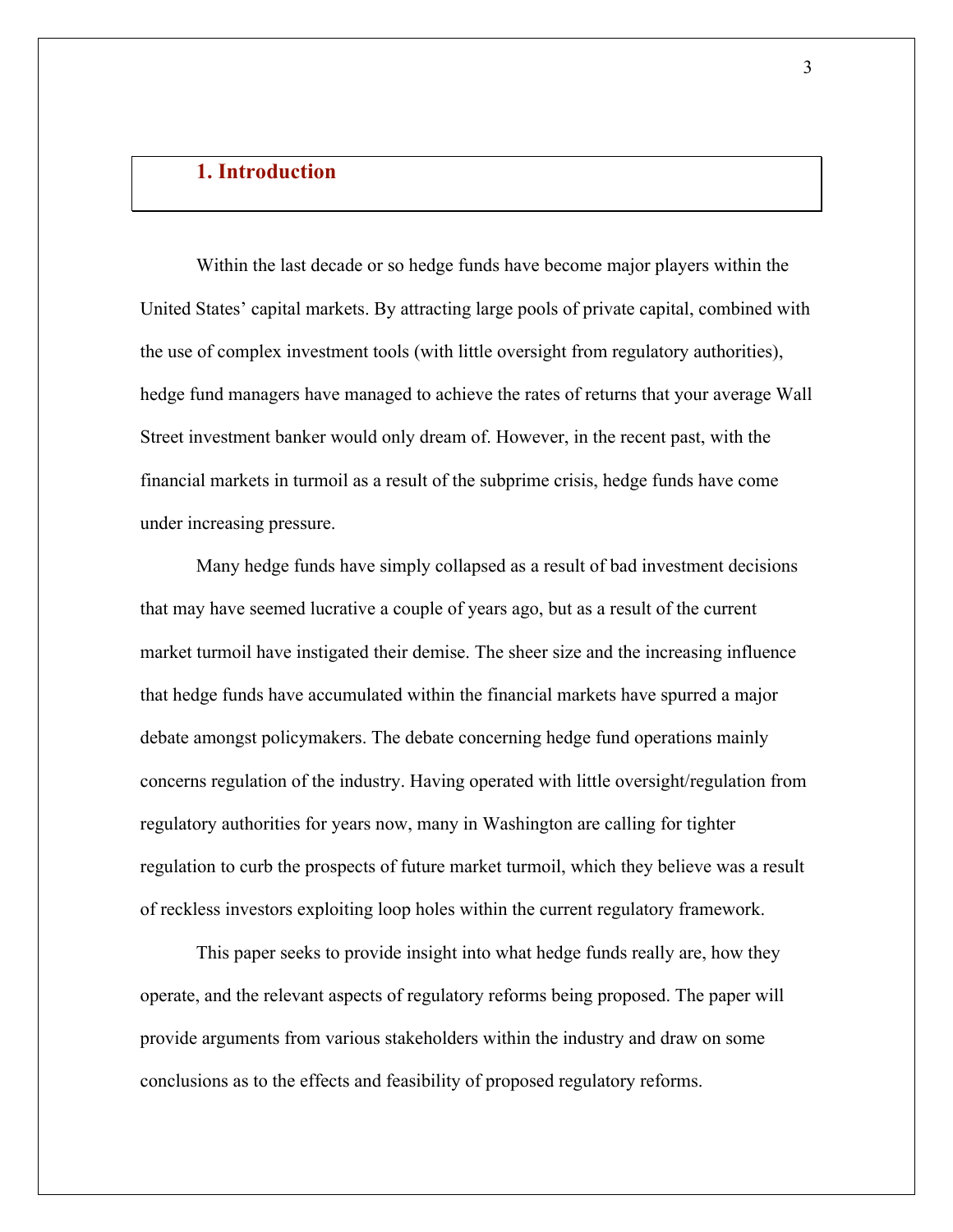## **1.1 What exactly is a Hedge Fund?**

Hedge funds are vast pools of money managed by an investment advisor, the hedge fund manager, who has a great deal of flexibility<sup>1</sup> Hedge fund managers typically have the right to have short positions, to borrow/ use leverage, and to make extensive use of derivatives<sup>2</sup>. Hedge funds are similar to mutual funds in their underlying investment goals; however, the two have several differences. Hedge funds are largely unregulated private pools of capital. Hedge funds have a more limited target market for clients, who are usually high net worth individuals often referred to as "sophisticated investors." Differences between hedge funds and mutual funds will be discussed in more detail later in this paper, but for now it is important to note that the main differences lie in the regulatory requirements, the types of investors, and the types of investment tools used, including leverage, short selling, etc.

Today, in addition to "trading equities, hedge funds may trade fixed income securities, convertible securities, currencies, exchange-traded futures, over-the-counter derivatives, futures contracts, commodity options and other non-securities investments."<sup>3</sup>

## **1.2 The Significance of the Hedge Fund Industry**

Hedge funds have become a topic of great importance over the last decade because of the increasing amount of influence and effect their operations have on the global financial market. Today more than 7,500 funds manage close to \$2 trillion in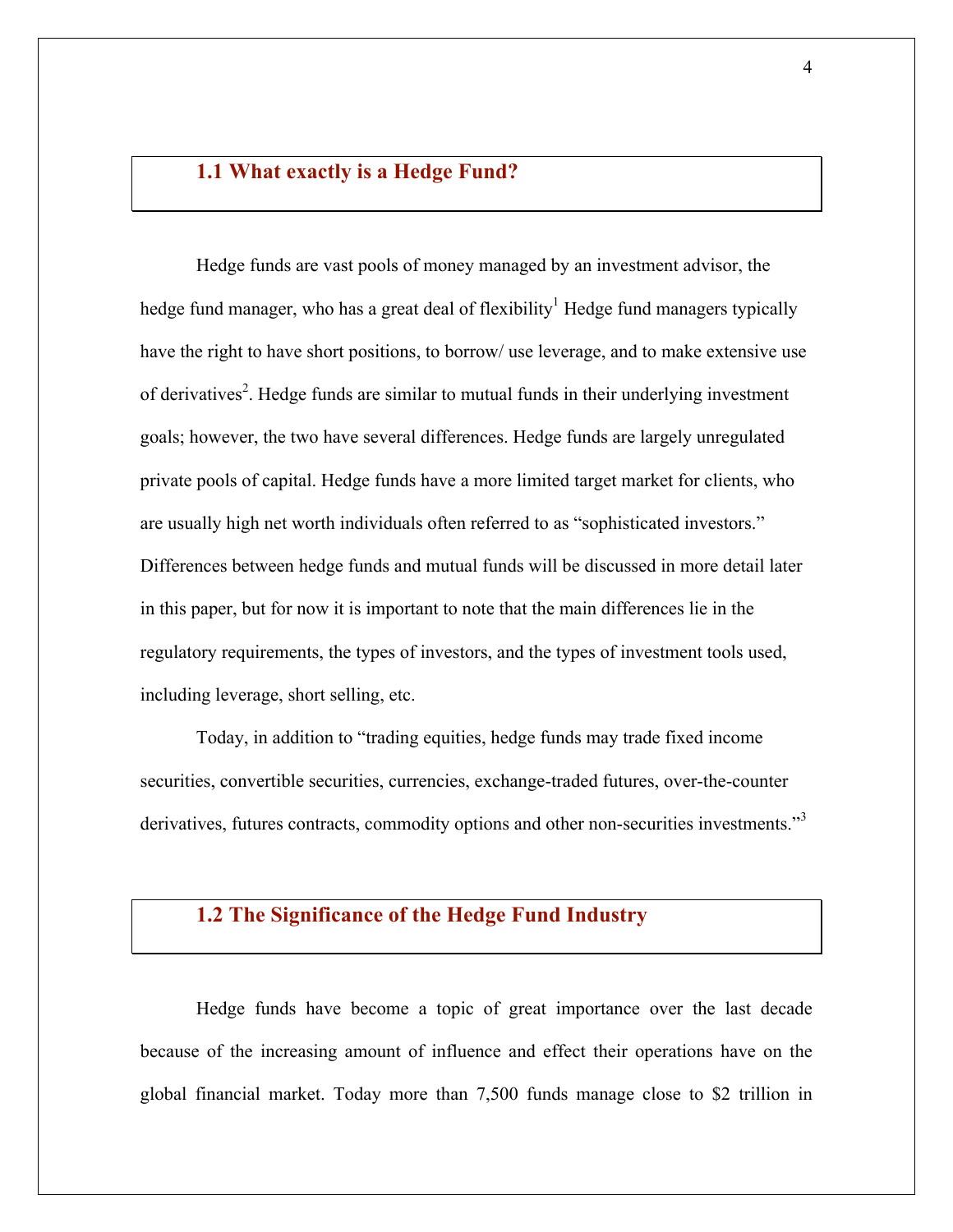assets<sup>4</sup>. With the rapid growth of this industry many institutional investors such as Merrill Lynch are seeking to change the ways in which they invest their money. The hedge fund industry has been recognized as a driving force for innovation in the financial markets and has been accepted as the very essence of a capitalistic/ free market economy.

## **2. An Insight into Hedge Fund Operations**

In order to understand the relevance of the hedge fund industry as a significant player in the financial markets, it is crucial to have some insight into the underlying workings of the industry. In this section of the paper, I shall provide some basic understanding of hedge fund operations, the kind of effects their operations can have on the financial market as a whole, and what makes them such an exclusive entity.

## **2.1 The Differences between Mutual Funds and Hedge Funds**

Mutual funds and hedge funds differ in various ways, particularly the "fees charged; leveraging, pricing, and liquidity practices employed; the degree of regulatory oversight to which each is subjected; and the characteristics of the typical investors who use each investment vehicle."<sup>5</sup> "U.S. mutual funds are among the most strictly regulated financial products on the market. They are subject to numerous requirements designed to ensure they operate in the best interests of their shareholders. Hedge funds are private investment pools, hence, are subject to far less regulatory oversight"<sup>6</sup>.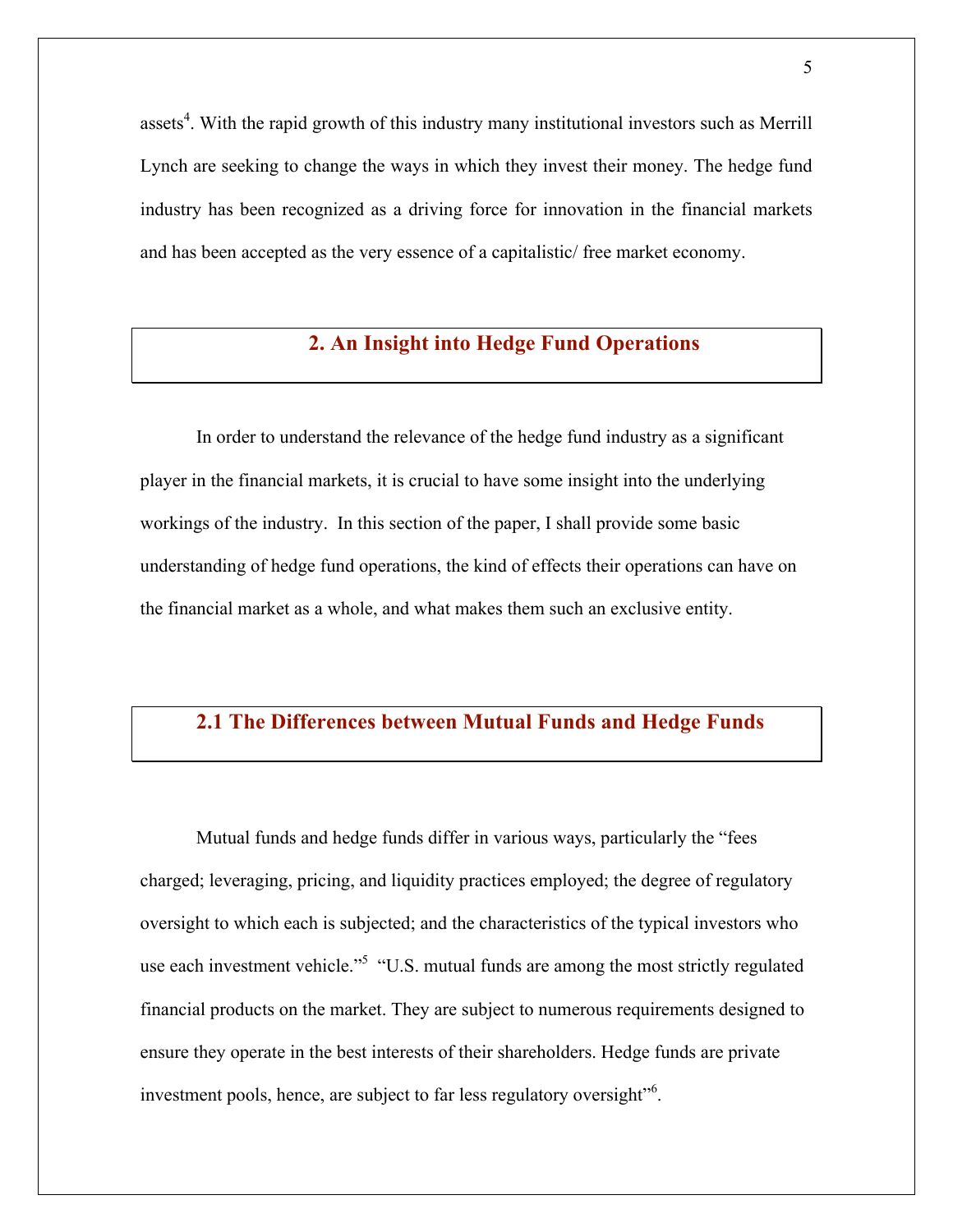## **Regulatory Requirements**

## *Mutual Funds*

Mutual funds are investment companies that must register with the U.S. Securities and Exchange Commission (SEC), subjecting them to SEC regulation<sup>7</sup>. "Virtually every aspect of a mutual fund's structure and operation is subject to strict regulation under four federal laws: the Securities Act of 1933, the Securities Exchange Act of 1934, the Investment Company Act of 1940 and the Investment Advisers Act."8 The SEC is responsible for ensuring the mutual fund industry's compliance with these regulations. "The Internal Revenue Code sets additional requirements regarding a fund's portfolio diversification and its distribution of earnings, and the National Association of Securities Dealers, Inc. (NASD) oversees most mutual fund advertisements and other sales materials."<sup>9</sup> In addition, mutual fund directors are responsible for effective oversight of the fund's policies and procedures. "For virtually all funds, at least a majority of their directors must be independent from the fund's management".<sup>10</sup>

"The Investment Company Act is the cornerstone of mutual fund regulation. It regulates the structure and operation of mutual funds and requires funds to safeguard their portfolio securities, forward price their securities, and keep detailed books and records. In addition, the 1933 Act requires all prospective fund investors to receive a detailed prospectus containing specific information about the fund's management, holdings, fees and expenses, and performance"  $\frac{11}{1}$ . Appendix A provides a "snapshot" of a mutual fund prospectus with relevant information pertaining to the fund's performance, management, and expense ratio (which are the fees charged by the fund managers).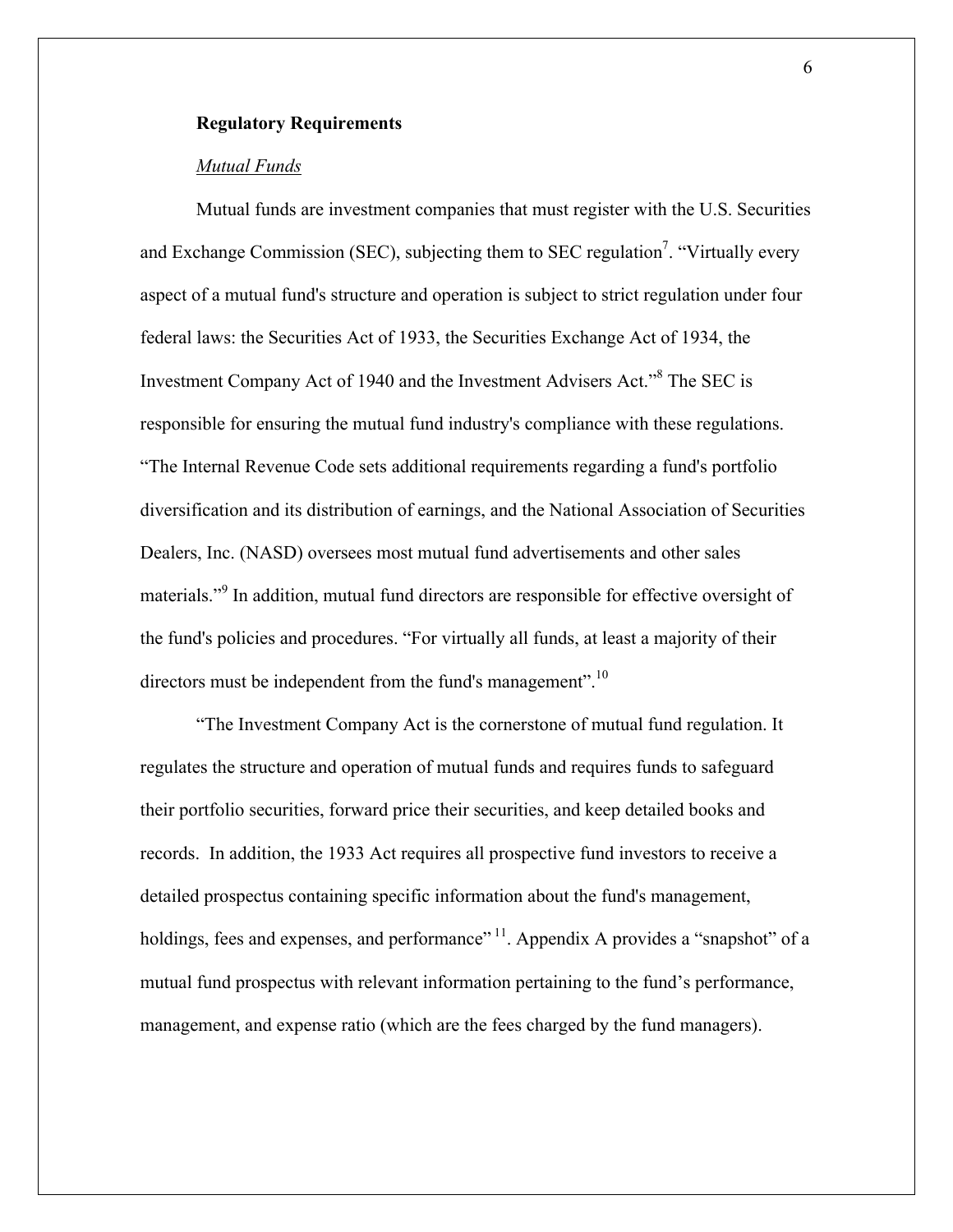## *Hedge Funds*

Unlike mutual funds, hedge funds are not required to register with the SEC (although many do in order to enhance their "legitimacy"). Hedge funds issue securities in "private offerings" not registered with the SEC under the Securities Act of 1933. Furthermore, hedge funds are not required to make periodic reports under the Securities Exchange Act of 1934.<sup>12</sup>

Like mutual funds and other securities market participants, hedge funds are subject to prohibitions against fraud, and their managers have the same fiduciary duties as other investment advisers.<sup>13</sup>

Hedge funds, in collaboration with the President's Working Group on Financial Market's (PWG) have established *"Sound Practices for Hedge Fund Managers"* (Appendix B) as "standards for excellence for improved market discipline and enhanced vigilance through collaborative efforts amongst counterparties."<sup>14</sup>

## **Fees**

#### *Mutual Funds*

"Federal law imposes a fiduciary duty on a mutual fund's investment adviser regarding the compensation it receives from the fund."15 In addition, mutual fund sales charges and other distribution fees are subject to regulatory limits under National Association of Securities Dealers (NASD) rules. Mutual fund fees and expenses must be disclosed in detail, as required by law, in a fee table at the front of every prospectus. There is a standardized format for advisers to present their fees and expenses, so that an investor can easily understand them and can compare expense ratios among different funds.<sup>16</sup>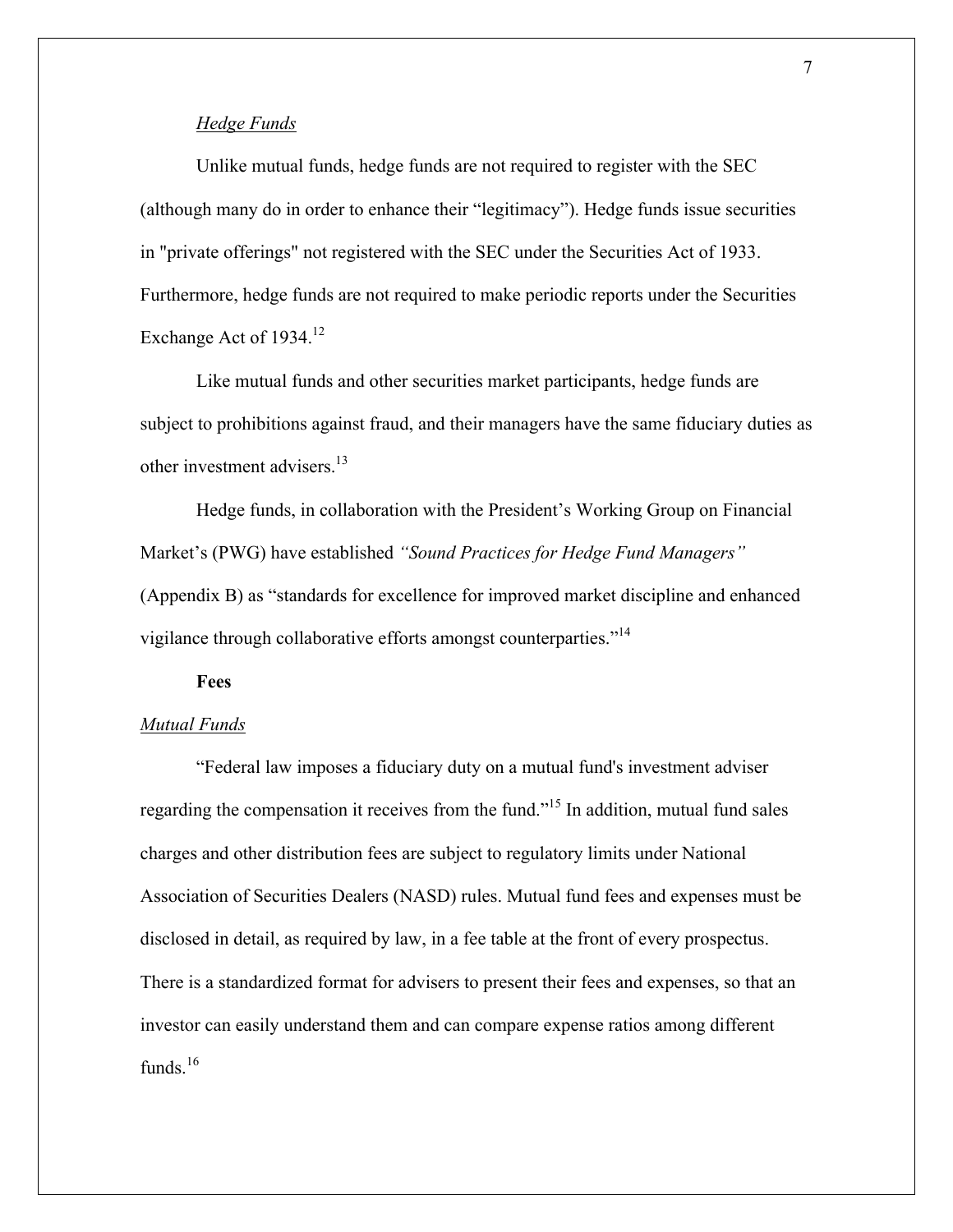## *Hedge Funds*

There are no limits on the fees a hedge fund adviser can charge its investors. Author Duff McDonald explores this in his 2007 New York Magazine article, "Behind the Hedge": "The typical fee structure is known by the vernacular " $2 \& 20$ "—most funds take a 2 percent management fee and 20 percent of any profits."17 Some managers take far more. James Simons of Renaissance Technologies Corporation, for example, charges a nominally obscene 5  $\&$  44. The result, according to McDonald: "A \$1 billion fund posting a 30 percent return delivers a \$78.8 million payday for its managers. A \$1 billion fund posting a zero percent return can still spread around \$20 million to its employees." The best managers do a lot better than breaking even, mind you, and as a result, a handful of hedge-fund kingpins take home more than \$500 million in annual compensation. For example, "James Simons earned an estimated \$2.8 billion in 2007." <sup>18</sup>

#### **Leveraging Practices**

## *Mutual Funds*

"The Investment Company Act severely restricts a mutual fund's ability to leverage or borrow against the value of securities in its portfolio."<sup>19</sup> The SEC requires that funds engaging in certain investment techniques, including the use of options, futures, forward contracts and short selling, "cover" their positions i.e. ensure some specific level of liquidity is available. The effect of these constraints has been to strictly limit leveraging by mutual fund portfolio managers, which as we will see later can be a risky strategy.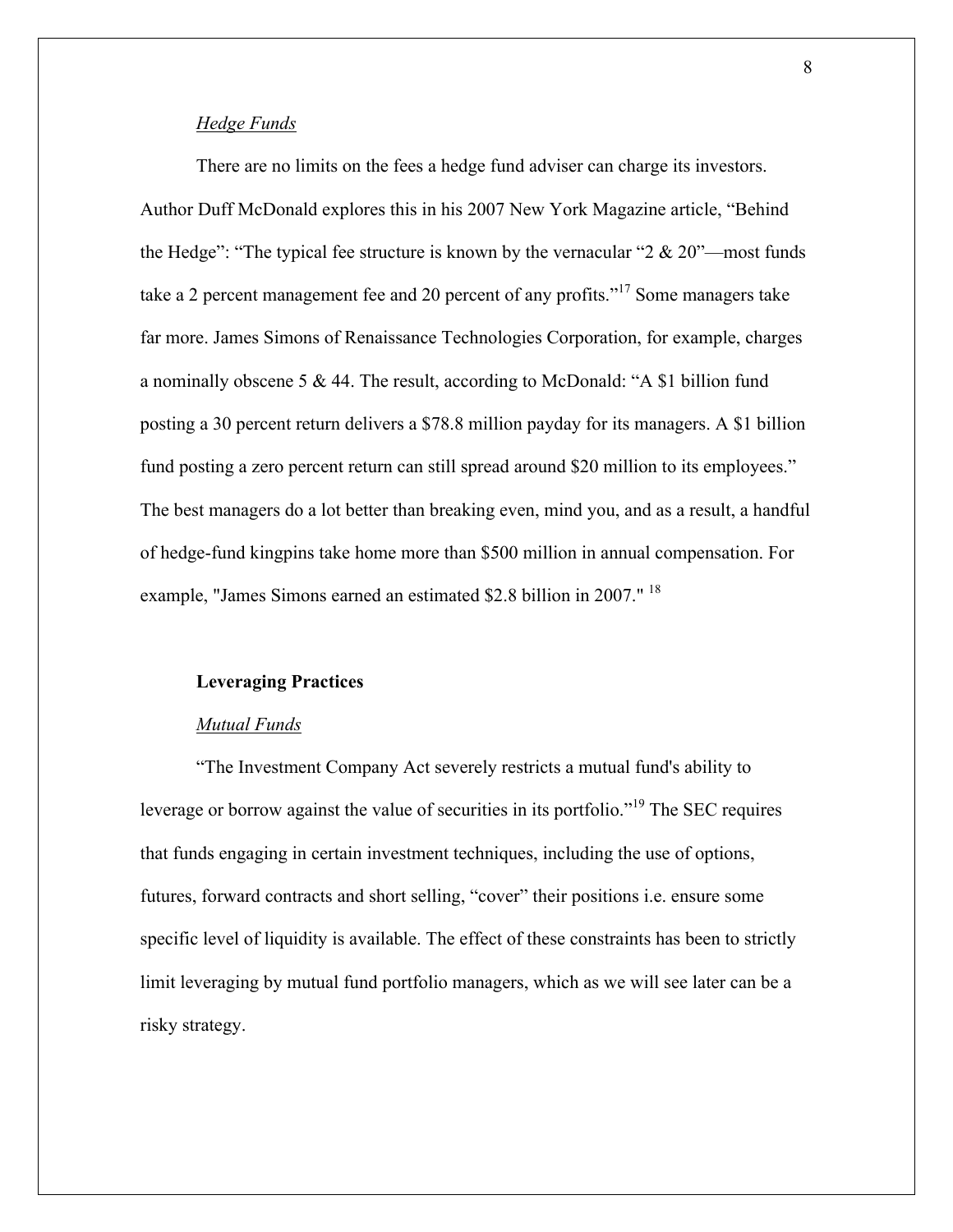## *Hedge Funds*

Leveraging and other high-risk investment strategies have become a constant feature of hedge fund management. Hedge funds were "originally designed to invest in equity securities and use leverage and short selling to "hedge" the portfolio's exposure to movements of the equity markets."<sup>20</sup> Today, however, hedge fund managers use a wide variety of investment strategies and have become very active traders of securities.

## **Pricing and Liquidity**

#### *Mutual Funds*

Mutual funds are required to "value their portfolios and price their securities daily based on market quotations that are readily available at market value and others at fair value, as determined in good faith by the board of directors. In addition to providing investors with timely information regarding the value of their investments, daily pricing is designed to ensure that both new investments and redemptions are made at accurate prices. "<sup>21</sup> Furthermore, mutual funds are required to allow shareholders to redeem their shares at any time.  $22$ 

## *Hedge Funds*

There are no specific rules governing hedge fund pricing. Hedge fund investors may be unable to determine the value of their investment at any given time. Hedge fund investments are usually illiquid, with most investments made on a long term basis, so investors are usually aware of this and hence daily fluctuations in the market are not of great importance.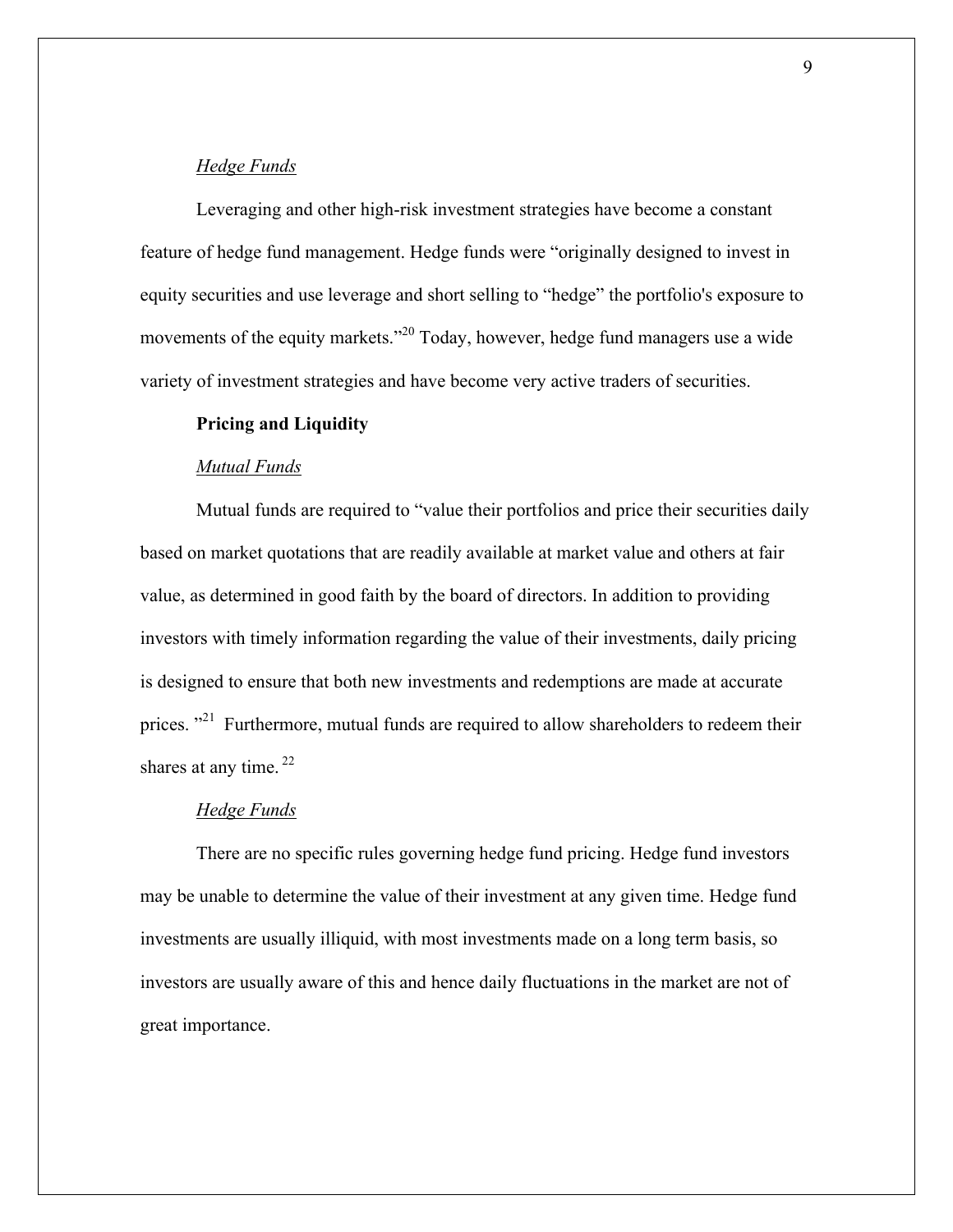#### **Investor Characteristics**

#### *Mutual Funds*

"The only qualification for investing in a mutual fund is having the minimum investment to open an account with a fund company, which is typically around \$1,000, but can be lower. After the account has been opened, there is generally no minimum additional investment required, and many fund investors contribute relatively small amounts to their mutual funds on a regular basis as part of a long-term investment strategy". $^{23}$ 

Mutual funds generally target a wider base of prospective customers. They are more retail oriented and there are no restrictions on advertising of their products. Generally mutual fund products are made for easier accessibility for "average people".

## *Hedge Funds*

A considerably larger investment is required from hedge fund investors. Under the Investment Company Act of 1940, certain hedge funds may only accept investments from individuals who hold at least \$5 million in investments. This measure is intended to limit participation in hedge funds and other types of unregulated pools to sophisticated investors. <sup>24</sup> "Hedge funds can also accept other types of investors if they rely on other exemptions under the Investment Company Act or are operated outside the United States<sup>"25</sup>

More recently, with the rapid growth of the hedge fund industry, hedge funds have begun attracting more institutionalized investment (for example from firms such as Merrill Lynch, etc.).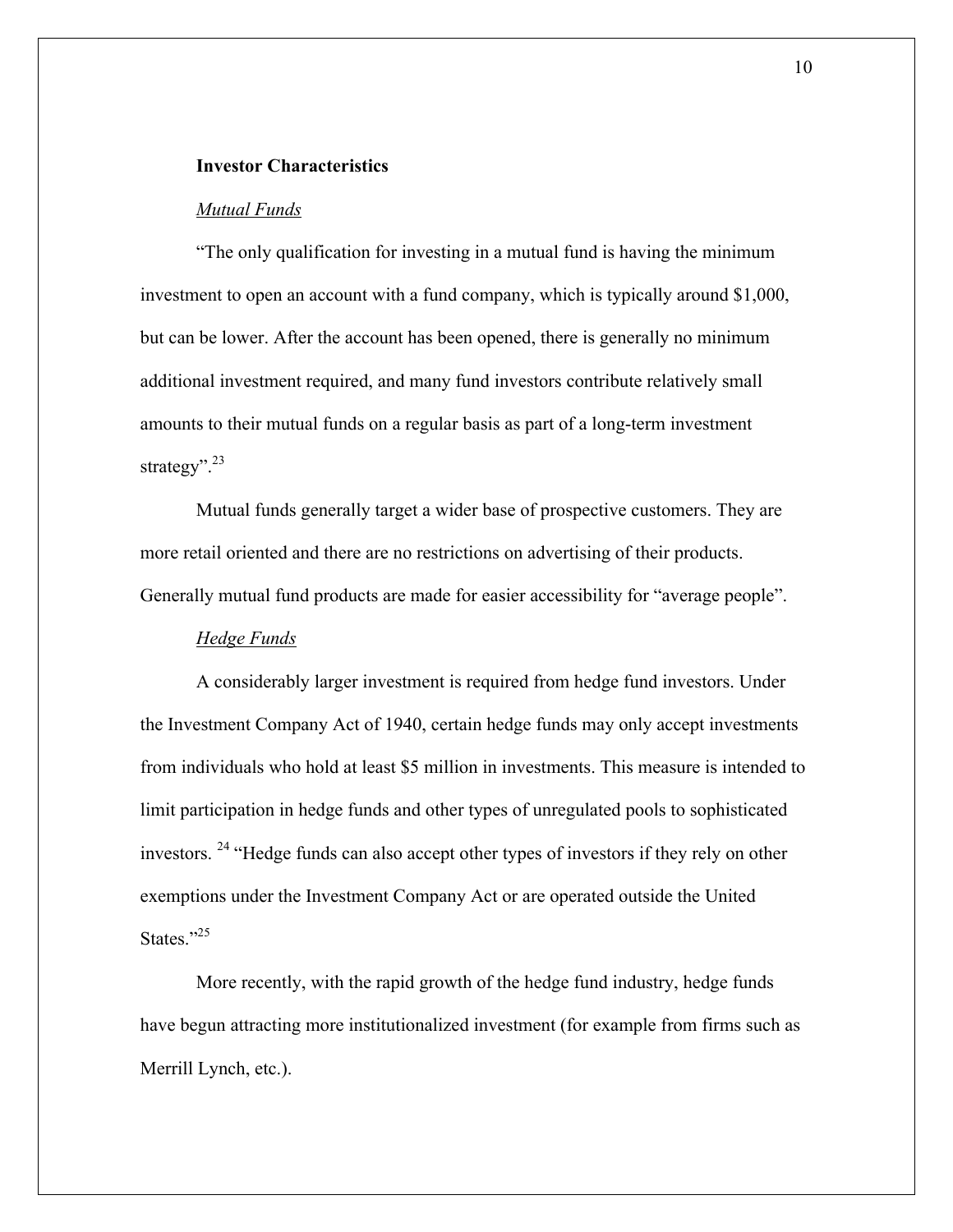## **2.2 Leverage**

Hedge funds try to deliver the most attractive rates of return possible. In their ongoing quest to maximize their returns, hedge funds utilize investment tools that enable them to take advantage of opportunities in the market. Leverage is one such tool that has been used widely amongst hedge funds, and has had varied results, from facilitating exponential returns on investments to causing the collapse of many hedge funds.

Leverage can be defined in numerous ways. "As a general matter, however, leverage, can be viewed as a means of potentially increasing an investment's value or return without increasing the amount invested."<sup>26</sup> Leverage is the practice of using borrowed money to make investments in order to maximize returns.

Leveraging (i.e. buying on margin) is like taking out a mortgage to buy a house.<sup>27</sup> Mortgage lenders are typically willing to lend 80% or more of the value of the house. In the securities business, brokers will typically lend about 50% of the value of stock to be purchased. However, the broker will not lend funds against stocks that are viewed as "risky".

Buying on margin involves interest expenses and has the ability to enhance both gains and losses. In "All about Hedge Funds", author Robert Jaeger provides a basic example to illustrate the use of leverage in enhancing both gains and losses:

"Suppose that you have \$100,000 in a brokerage account, and you want to buy \$200,000 worth of IBM stock. Suppose further that IBM trades at \$100 per share, so \$200,000 is 2000 shares. So you borrow \$100,000 from the broker, pledging the 2000 shares of stock as collateral, and the full account, including both assets and liabilities, as shown in Table 1. Here the value of the asset fluctuates, but the value of the liability is fairly stable. The liability may increase slightly as you begin to incur interest expenses on the borrowed \$100,000. If you want, you can add those charges to the liability. So you begin with assets worth \$200,000 and a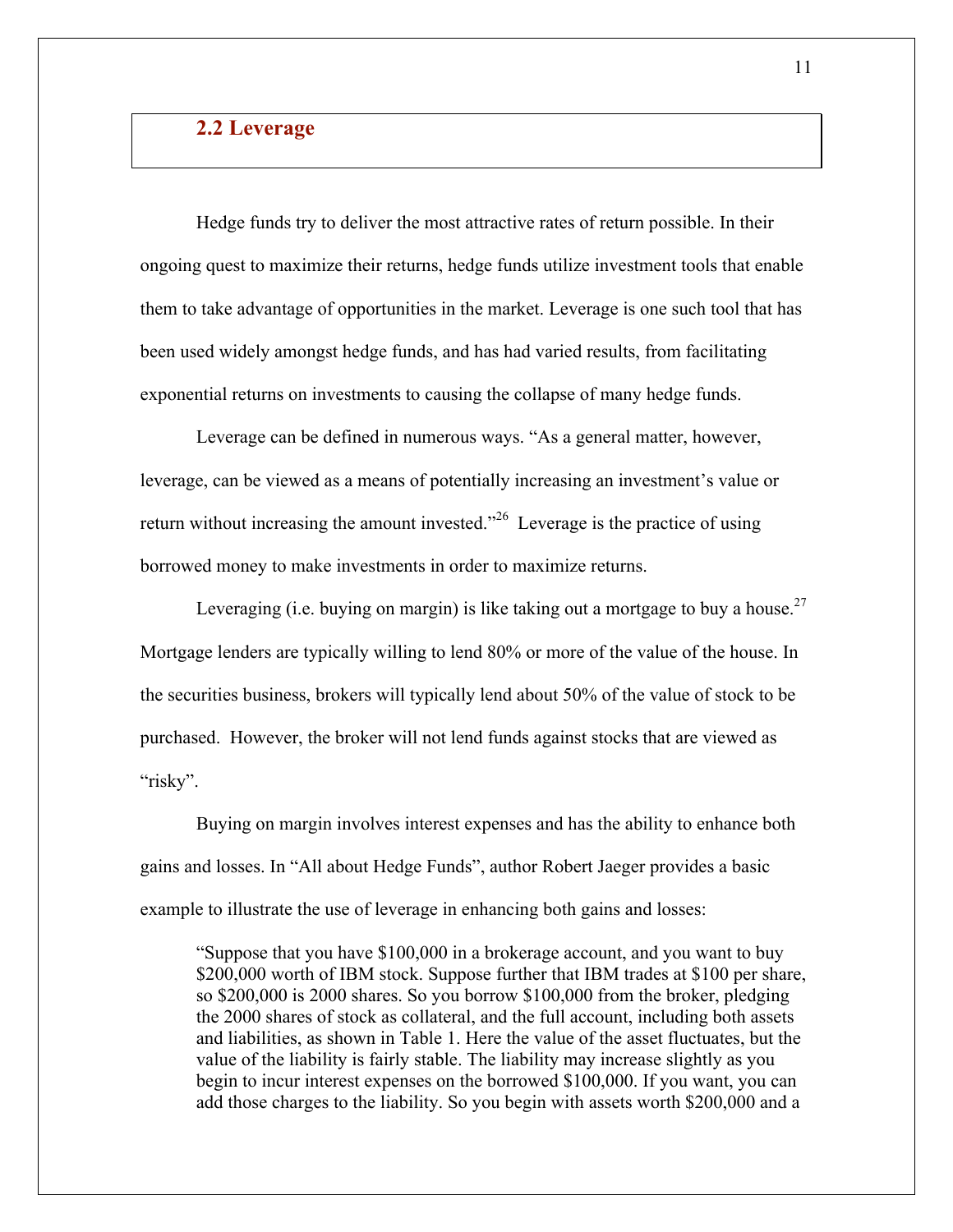liability of \$100,000, which results in net equity of \$100,000, you begin 200 percent invested; that is, the ratio of assets to net equity is 2:1. Suppose the broker charges you 5 percent interest (annually) on the borrowed funds. If IBM goes up by 20 percent in the course of the year, then you earn \$20 per share on your 2,000 shares, for a profit of \$40,000. But you owe \$5,000 in interest on the borrowed \$100,000. So the net profit is \$35,000, on a net investment of \$100,000."<sup>28</sup>

By using leverage you have effectively earned 35 percent in the account, even thought

IBM stock only went up by 20 percent.

| <b>Assets</b>      |           | <b>Liabilities</b> |           |
|--------------------|-----------|--------------------|-----------|
| 2000 shares of IBM | \$200,000 | Margin debt        | \$100,000 |
| <b>Net Equity</b>  | \$100,000 |                    |           |

#### **Table 1 - Structure of a Leverage Long Position**

Source: Jaeger, 2003 "All about Hedge Funds" pp.134

On the other hand, however, if IBM goes down by 20 percent, then the \$40,000 gain becomes a \$40,000 loss, but you still owe \$5,000 in the interest. So the combined loss will be \$45,000, on a net investment of \$100,000, effectively a 45 per cent loss.

The IBM example is a very basic example of leverage at work. In the hedge fund industry, the volume of trading and the amount of money being used to leverage investments is much higher than in the given example. However, this example makes it easy to see how hedge funds may use leverage to maximize returns, and also how using leverage can be a risky strategy that may lead to bankruptcy for some.

Although leverage historically was obtained primarily by purchasing securities with borrowed money, today futures, options and other derivative contract options may be used as a major source of leverage.<sup>29</sup> As illustrated earlier, the use of leverage may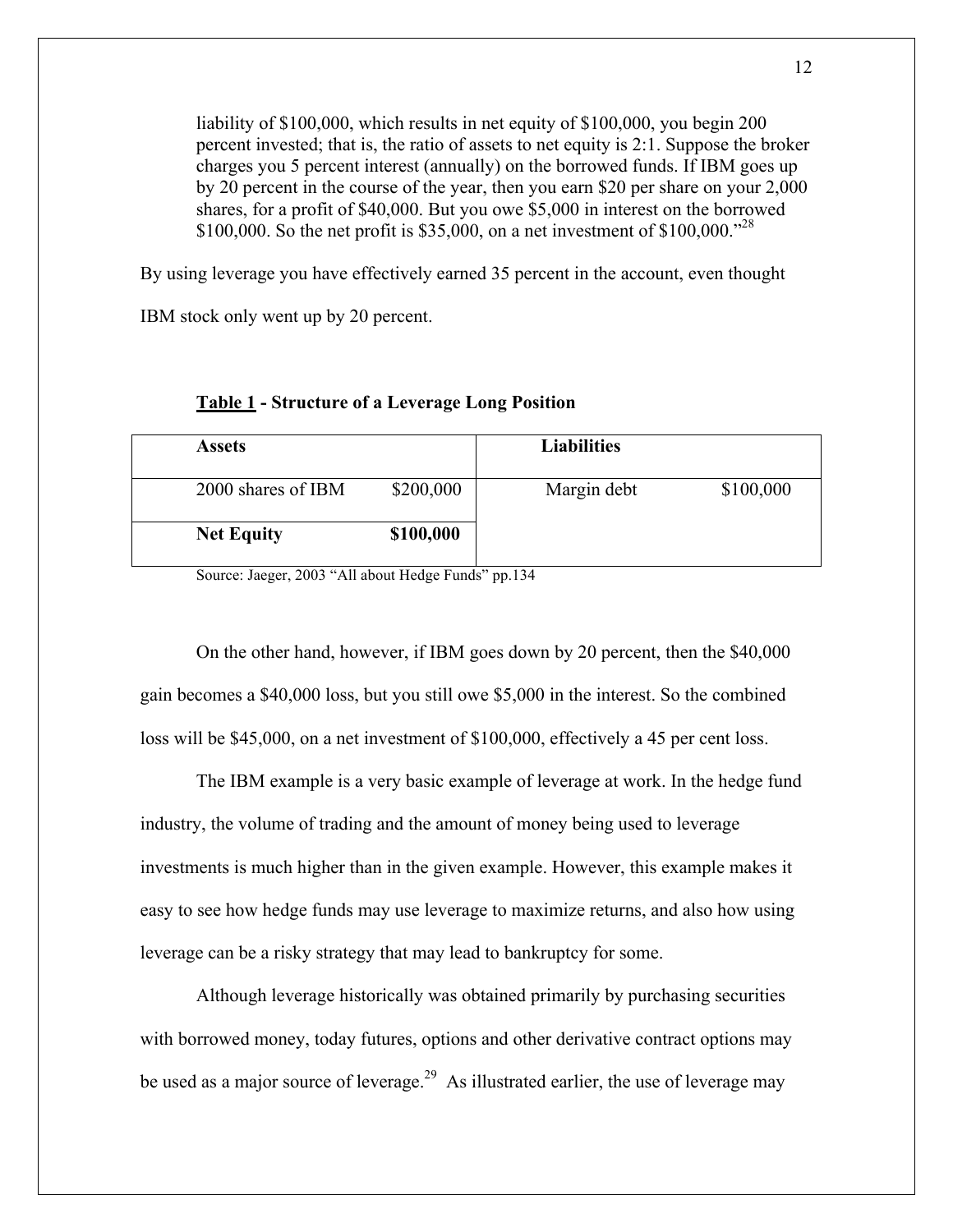have a significant impact on investment results because, while it may enhance investment gains, it may also magnify potential losses. Leverage also increases the risk caused by holding assets that are illiquid or whose full value cannot be realized in a quick sale.

We can apply the earlier IBM example to more recent turmoils in the financial markets to illustrate just how risky leverage can be. Many of the hedge funds that have collapsed as a result of the subprime mortgage crisis were highly leveraged and holding collateral (in most cases in the form of mortgage backed securities) that were losing value at a steady pace as a result of the downturn in the real estate market. As a result it became increasingly difficult for these highly leveraged funds to sell off their illiquid holdings and make payments due for borrowed funds. Therefore, funds started recording large losses and write offs. With no apparent sign of an upturn in the market in the near future many of these funds had no choice but to declare bankruptcy. A recent example of a fund that collapsed as a result of holding such illiquid assets is Bear Stearns.

It is clear to see just how risky leveraging can be. While the market for your assets are up, leveraging can be an effective way to maximize your return; however, should the market take a turn, leveraging can also magnify your losses and cause your downfall.

The use of leverage also exposes counterparties to a significant amount of risk. In the simplest sense counterparties may be commercial banks or brokerage firms. Funds that borrow heavily from counterparties may also expose these counterparties to risks should the funds leveraging strategy result in losses, because it becomes increasingly difficult (sometimes impossible) to repay the borrowed amount. Counterparty risk is a significant issue and has been studied extensively because of its increasing influence on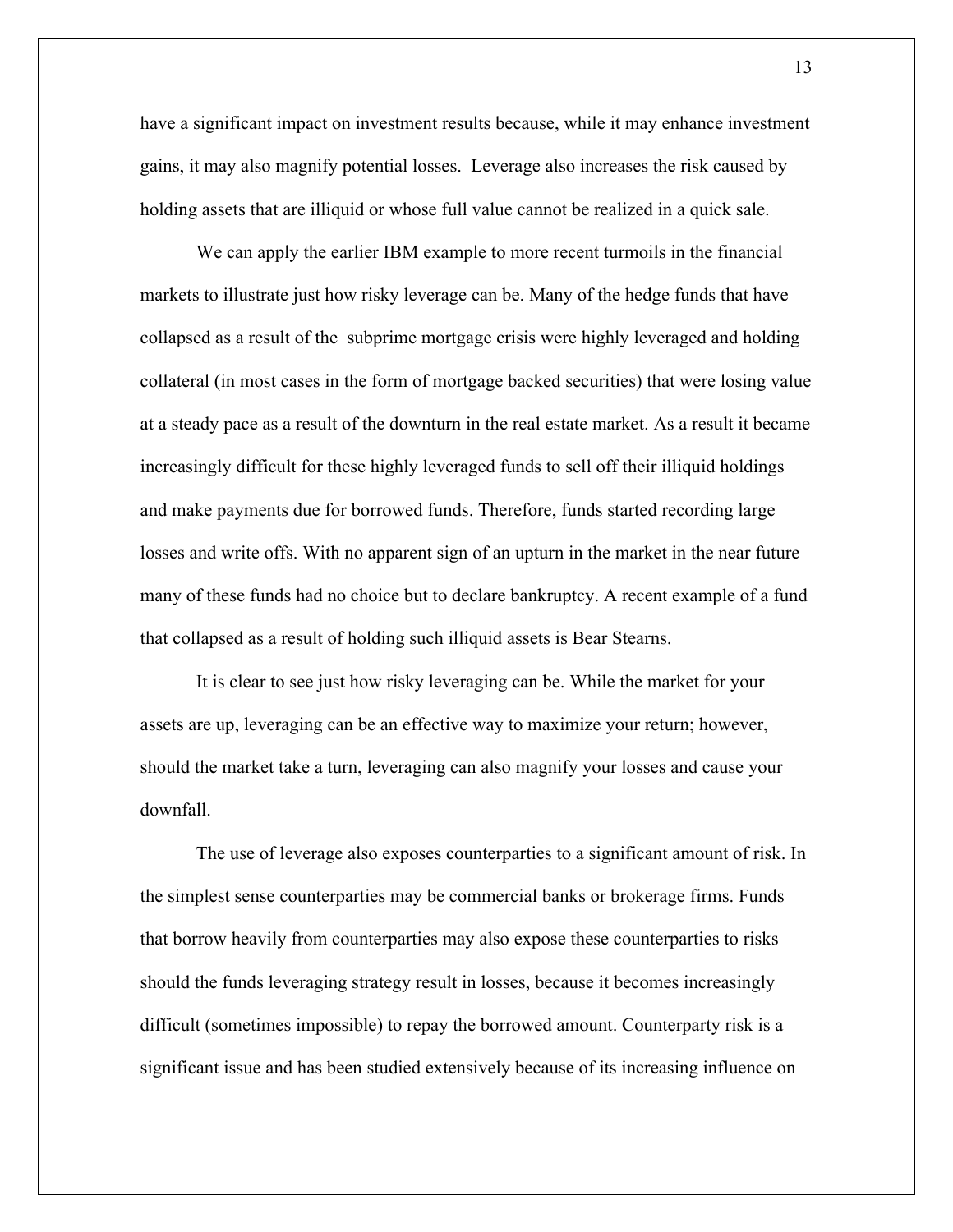the performance of the financial markets. For the purpose of this paper counterparty risk will be discussed under regulation as a significant policy issue.

## **2.3 The Short-Long Strategy**

Short selling has become a trademark investment strategy of the hedge fund industry. The ability to "short" the market is one of the major differences between hedge funds and mutual funds. As we now know, mutual funds are not permitted to use short selling as an investment tool, whereas hedge funds are. Hedge funds have used short selling to "bet against" the market in order to exploit inefficiencies in the pricing of securities.

Short selling is the mirror image of buying on margin (leveraging). When you buy on margin, you buy stock that you cannot afford. So you make some sort of down payment, and then borrow the cash that you need to make a purchase. When you short sell, you sell a stock that you do not own. You borrow the stock, pledging cash or some other asset as collateral for the loan. Then you sell the stock, in the hope that you will buy it back in the open market at a lower price, at which point you can return the borrowed stock to the lender and make a profit.<sup>30</sup>

In general, "short selling is utilized to profit from an expected downward price movement, to provide liquidity in response to unanticipated demand or to hedge the risk of a long position in the same or a related security."<sup>31</sup>

Jaeger provides another good example to illustrate how short selling can be used and its effects: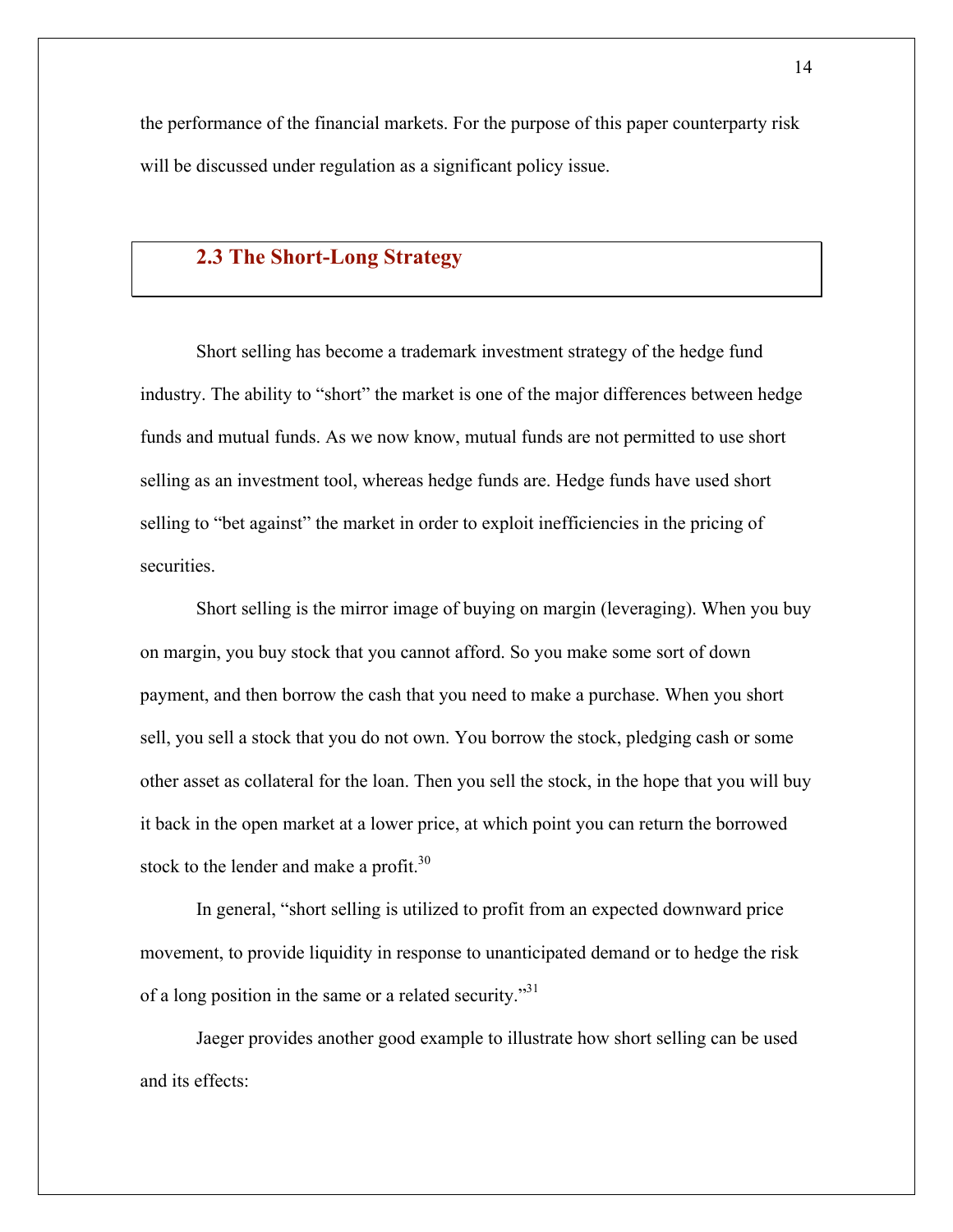"Suppose that, during the height of the Internet bubble in 1999, you begin to feel that Amazon.com is overvalued. You short Amazon at \$100; then you cover your short at \$50 in the middle of 2000. You've made \$50 per share without ever owning the stock."

"First, you must deposit some money or securities into a margin account. Then you use that money as collateral to borrow the Amazon shares. This requires that somebody be willing to lend you their Amazon shares. The prime broker arranges the borrowing. Therefore, hedge fund managers usually look for prime brokers who have, amongst other things, excellent access to stock available for borrowing."

"The next step is to sell the borrowed shares, and that sale produces real money, which is called the "proceeds of the short sale". The proceeds go into an account at the prime broker, where they earn interest. The interest is split three ways; lender of the shares earns a lending fee, broker earns a fee for arranging transaction, and short seller earns remainder of the interest."

"Let's assume that you open the account with \$100,000 and you sell short 1000 shares of Amazon.com at \$100 each. Then the assets and liabilities in the account are shown in Table 2. The account has total assets of \$200,000 and a liability that is originally valued at \$100,000. So net equity is exactly \$100,000, which was the starting amount. We added a new asset, a new liability, but the net equity remained the same. Let's suppose that Amazon.com goes from \$100 to \$50, so the value of the liability goes from \$100,000 to \$50,000. This \$50,000 decline in the value of the liability boosts the net equity in the account by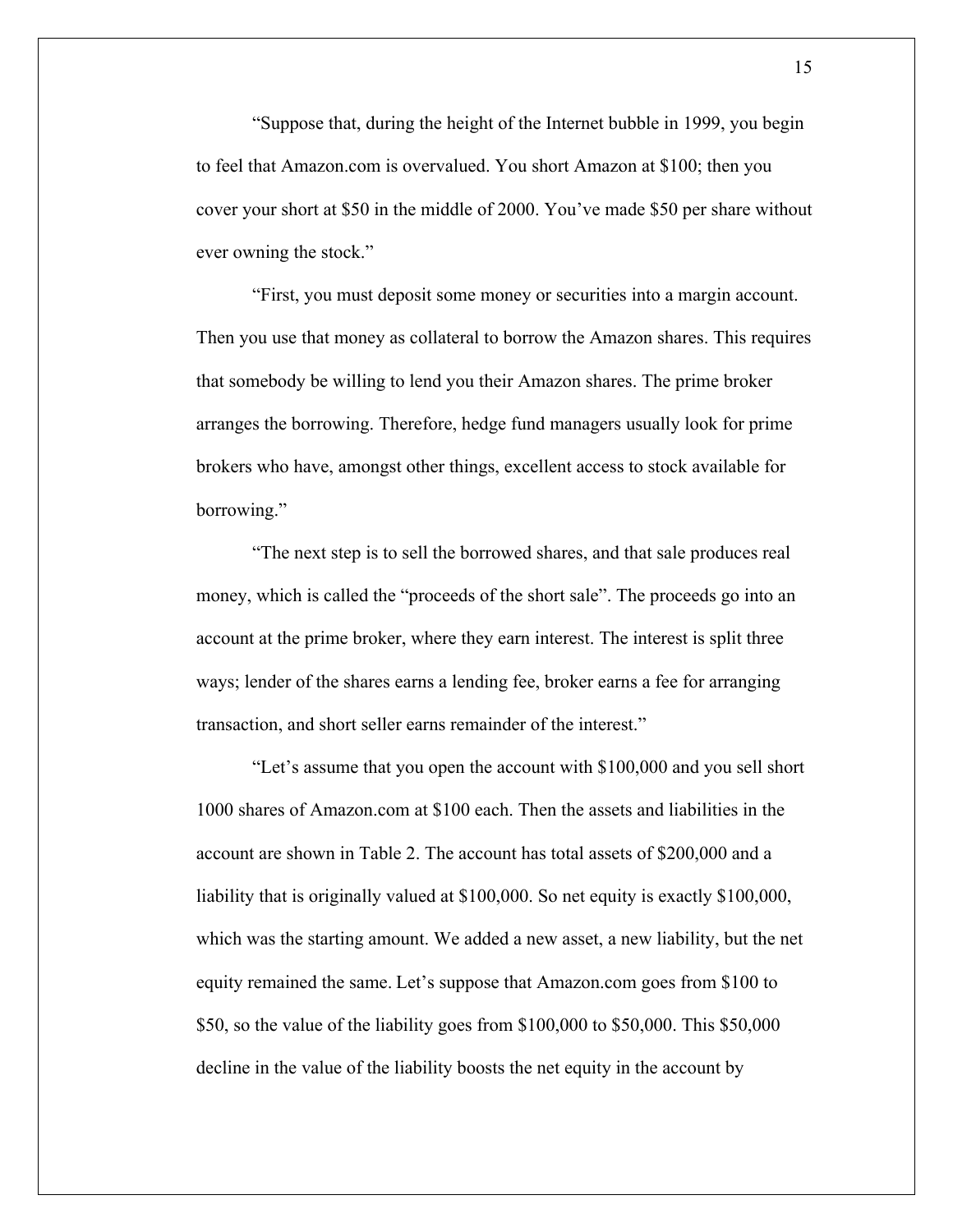\$50,000. Now you can "cover the short" by taking \$50,000 from the original deposit, buying Amazon in the open market, and then using the newly purchased shares to pay back the original borrowing of stock. At the end of the day there is \$150,000 in the account, and no liabilities. Sold high and bought low." $32$ 

| Assets                 |           | Liabilities                      |
|------------------------|-----------|----------------------------------|
| Original Deposit       | \$100,000 | \$100,000<br>1,000/sh Amazon.com |
| Proceeds of short sale | \$100,000 |                                  |
| <b>Net Equity</b>      | \$200,000 |                                  |

**Table 2 - Structure of a Short Position**

Source: Jaeger, 2003 "All about Hedge Funds" p.140

If Amazon shares go up to \$120 (from \$100), then the value of the liability goes to \$120,000, assets are still \$200,000, so net equity goes to \$80,000. As the price of the stock goes up the broker may begin to worry about getting paid back, and at some point he will make a margin call. If you cannot put more money into the account, the broker may ask you to cover the short at current prices, and you will incur a loss.<sup>33</sup>

Short selling can provide the market with important benefits, including supplying liquidity into the market and enhancing pricing efficiency (for overvalued securities). Market liquidity is provided through short selling by market professionals, such as hedge fund managers and financial advisers, who offset temporary imbalances in the supply and demand for securities. Short sales effected in the market by securities professionals add to the trading supply of stock available to purchasers and thus may reduce the risk that the price paid by investors is artificially high.<sup>34</sup>

Short selling can also contribute to the pricing efficiency of the markets. "Efficient markets require that prices fully reflect all buy and sell interests. When a short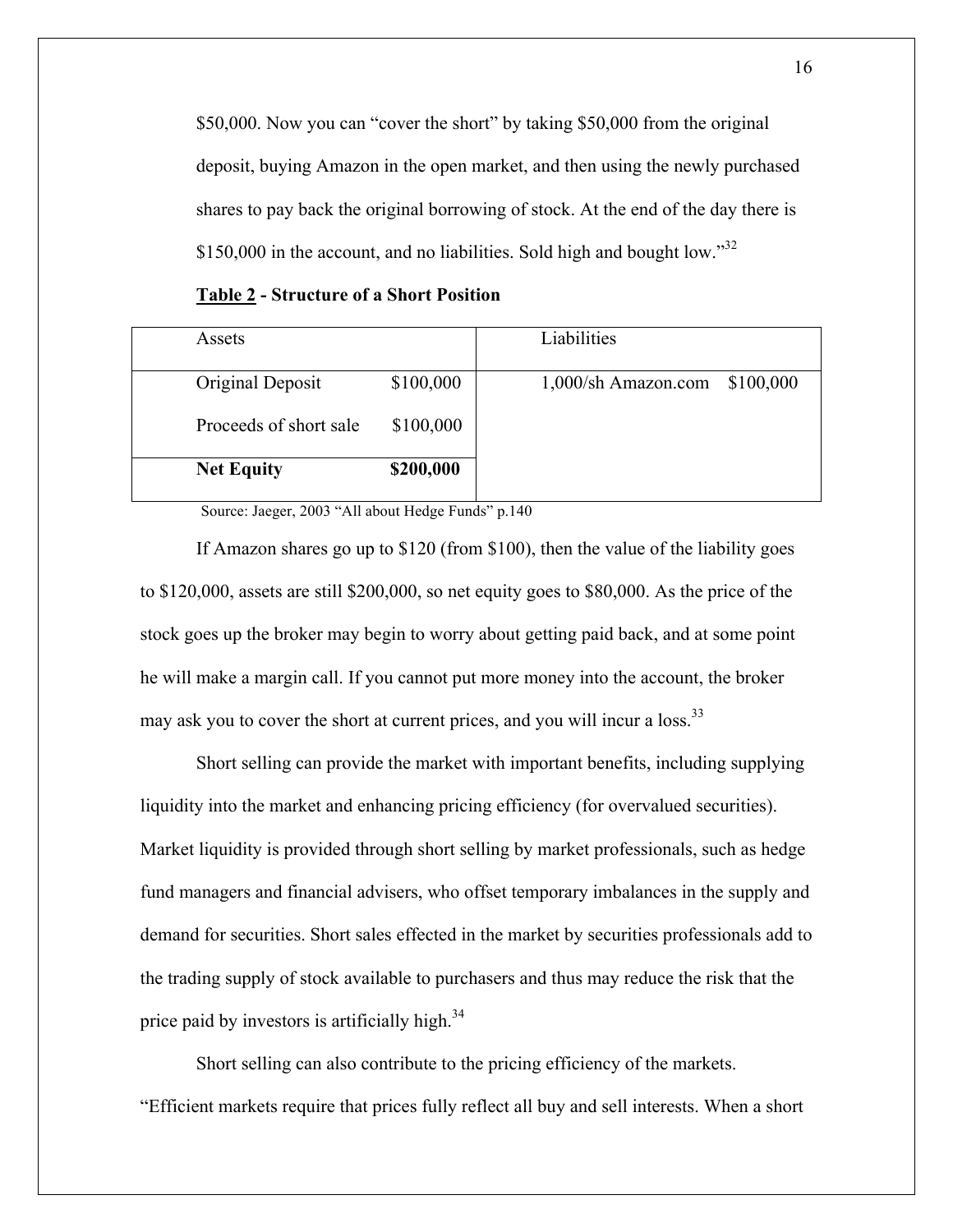seller speculates on or hedges against a downward movement in a security, the transaction is a mirror image of the person who purchases the security based upon speculation that the security's price will rise or in order to hedge against such an increase.<sup>335</sup> The strategies "differ in the sequence of transactions. Market participants who believe a stock is overvalued may engage in short sales in an attempt to profit from a perceived divergence of prices from true economic values. Such short sellers add to stock pricing efficiency because their transactions inform the market of their evaluation of future stock price performance. This evaluation is reflected in the resulting market price of the security."<sup>36</sup>

"Although short selling serves useful market purposes, it also may be used to manipulate stock prices. An example is the "bear raid" where an equity security is sold short in an effort to drive down the price of the security by creating an imbalance of sellside interest."<sup>37</sup> Unrestricted short selling can also put added pressure on a declining market in a security by eliminating bids and causing a further reduction in the price of a security by creating an appearance that the price is falling for fundamental reasons<sup>38</sup>.

## **2.4 Systemic Risk and Hedge Funds**

"Systemic risk is commonly used to describe the possibility of a series of correlated defaults among financial institutions, typically banks that occur over a short period of time, often caused by a single major event."<sup>39</sup> However, since the collapse of a large hedge fund, Long Term Capital Management (LTCM) in 1998, it has become apparent that hedge funds are also being implicated in systemic risk exposures. "The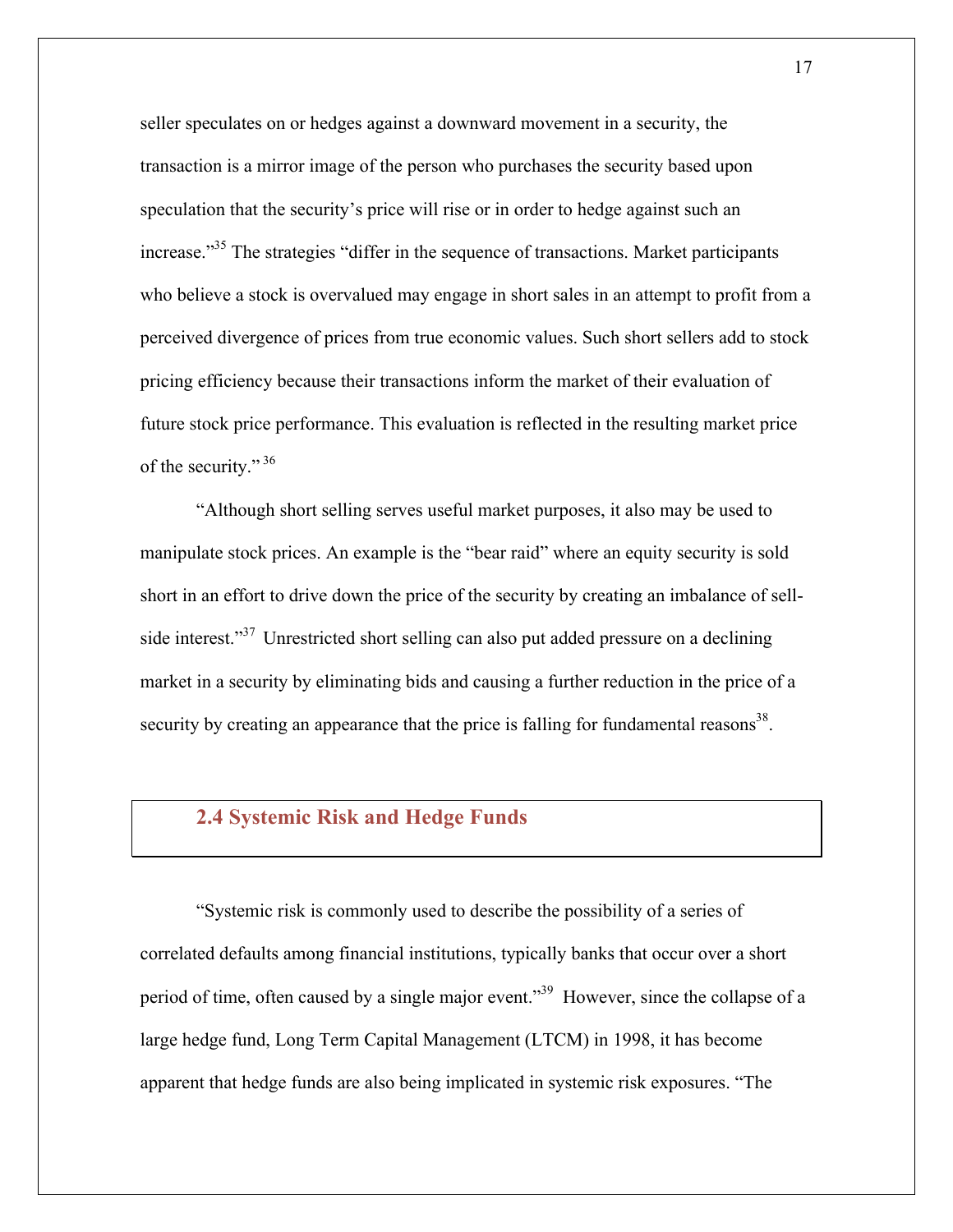hedge fund industry has a symbiotic relationship with the banking sector, and many banks now operate their trading units that are organized much like hedge funds. As a result, the risk exposure of the hedge fund industry has a significant impact on the banking sector, resulting in new sources of systemic risks."  $40$ 

One of the biggest concerns of hedge funds increasing systemic risk is to do with their extensive use of leverage. Figure 1 illustrates the increasing number of hedge funds readily using leverage as an investment strategy aimed at maximizing returns.

More leveraged investors in markets today than 5 or 10 year ago 10000 Number of Hedge Funds 8800 8300 9000 8000 7280 7000 5550 5830 6000  $4100 \begin{array}{c} 4450 \\ -1 \end{array}$  $\begin{array}{r|l} \hline 1200 & 1580 & 2000 & 2640 & 3020 & 3100 & 3360 \\ \hline \end{array}$ 5000 4000 3000 2000 900 1000  $\Omega$ 94 95 96 97 92 93 98 99  $00\,$  $01$ 02 03 04 05 - 06 Source: Citigroup Investment Research

**Figure 1 – Increasing Amount of Investors Using Leverage**

#### Source: http://seekingalpha.com/wp-ontent/seekingalpha/images/HedgeFund.GIF

The use of leverage exposes counterparties who provide hedge funds with funding to significant illiquidity risks, as the adverse effects of a downturn in the market will make it increasingly difficult for them to get their money back. With lower expected returns in the near future, the aspects of systemic risk are increasing and counterparty exposure is becoming a major concern.

In March 2005 the National Bureau of Economic Research provided some conclusions as to the effects of hedge funds on systemic risks: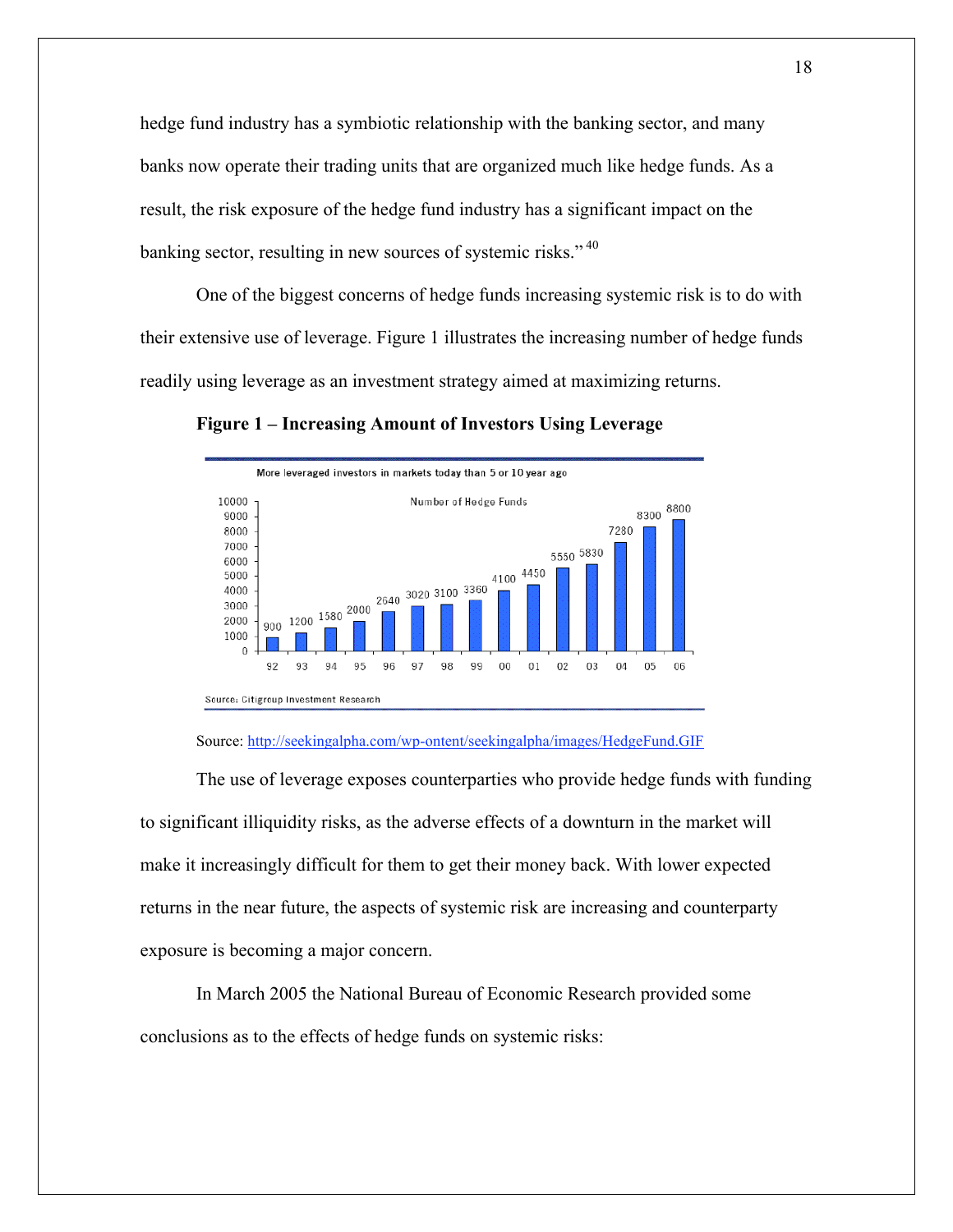The hedge fund industry has grown tremendously over the last few years, fueled by the demand for higher returns in the face of stock-market declines and mounting pension-fund liabilities. These massive fund inflows have had a material impact on hedge-fund returns and risks in recent years, with reduced performance spurring increased illiquidity in the market.

The banking sector is exposed to hedge-fund risks, especially smaller institutions, but the largest banks are also exposed through proprietary trading activities, credit arrangements and structured products, and prime brokerage services.

• Due to the dynamic nature of hedge-fund investment strategies, and the impact of fund flows on leverage and performance, hedge-fund risk models require more sophisticated analytics, and data that are not readily available yet.

• A highly volatile financial market is a contributing factor for the aggregate level of distress in the hedge-fund sector. Furthermore, increasing liquidity problems for hedge funds implies that systemic risk is on the rise.

## **2.5 Investment Style Categories**

"Investment in a hedge fund is a bet on the skills of the manager to identify profit opportunities."41 Managers may use complex strategies to make the most out of their investments. Managers have an incentive to make it difficult to communicate their strategies to the typical investor. The main incentive not to communicate too much is to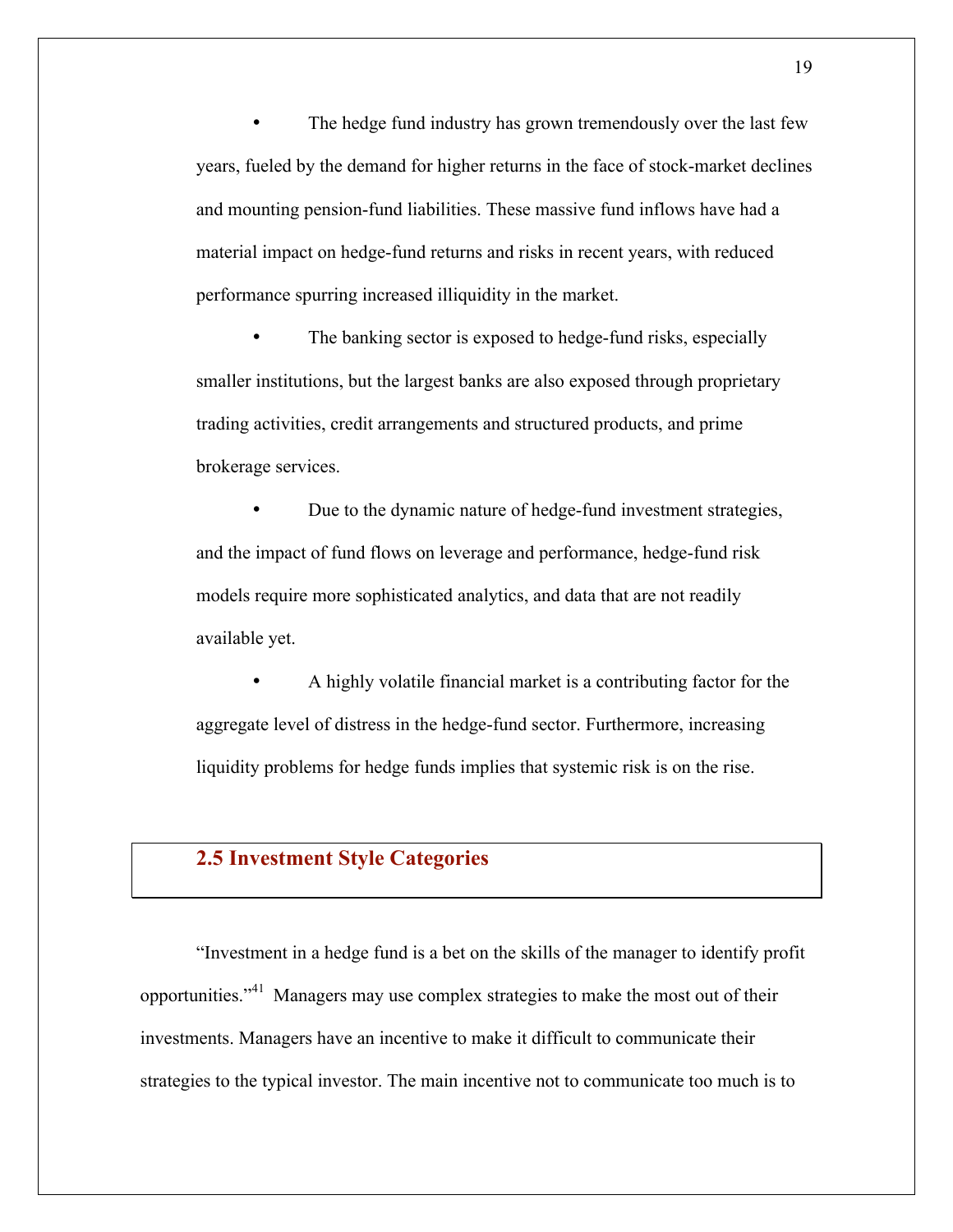ensure that otherwise smart investors do not figure out how to duplicate a manager's strategy, in which case a smart investor may not need the manager anymore.<sup>42</sup>

Rene Stulz, Chair of Banking and Monetary Economics at Ohio State University identifies the most popular hedge fund investment strategies:



**Figure 2 – Popular Hedge Fund Investment Strategies by Size**

Constructed by Ashish Patel: Data Source: Stulz, 2007

 **Long-Short Equity Hedge Fund:** This strategy takes both long and short positions in stocks. These funds tend to hedge their positions against market risks. For example, a hedge fund of this type might have only long positions in stocks but use options and futures contracts so that fund returns will be unaffected by changes in the market as a whole i.e. hedge against the risk of a market downturn  $.43\,$  A typical strategy involves identifying undervalued and overvalued stocks, and going long for undervalued stocks and short on overvalued stocks.

**Event-driven hedge fund:** This strategy attempts to take advantage of "opportunities created by significant transactional events, such as spin-offs, mergers and acquisitions, reorganizations, bankruptcies, and other extraordinary corporate transactions. Event-driven trading involves attempting to predict the outcome of a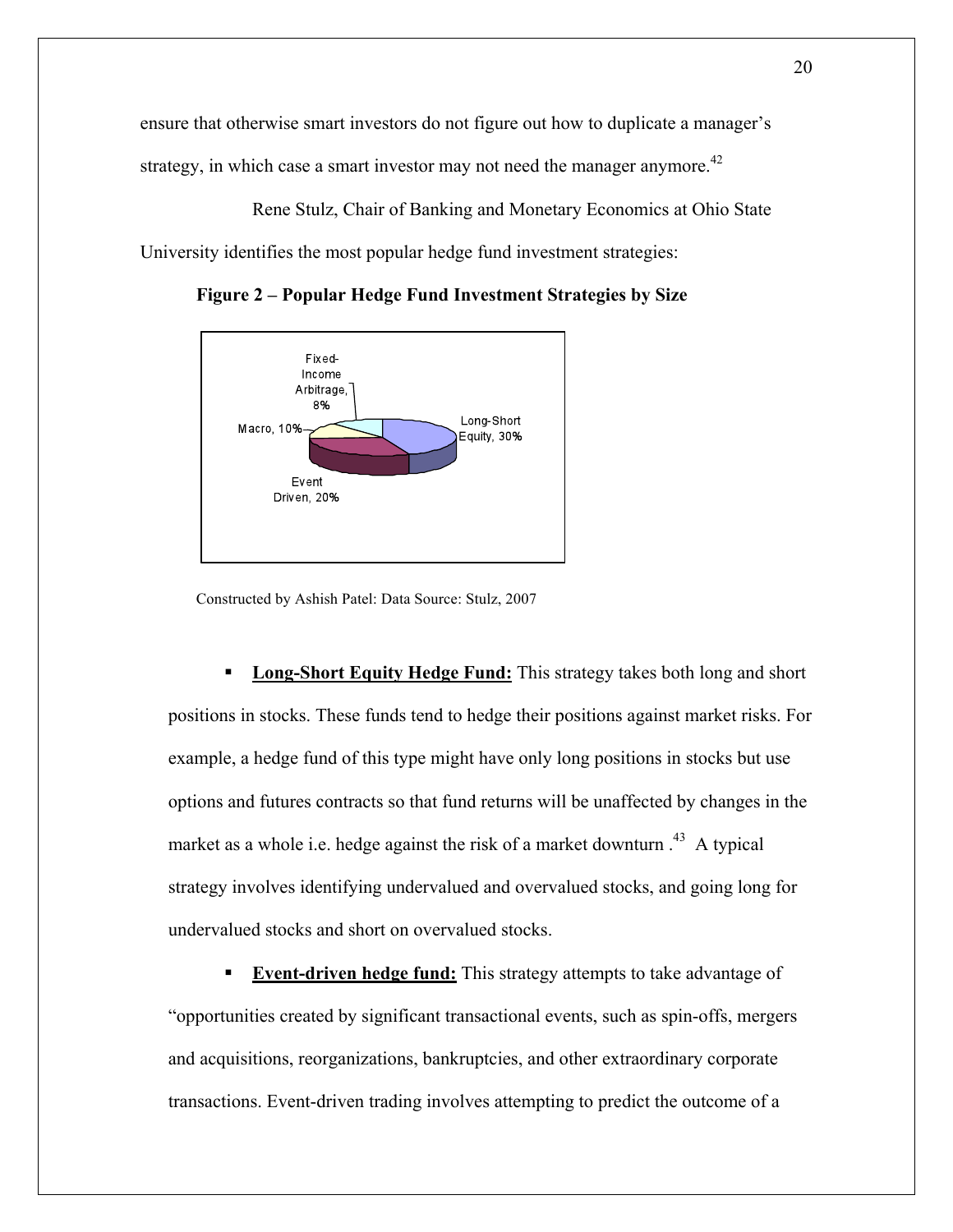particular transaction as well as the optimal time at which to commit capital to it." <sup>44</sup>Skeptics have argued that event driven hedge funds can be tempted to use insider trading in order to exploit opportunities presented in corporate transactions.

 **Macro hedge fund:** This strategy identifies mispriced valuations in stock markets, interest rates, foreign exchange rates and physical commodities, and makes leveraged bets on the anticipated price movements in these markets. "To identify mispricing, managers tend to use a top-down global approach that concentrates on forecasting how global macroeconomic and political events affect the valuations of financial instruments." <sup>45</sup>

 **Fixed-income arbitrage hedge funds:** This strategy seeks to find arbitrage opportunities in the fixed income markets.

Other smaller strategies include "emerging markets funds, funds that trade futures contracts, and convertible arbitrage funds (convertible debt is debt convertible into stock and these funds exploit mispricing in the debt relative to the stock).<sup>46</sup>

## **3. The Bear Calamity**

The recent collapse of investment bank Bear Stearns has been a focal point for discussion amongst senior policymakers in Washington. The "Bear calamity" as I have termed it, is of great relevance to this paper as the root cause of Bear Stearns' problems began with the failure of two of its hedge funds last year (June 2007). The unprecedented actions that followed by Chairman Ben Bernanke have sparked of major debate as to the Fed's "new role" in the financial market.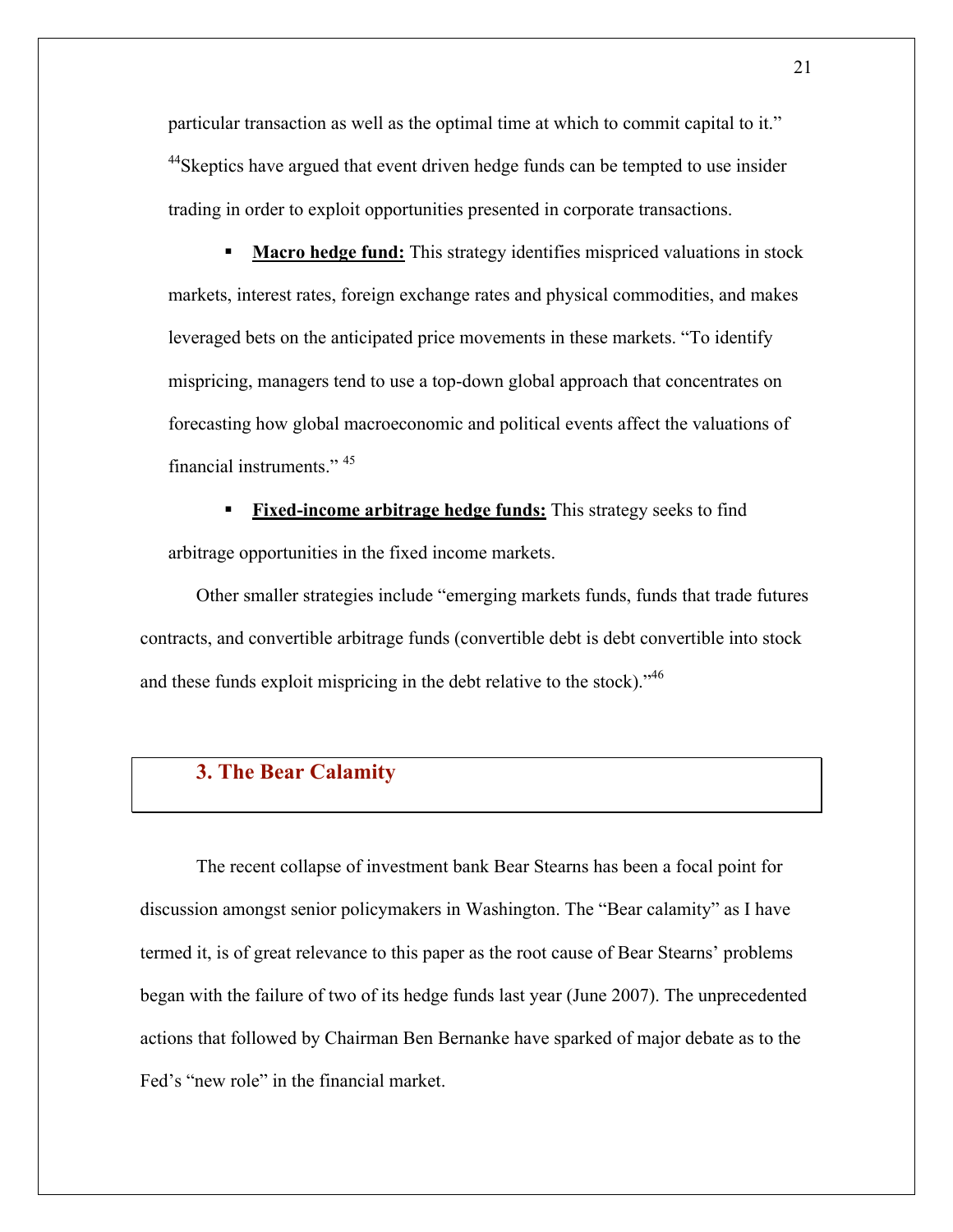In this section of the paper I shall provide a brief overview of the main issues that led to the "Bear calamity" and provide an analysis of the Fed's "bail out" of Bear Stearns.

## **3.1 Main Issues Leading to the Collapse of Bear Stearns**

In June 2007 two of Bear Stearns's hedge funds; High-Grade Structured Credit Strategies Fund and High-Grade Structured Credit Strategies Enhanced Leverage Fund ran into some serious financial difficulty when a downturn in parts of the housing market hurt the funds' bets on complex securities backed by subprime mortgages, or home loans to borrowers with troubled credit histories.<sup>47</sup> The main cause of their strife was that they were heavily invested in illiquid assets that were difficult to sell off. The Bear Stearns funds were part of a growing industry in investment vehicles that specialized in illiquid assets such as exotic securities.

The major problem with this new niche of investment vehicles was that these hard to trade investments that they were dealing with could suddenly turn south and set off a larger market downturn.<sup>48</sup> Figure 2 illustrates this growing trend of investment vehicles dealing in illiquid, hard to trade investments.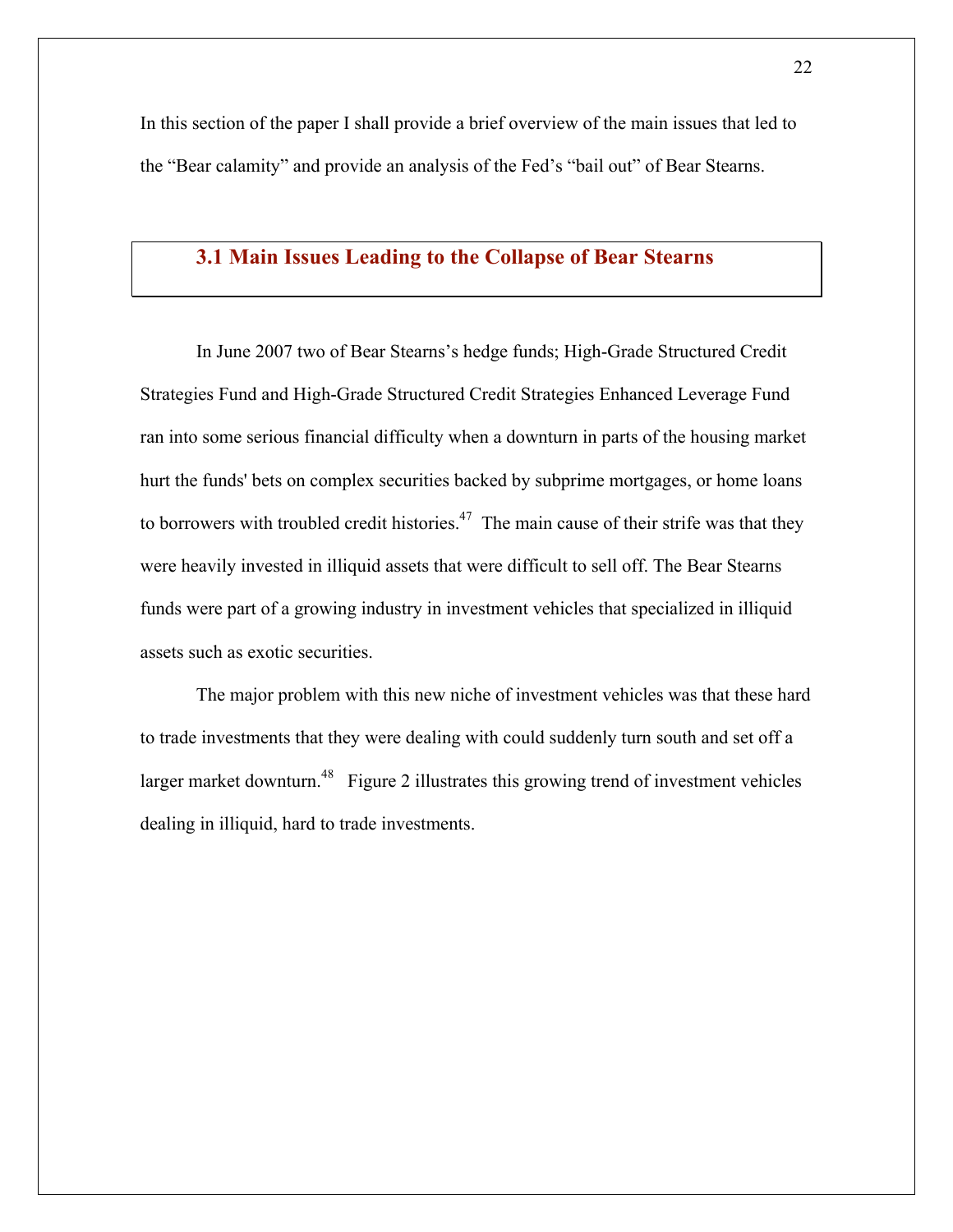

A larger share of assets have been allocated to illiquid investments

#### **Figure 2 – Increasing Trend in Illiquid Investments**

Source: Lahart & Lucchetti June 25, 2007, Wall Street Journal Online Edition

Bear Stearns's funds began to run into trouble when a downturn in the housing market hurt the funds' bets on complex subprime mortgage backed securities. These securities trade infrequently making it hard to sell them quickly without incurring steep losses.<sup>49</sup> The funds were heavily leveraged, which means they were trading with borrowed money. As we now know leverage can maximize returns but it can also amplify losses. In the case of the Bear Stearns funds, when their bets on the mortgage backed securities took a downward turn, their losses became far greater.

The problem at the Bear Stearns funds prompted the firm to lend one of its hedge funds approximately \$3.2 billion in a bid to rescue it. The issues of the Bear Stearns's funds highlighted that hedge funds bent on short term gains can go bust when the assets they are holding cannot be easily traded. This problem has plagued many investment banks in the past. "In 1994, hedge funds run by Askin Capital Management sustained huge losses on leveraged bets on infrequently traded mortgage-backed securities. The collapse of Long-Term Capital Management, which shocked markets around the world in 1998, was sparked by its inability to unwind leveraged bets. In the fall of 2006,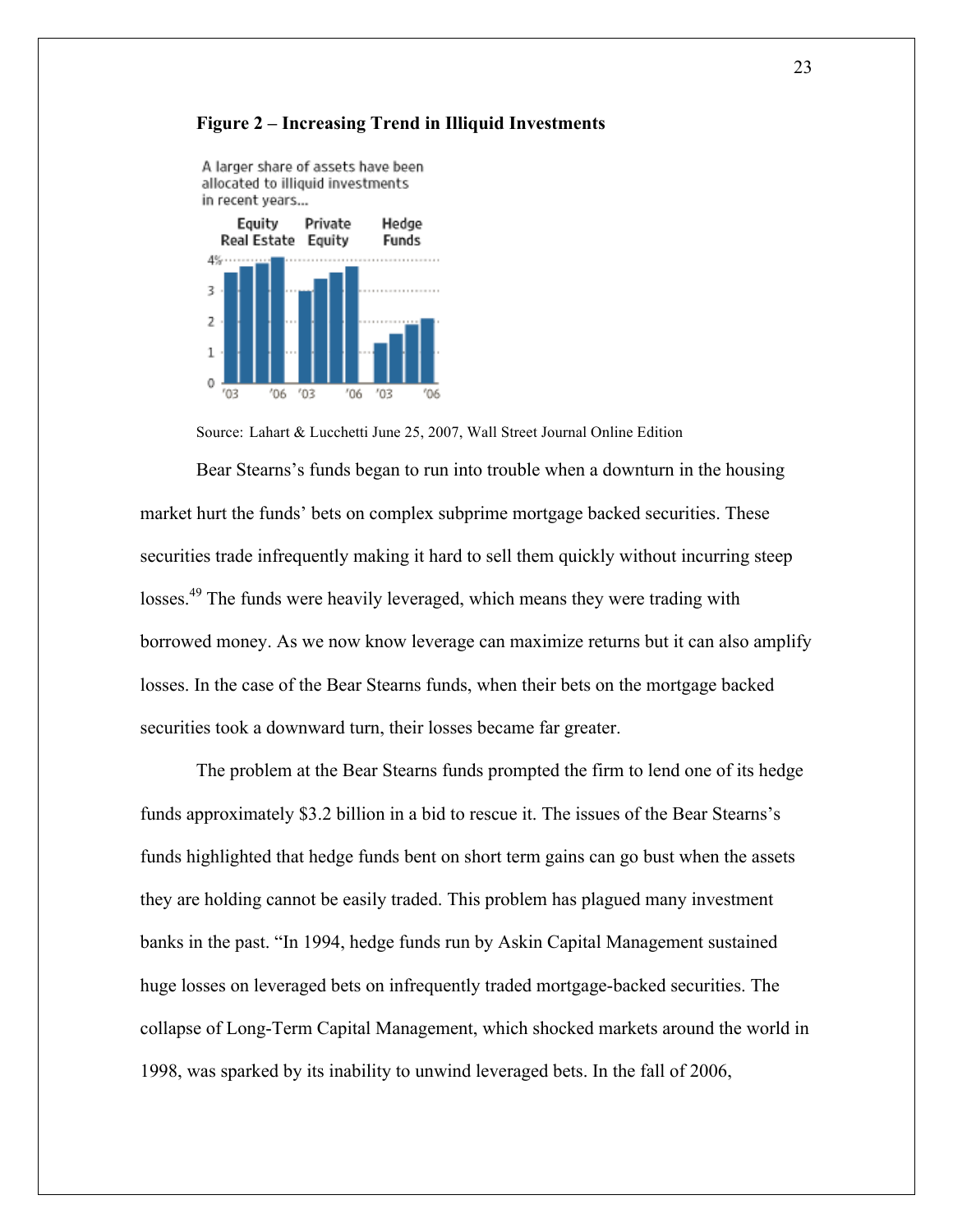commodity hedge fund Amaranth Advisors LLC lost about \$6 billion when it couldn't easily exit esoteric trades that went against it."<sup>50</sup> Last year, Bank of Montreal lost more than 600 million Canadian dollars (US\$560 million) with a bad bet on natural-gas volatility.<sup>51</sup>

Bear Stearns's funds were a victim of the same kind of calamities that struck some of the funds mentioned above. When the funds began to record large losses, their lenders may have demanded more collateral or even repayment of their loans. To meet these demands, the funds, whose losses were already magnified by leverage, could have been forced to sell their investments well before the market could recover: "With funds that use leverage, it doesn't take a sharp move in a market to create a sharp drop in a portfolio's value."<sup>52</sup>

Bear Stearns's problems only began with the collapse of its two hedge funds. With an increasing amount of their investments being backed by hard to trade, illiquid assets it became very difficult for them to service their obligations to their lenders. It was in the context of intensifying financial strains that, on March 13 2008, Bear Stearns advised the Federal Reserve and other government agencies that its liquidity position had significantly deteriorated and that it would have to file for bankruptcy the next day unless alternative sources of funding became available. $53$ 

## **3.2 The Fed's Reaction**

In light of the events surrounding the collapse of Bear Stearns, the Federal Reserve stepped in and sought to facilitate a rescue package that would provide Bear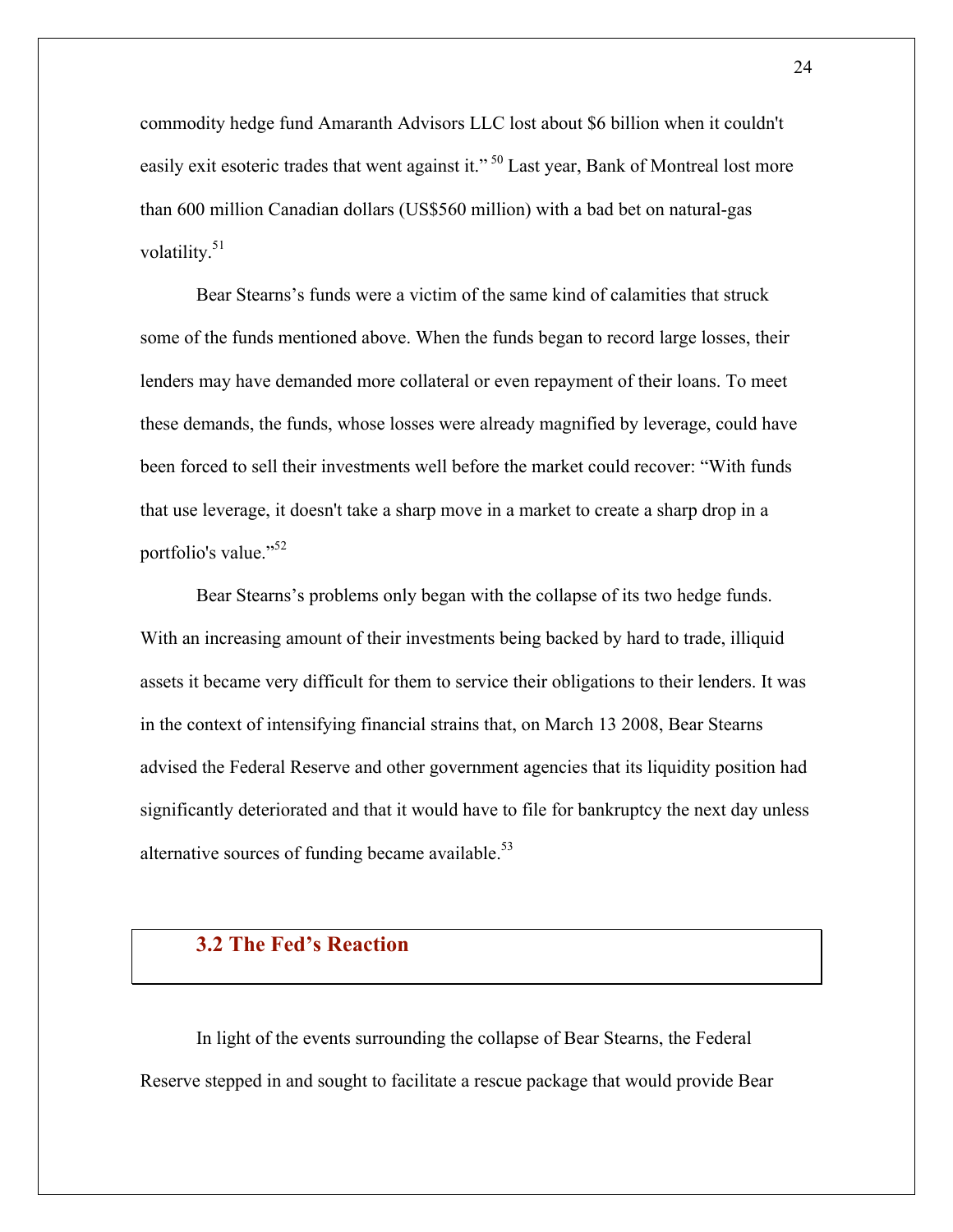Stearns some source of funding in order for it to avoid bankruptcy. The actions of the Fed have been deemed as a "bail out" in the media and amongst policymakers in Washington. The purpose of this section of the paper is to provide some insight into the rationale behind the Fed's actions and also to make some conclusions as to whether using the term "bail out" is appropriate.

In order to understand the underlying rationale for Bernanke's actions, we must apply what we know about systemic risk. Due to the fact that the plight of Bear Stearns was a result of it being highly leveraged, there are various other counterparties such as brokerage firms, commercial banks, pension funds, all entities that financed much of Bear Stearns's investments that would be directly/ indirectly affected by its collapse. In this case containing systemic risk was the main concern for officials at the Fed. An adverse effect of Bear Stearns filing for bankruptcy would have been exposing these counterparties to a significant amount of systemic risk, and triggering a potential "domino effect" that would have roiled the entire financial market.

Bernanke stated in his April 3, 2008 testimony before the Committee on Banking, Housing, and Urban Affairs, U.S. Senate that the issues raised by the Bear Stearns situation would raise difficult questions of public policy. Normally, the Fed would allow the market to determine which companies survive and which do not. However, the Bear Stearns calamity raised issues that went far beyond the fate of one company. Bernanke stated that the sudden failure of Bear Stearns would have led to a chaotic unwinding of positions in the markets within which Bear Stearns participated and could have severely shaken the confidence of the entire market.<sup>54</sup> "The company's failure would have cast doubt on the financial positions of some of Bear Stearns' thousands of counterparties."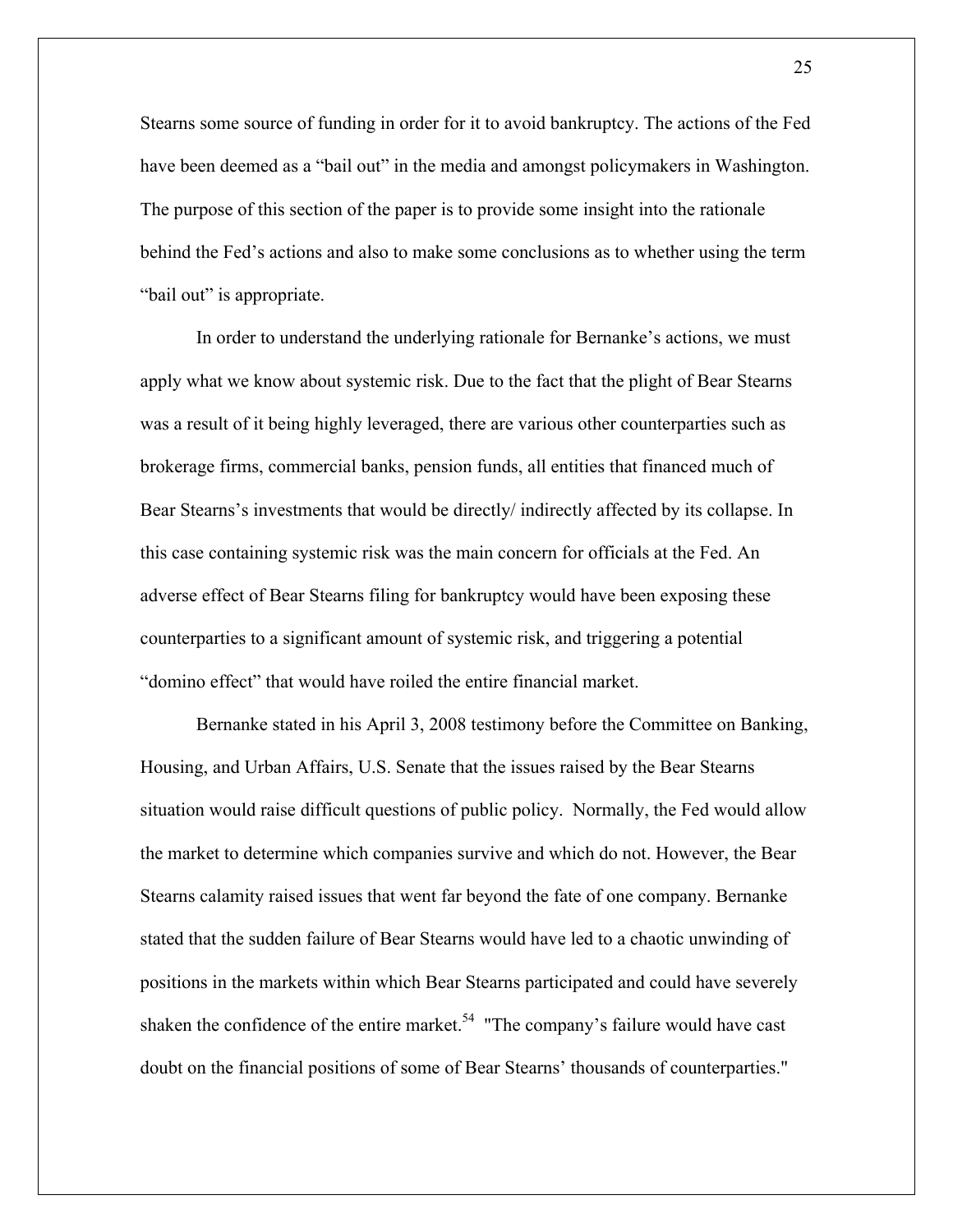Given the exceptional pressures on the global economy and financial system, the adverse effects of a default by Bear Stearns could have been severe and extremely difficult to contain. Moreover, a default would not have been confined to the financial system "but would have been felt broadly in the real economy through its effects on asset values and credit availability."

In order to prevent a disorderly failure of Bear Stearns and the severe consequences for the market and the broader economy, the Fed, in consultation with the Treasury Department, agreed to provide funding to Bear Stearns through JP Morgan Chase. JP Morgan agreed to purchase Bear Stearns and assumed Bear's financial obligations supported by a line of credit offered by the Federal Reserve.<sup>55</sup>

The reaction of the Fed drew some varied reactions from various stakeholders within the industry. Some finance experts have voiced concern over what they said was a "bailout" and the risky precedent that may have been set. Furthermore, lawmakers have criticized the Fed's willingness to provide 29 billion dollars in "taxpayer" guarantees in return for collateral from Bear Stearns.<sup>56</sup> Some of the collateral involves mortgage backed securities that have dropped in value.

Paul Volcker, a former Chairman of the Federal Reserve, voiced some concern about the Fed's role in the Bear Stearns deal. In his speech at the Economic Club of New York earlier this month Volcker said "the Federal Reserve judged it necessary to take actions that extend to the very edge of its lawful and implied powers, transcending certain long embedded central banking principles and practices.<sup>57</sup> It is important to note that the Fed could make money from the collateral it purchased, if the securities rise in price. However, it could also lose money if the value were to fall. Some lawmakers are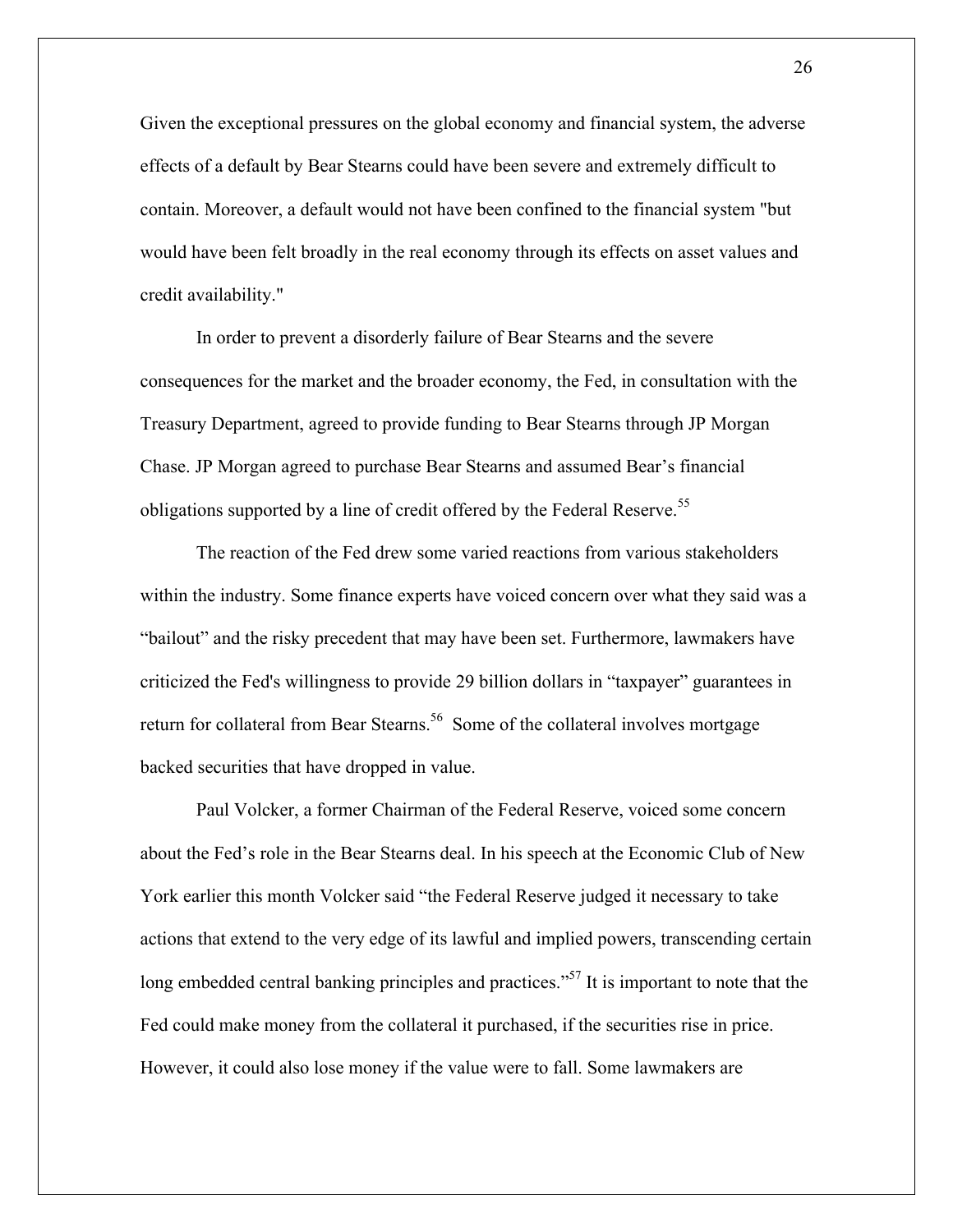concerned that the Fed has encouraged securities firms to speculate more aggressively, and expect government assistance if they get into trouble.

Republican senator Jim Bunning of Kentucky even went as far as saying of the Fed's actions "that is socialism, not a free market, and it must not happen again."<sup>58</sup> Bernanke has stood his ground and maintained that the collapse of Bear Stearns would have placed immense pressure on the broader market and the ripple effects would have been impossible to contain. Bernanke's actions have drawn some significant support as well as criticism.

Merrill Lynch & Co Chief Executive Officer John Thain said the Federal Reserve's rescue of Bear Stearns helped avert "systemic risk" to the global financial system posed by the credit market meltdown.<sup>59</sup> Thain said that the move "has given the market a degree of confidence that nothing is going to be systematically damaging."<sup>60</sup> Further support has come from Roland Manarin, founder and president of the Manarin Investment Council asset management firm who said, "Bernanke stopped the house of cards from collapsing, which was the peril, the danger, so I approve of what he did."<sup>61</sup> Jeremy Siegel, a finance professor at Wharton Business School shared similar sentiments to John Thain, and stated, "a generalized credit collapse seems now most unlikely due to the Fed's actions in connection with Bear Stearns. That increasingly looks like the turning point in this financial crisis."<sup>62</sup>

Perhaps the term "bail out" may not be the most appropriate. One must never forget that one of the fundamental roles of the Federal Reserve is to act as a lender of last resort in instances of financial market turmoil. I feel that the adverse effects of systemic risk in the case of Bear Stearns were too apparent to have ignored. The Fed's decision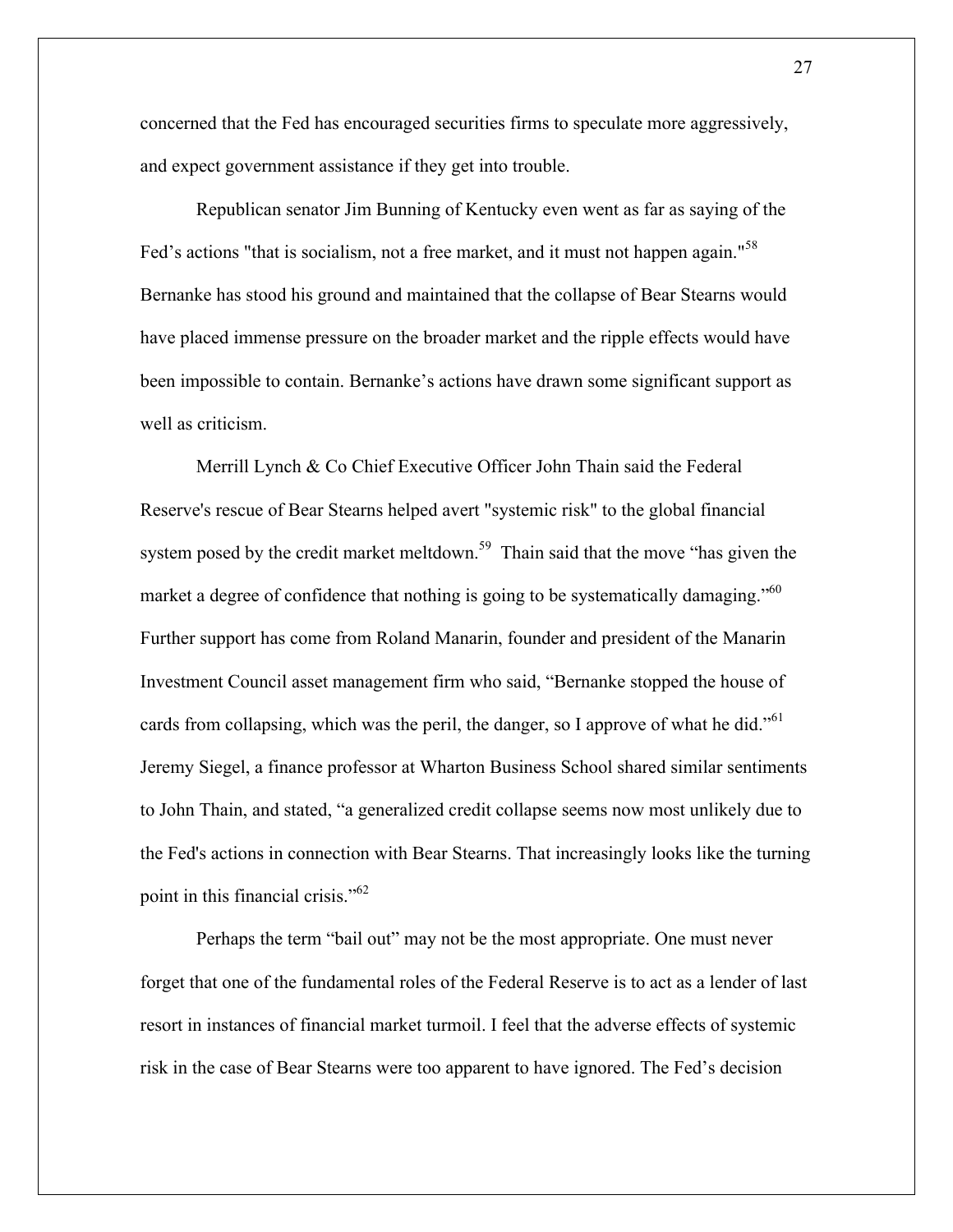may have helped prevent a total meltdown of the credit markets and I believe had the Fed not done anything and rather had let the market determine the fate of Bear Stearns we would be seeing a lot more distress in the financial markets and a lot more criticism about why the Fed never stepped in to do something about the situation.

## **4. Regulation**

With the accumulating influence of the hedge fund industry within the United States' financial market, there is emerging a divide amongst many concerned as to the future direction of regulation of the industry. On one side of the divide there are those that are more "traditional" so to speak, and these "traditionalists" are advocating for the status quo, believing that regulation goes against the very essence of a capitalistic society. Furthermore, these "traditionalists" believe that for as long as the United States' capital markets competitiveness takes precedence, there shall be no further constraints placed on an industry that fosters innovation and efficiency within the market.

On the other side of the divide are the more "modern" figures, who feel that throughout the history of the financial sector there have been various changes made to the regulatory framework to keep up with the times. These "modernists" are wary of the increasing influence of the hedge fund industry and feel that the recent events (Bear Stearns, LTCM etc.) are a clear indication that something within the regulatory framework is "broken" and now is the time to fix it in order to prevent future turmoil.

In this section of the paper I shall provide some relevant insight from the perspective of the major stakeholders of the hedge fund industry. My extensive research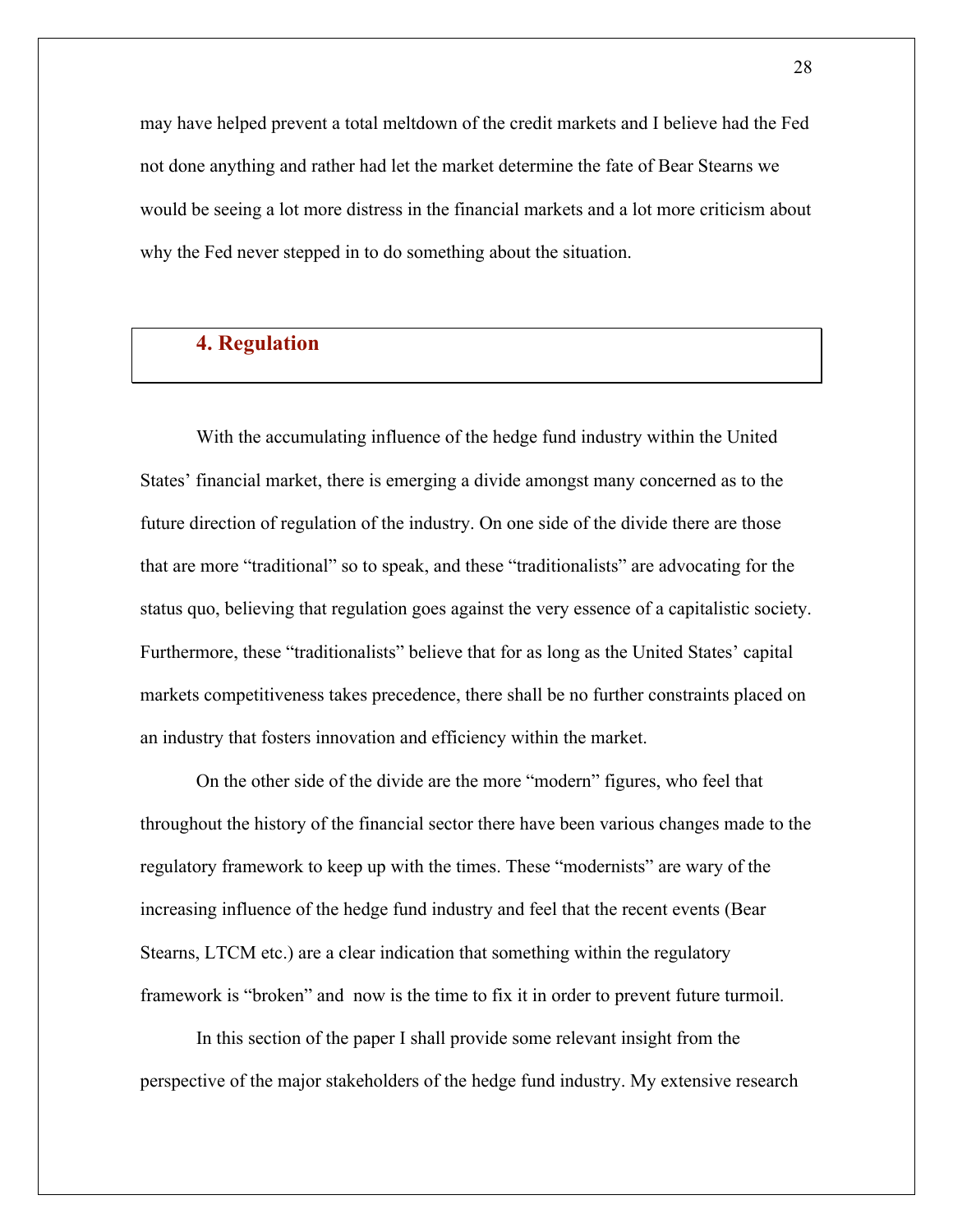provided me the opportunity to interview key players within the industry, the results of which I shall share in this section of the paper.

## **4.1 The Case For and Against Regulation**

## **The Case For Regulation**

The main case for regulation is spawned by the good old question, "who is responsible?" In light of the current turmoil we have Fed officials who are scrambling to contain the damage, financial markets that are reeling, and taxpayers who are bracing themselves to foot the bill for the rescue efforts. What about the Wall Street titans that got us into this mess in the first place?

These have been the major questions being asked by policymakers in Washington. "The Federal Reserve continues to bail out major financial institutions without imposing meaningful conditions to improve their conduct and performance," said Peter Morici, professor at the Smith Business School at the University of Maryland (Farrell, 2008). According to the New York State Office of the Comptroller, "New York securities industry firms paid out a total of \$137 billion in employee bonuses from 2002 to 2007" (Farrell, 2008). Wall Street big wigs earned a bonus of \$9.8 billion in 2002, \$15.8 billion in 2003, \$18.6 billion in 2004, \$25.7 billion in 2005, \$33.9 billion in 2006, and \$33.2 billion in  $2007<sup>63</sup>$ 

These were the heydays for hedge fund managers, and private equity titans who created all kinds of complex securities and highly leveraged transactions, such as Collateralized Debt Obligations (CDOs) or Leveraged Buy Outs (LBOs).<sup>64</sup> These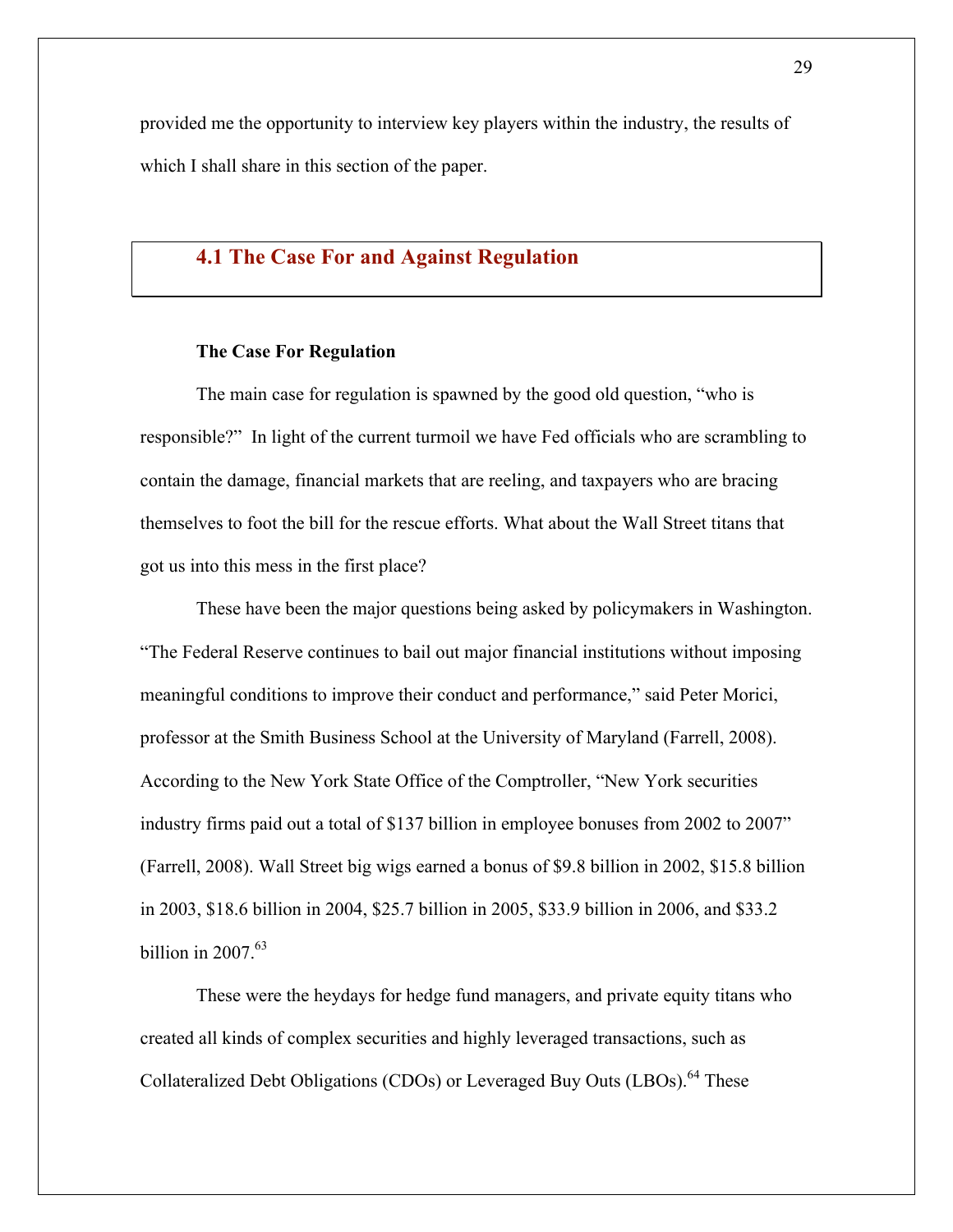complex securities have been at the forefront of discussions regarding the root cause of current financial market turmoil.

Here lies one of the main issues that does not sit well with policymakers in Washington. Investment moguls preached the free-market gospel and pocketed unheard of amounts of money, yet when times got tough, they called for a government bailout.<sup>65</sup> According to Raghuram Rajan, economist at the University of Chicago Graduate School of Business and former chief economist at the IMF, "markets work if participants are at risk to both positive and negative consequences.<sup>66</sup> However, on the upside, financial firms insisted not to even think of regulating them, yet when things started to head south they pleaded for help. One of the main arguments for regulation floating around the halls of Congress is that if relatively unregulated entities want help from the Federal Government, then they must play by the same rules as everyone else.

Policymakers advocating for tighter regulation argue that, once the turmoil calms down regulators should step up their scrutiny of the industry, demand more transparency, and require greater accountability among financiers. If investment banks have a line to the Fed in bad times, then the Fed must have authority over the investment banks in good times too. $67$ 

With the increasing amount of institutional investment in hedge fund operations coming from sources such as pension funds, universities, charities, and endowments, there is an increasing likelihood of retail exposure to hedge fund risk.<sup>68</sup> What this means is that many of the people indirectly invested in hedge funds through their pension funds etc. are exposing themselves to the risks associated with hedge fund operations. Policymakers have called for greater transparency, and more restrictions on marketing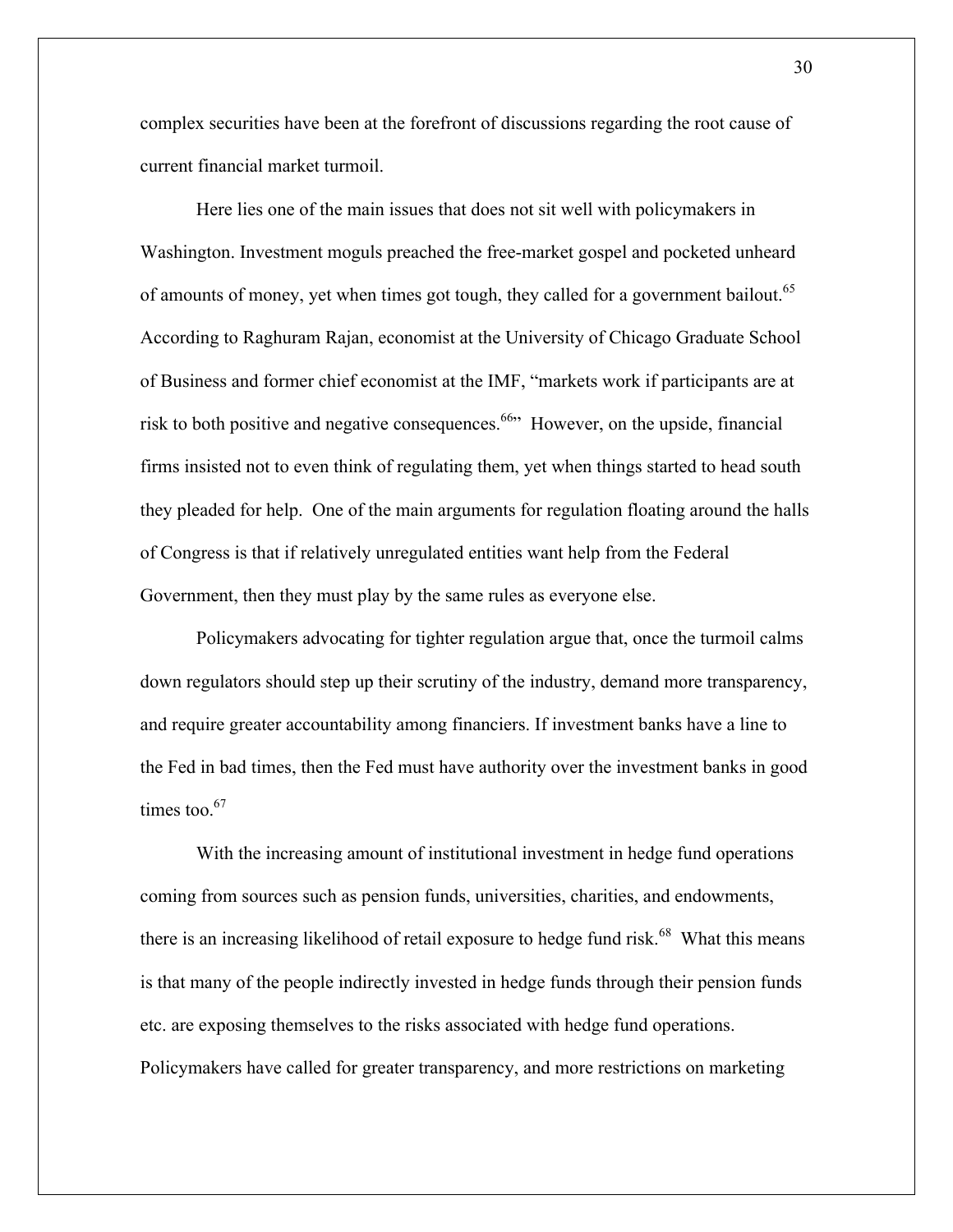activities for hedge funds, so as to limit retail exposure and ensure that hedge fund investors are limited to that breed of "sophisticated investors" that are aware of higher levels of risk for higher returns associated with hedge fund operations.

Limiting systemic risk is perhaps the main argument for regulation. The extensive use of leverage and the trading of complex derivatives and illiquid assets has been a major source of concern for regulators. As we witnessed earlier, systemic risk has been at the forefront of major policy issues. In the case of the Bear calamity, the Fed's unprecedented actions came as a direct response to containing systemic risk. Policymakers have argued that the Fed and other regulators must act to curb the exposure of the market to systemic risks and avert future turmoil.

### **The Case Against Regulation**

Financial regulation has been an evolving process. Ever since the 1930's the United States has been subject to various different changes/ updates to the regulatory framework. Hedge funds are a new breed of investment animals, and their success can be attributed to the relatively "light touch" regime under which they operate. "The last time right-thinking Americans agreed on the need for more regulation as rapidly as possible, we got Section 404 of the Sarbanes-Oxley Act. Accounting firms were given a vague and onerous mandate and, the next thing anyone knew, New York was losing its financial strength to London."<sup>69</sup> For as long as the might and competitiveness of the United States' financial markets takes precedence there will always be those advocating against what they see as socialistic policies such as tighter regulation.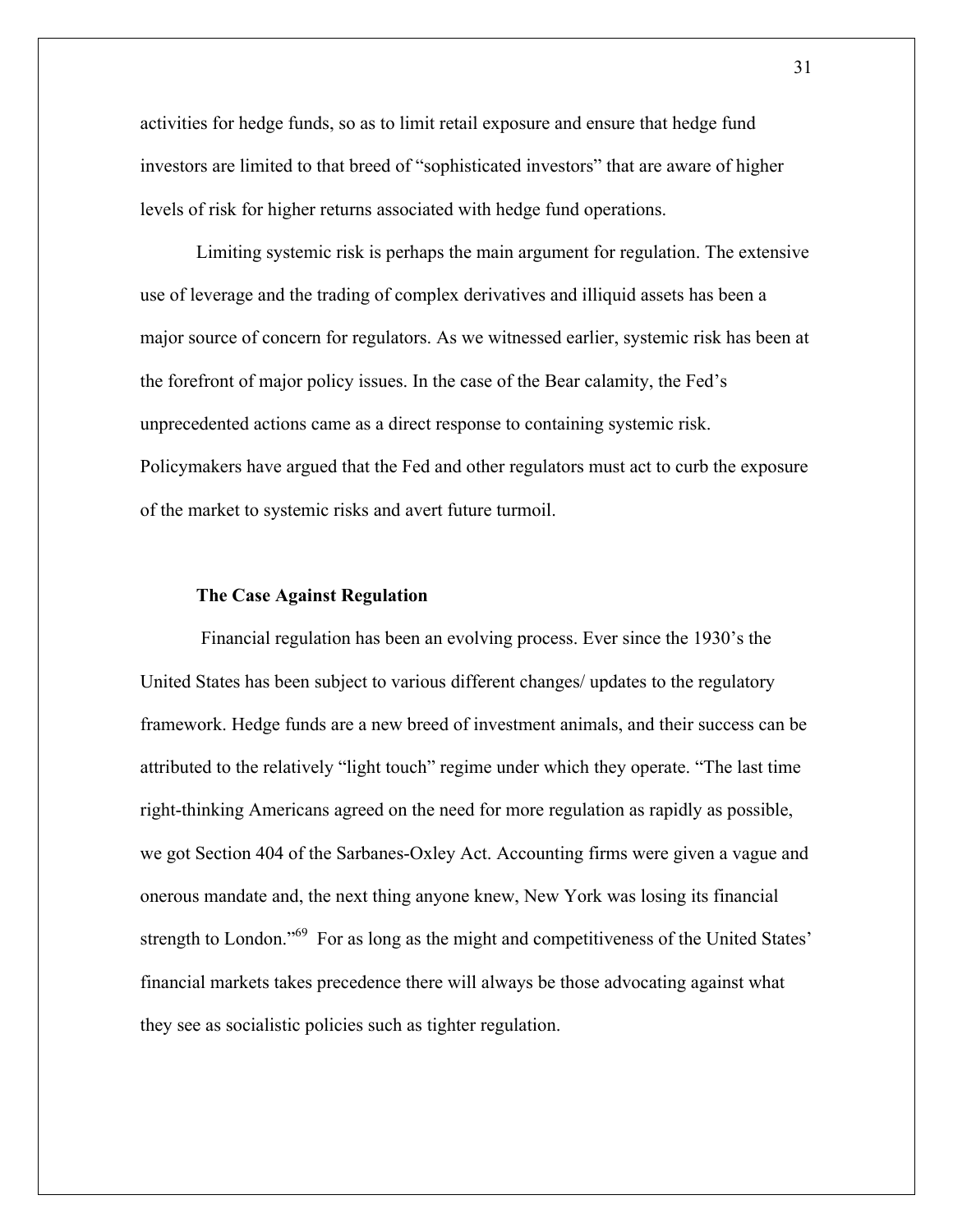In order to ensure that the United States' financial markets remain the largest and most competitive, they must be efficient and harness innovation. Hedge funds have long been accredited with fostering innovation and promoting efficiency especially in the pricing of securities. Advocates against regulation argue that financial technology has taken off the same way as information technology did in the early 90's. Financial technology cannot be put back in a box any more than information technology can: This is the culmination of 30 years of innovation starting with the Black-Scholes option pricing model in 1973 which was used to quantify the viability of investment options, but the notion that we can return to 1972, with credit held on bank balance sheets and investment banks just flogging securities on commission, is false.<sup>70</sup>

Advocates against regulation argue that if Congress tried to hinder financial innovation with excessive regulation, then the global investment banking industry, which is currently dominated by the United States, would be driven offshore to London or Zurich, or some other jurisdiction where it could operate in peace  $17$  Judging by the fact that in the last few decades the United States has had to relinquish its superiority in other industries e.g. manufacturing, the financial industry is one that is far too important to lose to other countries. Therefore, in order to preserve the superiority of the financial markets, policymakers should consider the consequences of being over zealous with the regulation stick.

According to Chairman Christopher Cox, US Securities and Exchange Commission, "hedge funds contribute substantially to capital formation, market efficiency, price discovery, and liquidity.<sup> $272$ </sup> Tighter regulation may have an adverse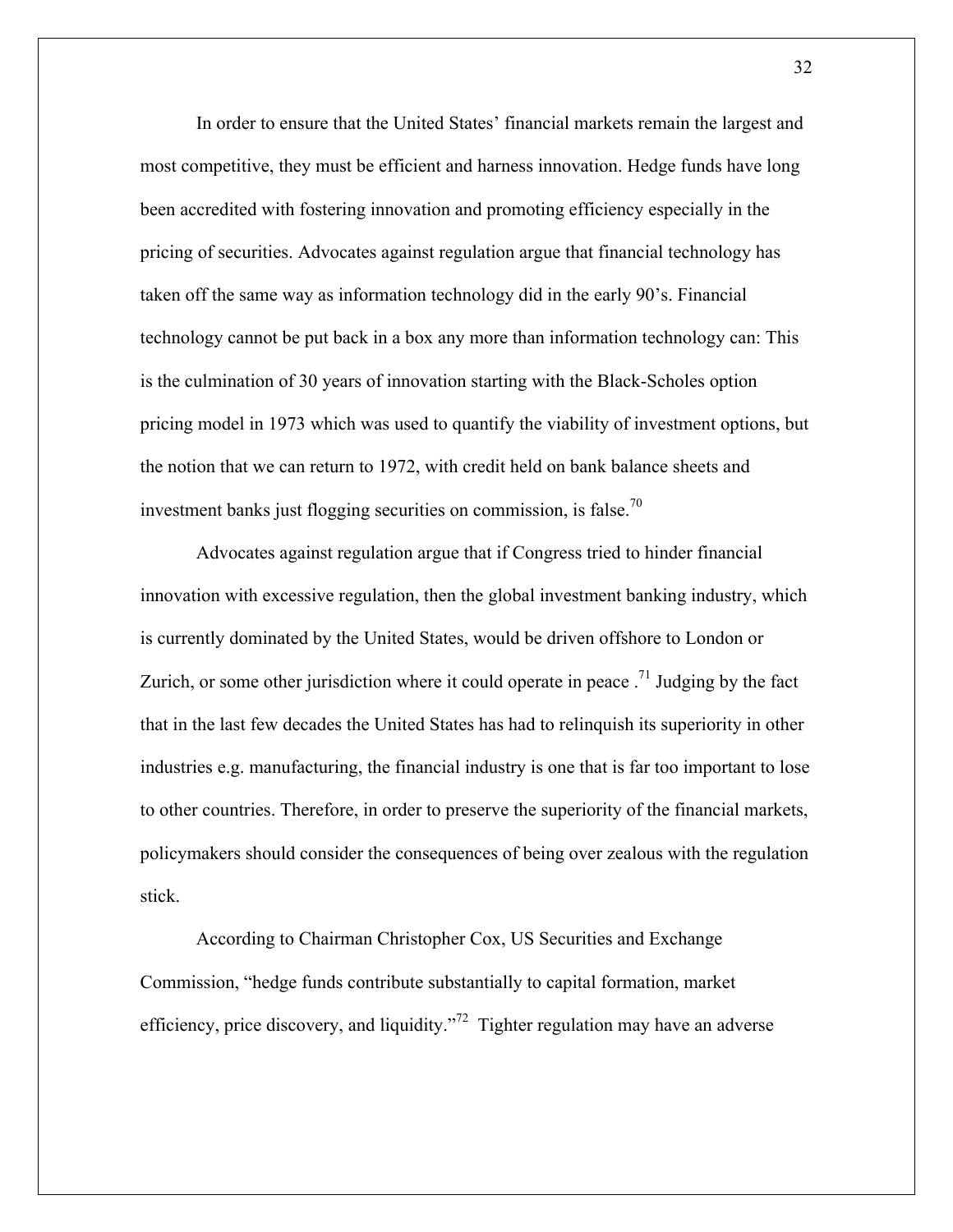effect of promoting inefficiencies within the market in terms of overvalued securities and so on.

There is of course the more conventional argument against regulation. Financial markets have experienced booms and busts through out their entire history. In particular a "sophisticated and innovative financial system is susceptible to destructive booms; but a simple, tightly regulated one will condemn an economy to grow slowly.<sup> $73$ </sup> The bottom line is that financial crises are endemic. Overzealous attempts to regulate them may do more harm than good.<sup>74</sup>

The Federal Reserve itself has been a key advocate of the market discipline approach. For centuries the markets have determined who survives and who does not. Those advocating against regulation have taken shelter behind a market discipline approach. According to Ben Bernanke's speech at the Federal Reserve Bank of Atlanta, May 2006, the market discipline approach states that the hedge fund industry has four main sets of actors who must assume responsibility to regulate each other:

1. Hedge Fund Investors who have the responsibility to demand the necessary information to ensure that they are fully aware of the operational and risk elements of investing in hedge funds.

2. Creditors and Counterparties who may at any time limit the amount of funding they wish to offer hedge funds to use to buy on margin/ leverage.

3. Regulatory Agencies who should keep track of current market trends and raise the alarm when potentially threatening situations occur.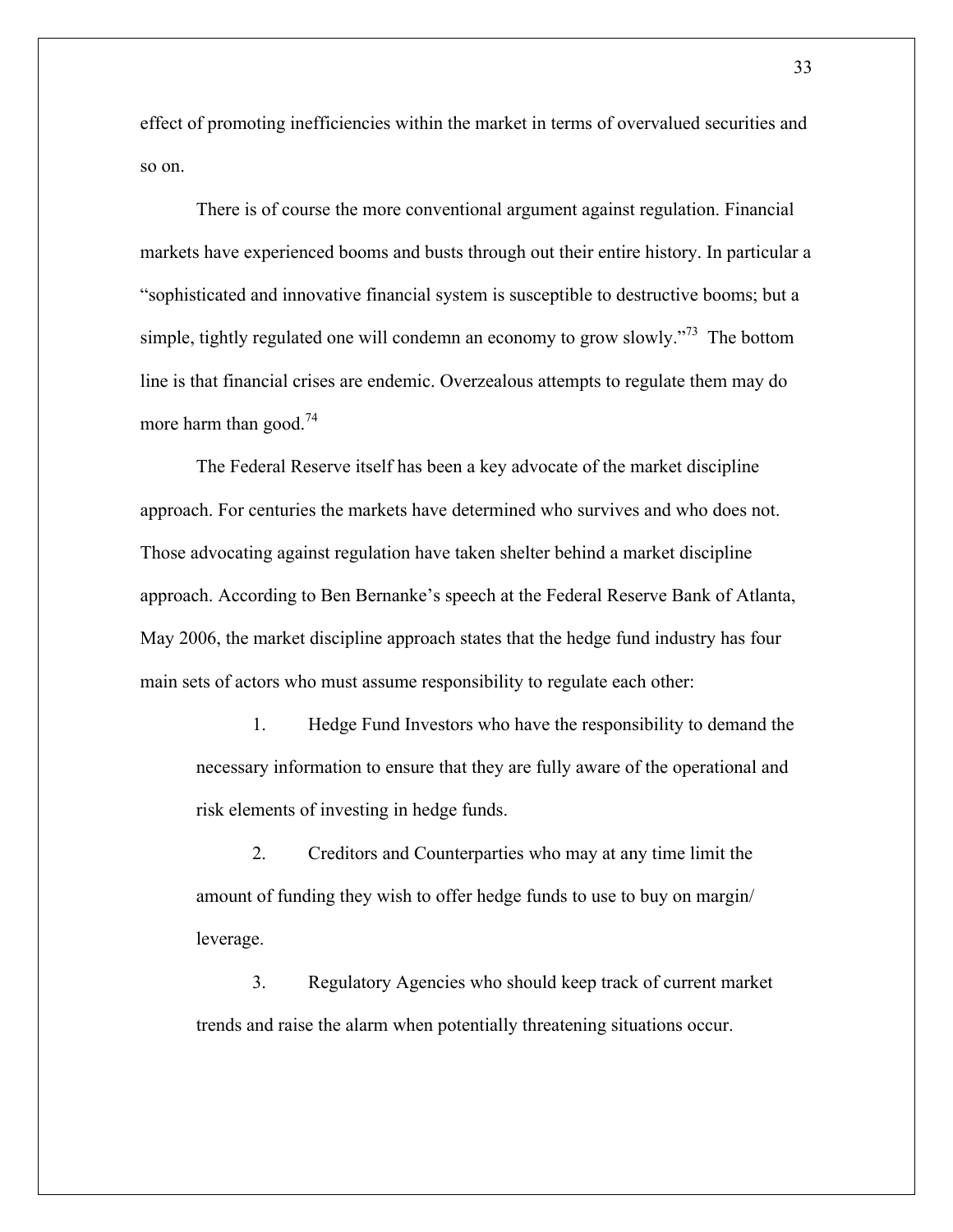4. Hedge fund managers themselves, who have a responsibility to practice due diligence, and must abide by some form of code that prohibits reckless behavior.

Investors and creditors can largely regulate hedge funds between themselves. Investors are usually high net worth individuals who (as the argument goes) have access to more resources, are more sophisticated i.e. well versed with complex investment strategies that Mom and Dad have no idea about, have a larger incentive to monitor activities, and demand more information needed to make investments. The externality of this is greater transparency and accountability as hedge fund managers seek to comply with their investor's demands.

Counterparties are also a source of regulation. Large commercial banks and investment banks that provide credit and other services to hedge funds have a large economic incentive to monitor and limit hedge funds' risk taking abilities.<sup>75</sup> The market discipline approach has been at the very essence of this capitalistic society we keep talking about. For those concerned, tighter regulation of hedge funds will mean that the social benefits of this industry will disappear and support for financial and economic innovation would be lost.<sup>76</sup>

## **4.2 Insight from Within the Industry**

I interviewed Jennifer Han, Legal Counsel at the Managed Funds Association (MFA) on Friday March 28, 2008. The MFA is the global voice of the alternate investment industry, mainly hedge funds. Its members include professionals in hedge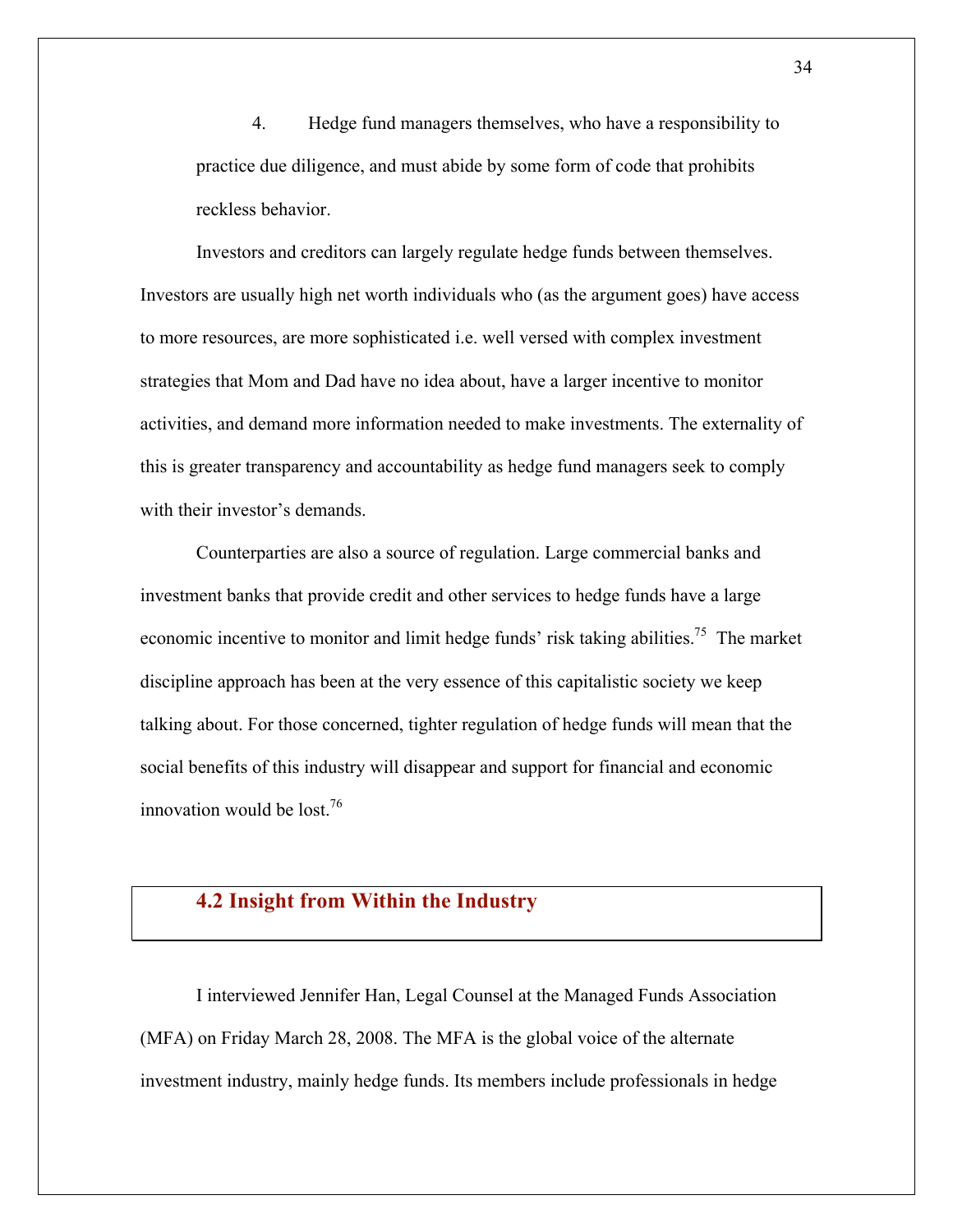funds, funds of funds and managed futures funds (www.managedfunds.org). MFA has been at the forefront of drafting litigation for hedge funds and basically offering the hedge fund industry a voice in Washington. Ms. Han offered me some invaluable insight, which I shall share in this section of the paper.

First, Ms. Han explained to me that the reason hedge funds are considered such an illusive industry is partly because there has been a ban on advertising of hedge fund products, services, or any other activities. This is one of the main reasons they target only sophisticated investors and do not cater for the wider retail audience. The MFA would like to point out that reporters who claim that hedge funds are "unregulated" are often creating a false impression. The SEC regulates the trade of securities, but hedge funds trade in a whole lot of entities, hence, there is no single entity that can regulate them.

The MFA works closely with the President's Working Group on Finance (PWG). The principles and guidelines in Appendix B are a culmination of efforts by the PWG and the MFA. Ms. Han stated that hedge funds dealt with counterparties that were already heavily regulated by the SEC. The regulation of these counterparties should suffice as adequate regulation, because the counterparties can control how much they want to lend to a hedge fund, which in turn helps to reduce systemic risk through limiting excessive leverage.

On the issue of transparency, she stated that the perceived lack of transparency within the hedge fund industry is false. Her argument: That "in order for hedge funds to borrow money from commercial banks and institutional investors, they must disclose a vast amount of information, just because this information does not get out to the general public does not mean that it is not being provided to one regulated entity or another." The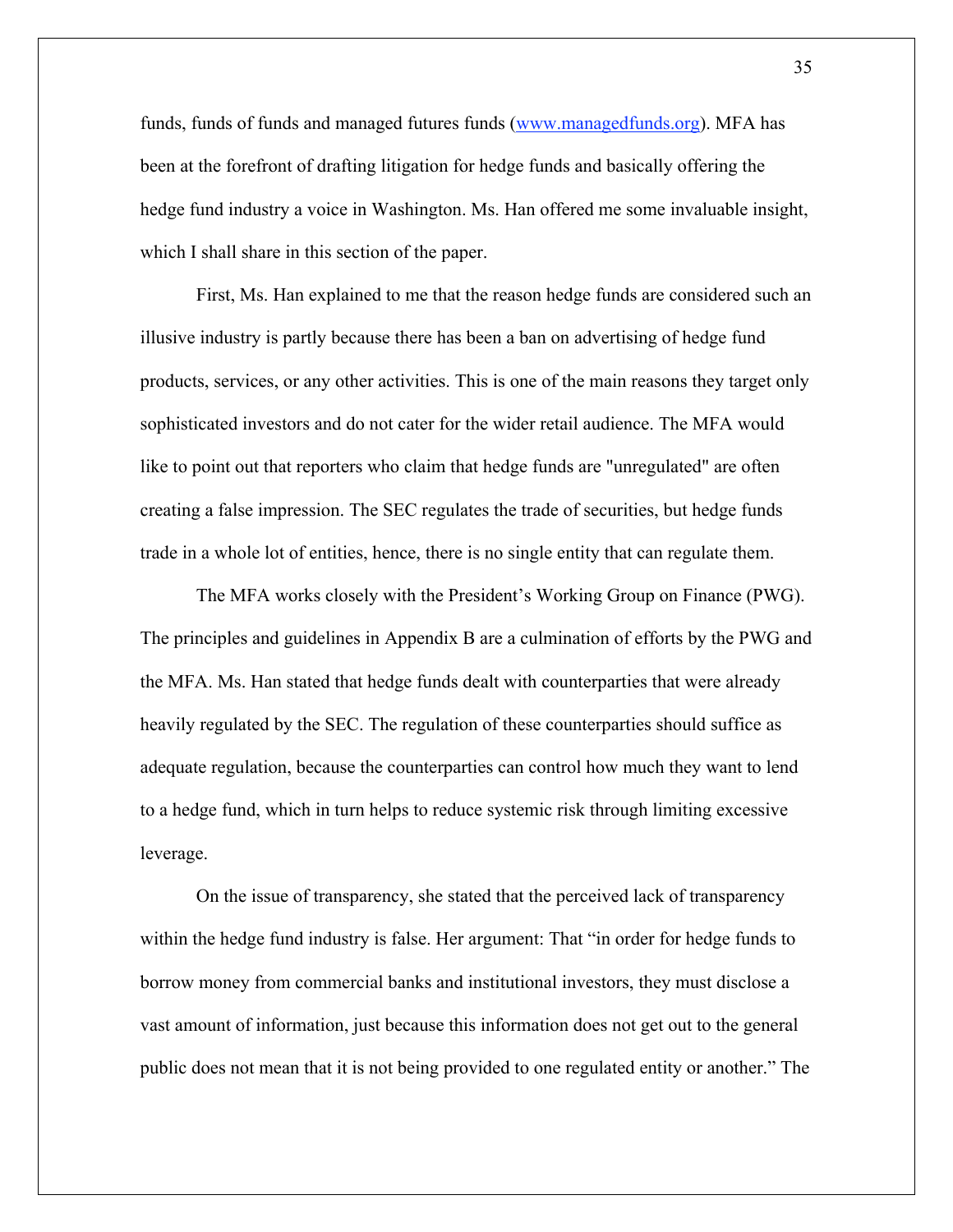logic being that if information on hedge fund operations was widely available to the general public, then any finance savvy individual might attempt to duplicate the strategies, creating systemic risk due to a convergence in investment strategies and reduced diversity.

The MFA believes that the "sophisticated investors" that invest in hedge funds do not need the government's protection. Therefore, a lot of the regulation that is done for retail investors does not apply for hedge fund investors. "When you have hundreds of millions of dollars, you have a lot of bargaining power and you can negotiate/ demand certain information that your average retail investor cannot," said Ms. Han. This falls under the argument that hedge fund investors can act as regulators themselves by demanding all the information they deem necessary.

One of the major issues that the MFA are concerned with is the outdated and inefficient regulatory framework. According to Ms. Han, the United States' competitiveness is slowly diminishing. The United Kingdom has one sole regulator, the Financial Services Authority FSA. In the United States there are several regulators, the Security and Exchange Commission SEC, the US Treasury, the US Commodity Future Trading Commission CFTC, and the Office of the Comptroller of Currency OCC. All these different entities often have their own different set of requirements, legislations, and codes, which make it very difficult to coordinate operations. In the UK, the FSA can better coordinate with hedge funds because it is the sole regulator. Often US regulatory authorities have duplicative policies which drive up transaction costs, are more time consuming, and are largely inefficient simply due to the fact that hedge funds deal in a wide variety of products making it difficult for them to comply. The MFA has been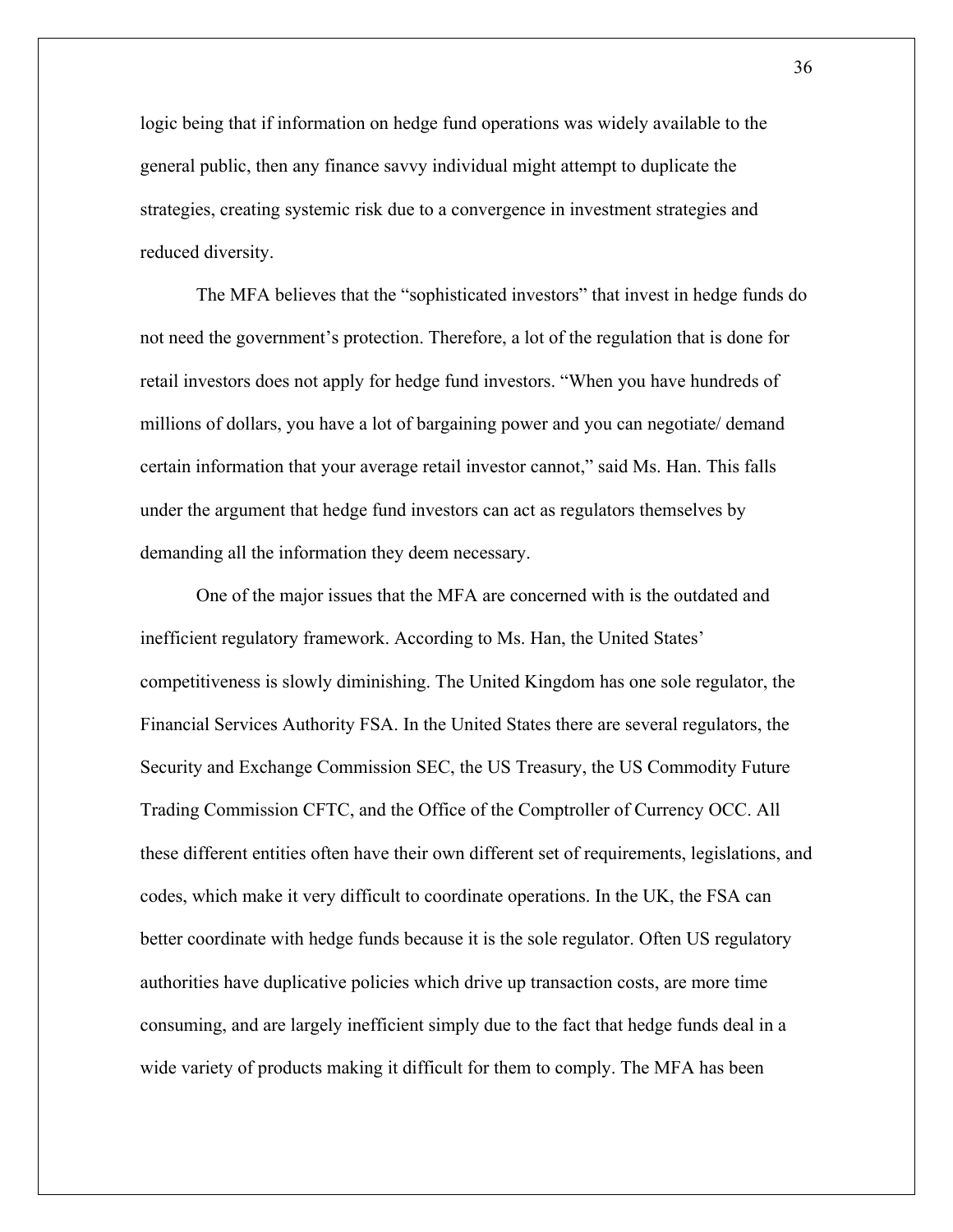advocating for a reduction of duplicative procedures/ policies and would like to see a principle based approach which allows regulators to change with the times. The MFA would like to see the regulatory framework streamlined, so that duplicative and bureaucratic procedures can be eliminated, forging the way for a better coordinated and more efficient system.

The MFA argues that regulation may offer investors a false sense of security. Just because an entity is regulated does not mean it cannot go bust. Some of the hardest hit institutions during the sub-prime crisis have been these large commercial banks that are regulated by the SEC and so on. Hedge funds bring liquidity into the market and survive solely because they generate returns; they also help enhance efficiency by exploiting holes in the market. Ms. Han argued that even after the sub-prime crisis, hedge funds for the most part have faired pretty well, with commercial banks recording some of the largest losses. The argument behind this statement is that in most cases investors have their own money invested in hedge funds; therefore, the risk burden is placed squarely on their shoulders.

My interview with Ms. Han provided me a rare opportunity to explore the sentiments shared by those within the "illusive" hedge fund industry. Her responses highlighted the fact that hedge funds exist solely to service the free market principles that have dictated the course of the United States' financial markets for decades. The MFA has shunned the prospects of tighter regulation, rather calling for a streamlined regulatory framework that allows for better coordination, reduces unnecessary bureaucracy, and increases the competitiveness of the financial markets.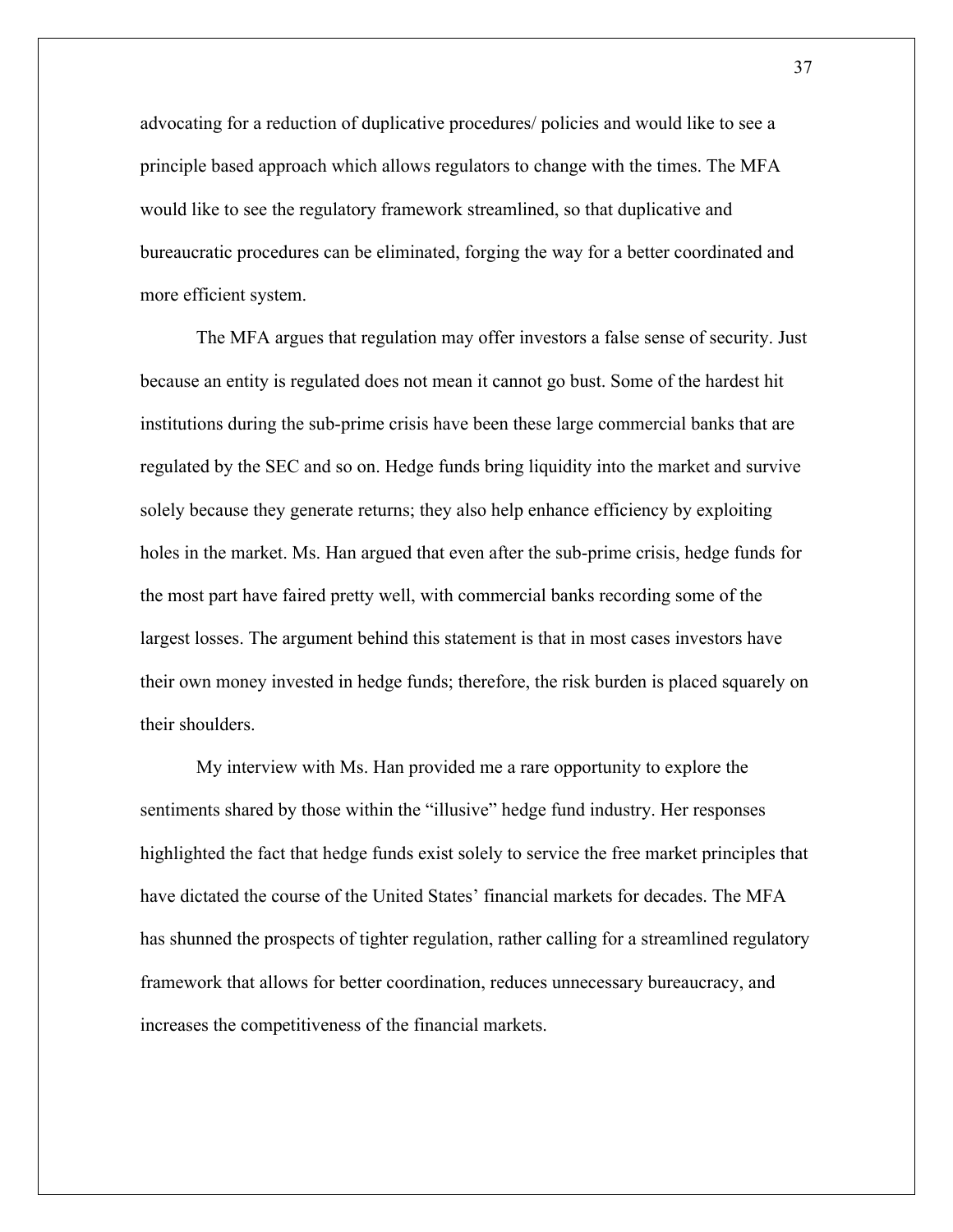From within the industry, hedge fund pioneer and investment titan, George Soros, was quoted as saying "I think that hedge funds need to be regulated like all other market participants."<sup>77</sup> Soros stated that hedge funds would be best regulated through the banking system by requiring banks that lend to them to hold greater reserves.<sup>78</sup> Soros claimed that the extensive use of leverage should be a major concern for regulators and that it is the job of the authorities to prevent the system from collapsing.

Influential U.S. Congressman Barney Frank has been one of the strongest advocates for tighter regulation. The US lawmaker, who chairs the House Financial Services Committee, has called for a "financial services risk regulator." Mr. Frank said, "if entities such as investment banks wanted access to emergency cash, they would have to accept supervision of a regulator that could have enhanced tools to receive timely market information from market players, inspect institutions, report to Congress on the health of the entire financial sector, and act when necessary to limit risky practices." Frank said that the Fed should be appointed to act as the regulator or a separate one should be established.<sup>79</sup>

As you can see, there is a divide amongst the major stakeholders with regard to regulation. On the one hand there is the hedge fund industry advocating for smaller changes in the status quo that promote a more efficient, streamlined system that will allow them to be more competitive. On the other hand there are lawmakers asking some serious questions and seeking a change in the status quo towards harsher regulations that they feel will help to avert future turmoil.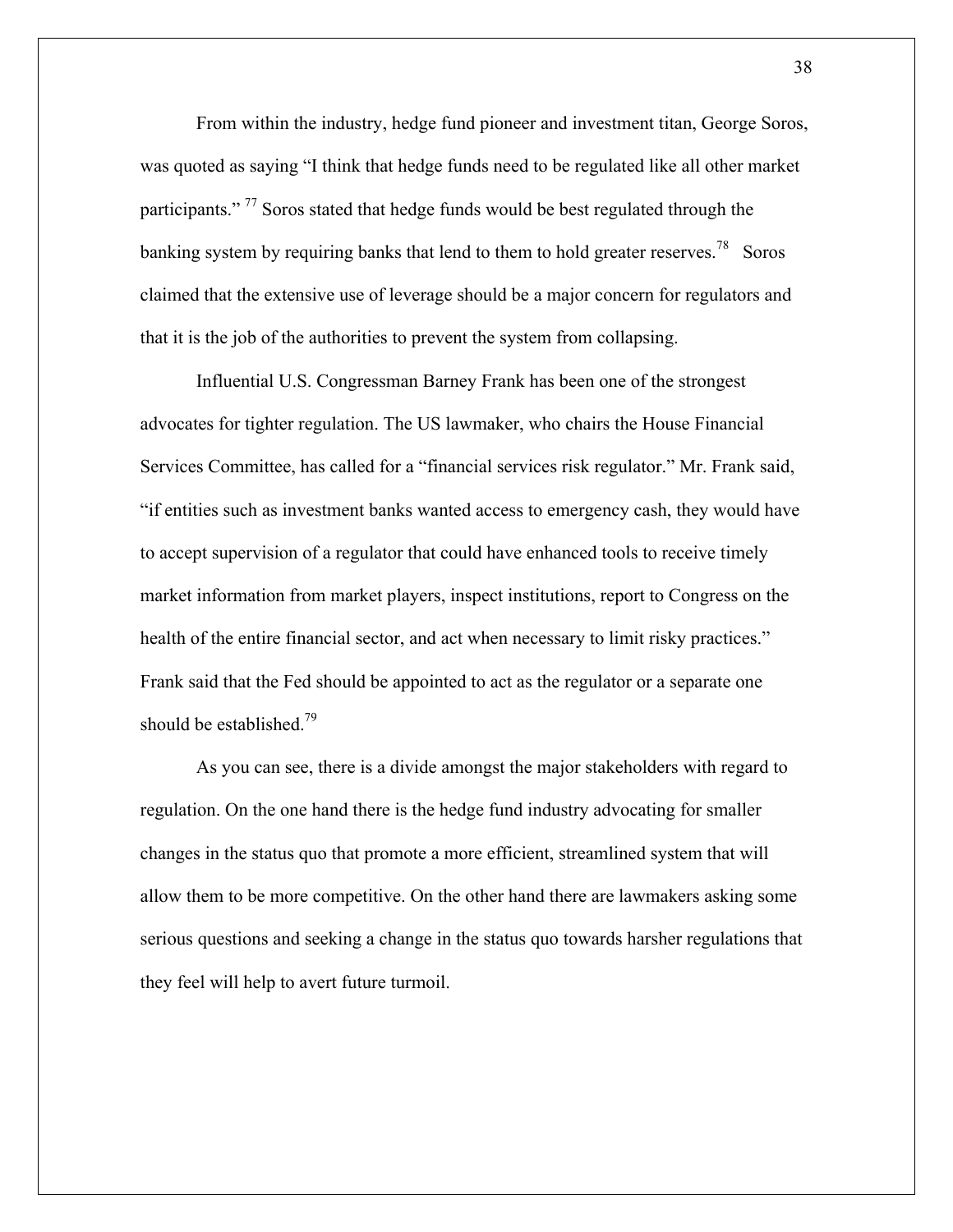## **4.3 Current Litigation**

In response to the current turmoil in the financial markets and increasing pressure from lawmakers in Washington, US Treasury Secretary Henry Paulson outlined a "blueprint" for regulatory reform on March 31, 2008. I shall now identify the relevant aspects of Paulson's "optimal structure" for financial regulation.

## **The Federal Reserve gets the role of "Super Cop"**

Paulson's plan calls for the Fed to be a "market stability regulator" with broad powers to fight threats to the stability of the overall financial system.<sup>80</sup> According to Paulson's plan "the market stability regulator should be responsible for overall conditions of…financial market stability that could impact the real economy. Given its traditional central bank role of promoting overall macroeconomic stability, the Federal Reserve should assume this role."<sup>81</sup> The primary function of the Federal Reserve's market stability role should continue through traditional channels of implementing monetary policy and providing liquidity to the financial system. "In addition, the Federal Reserve should be provided with a different, yet critically important regulatory role and broad powers focusing on the overall financial system."82 In terms of its new regulatory role, the Federal Reserve should have specific authority regarding the collection of appropriate information from financial institutions, disclosing information, collaborating with other regulators on rulemaking, and taking corrective actions when necessary in the interest of overall financial market stability.<sup>83</sup>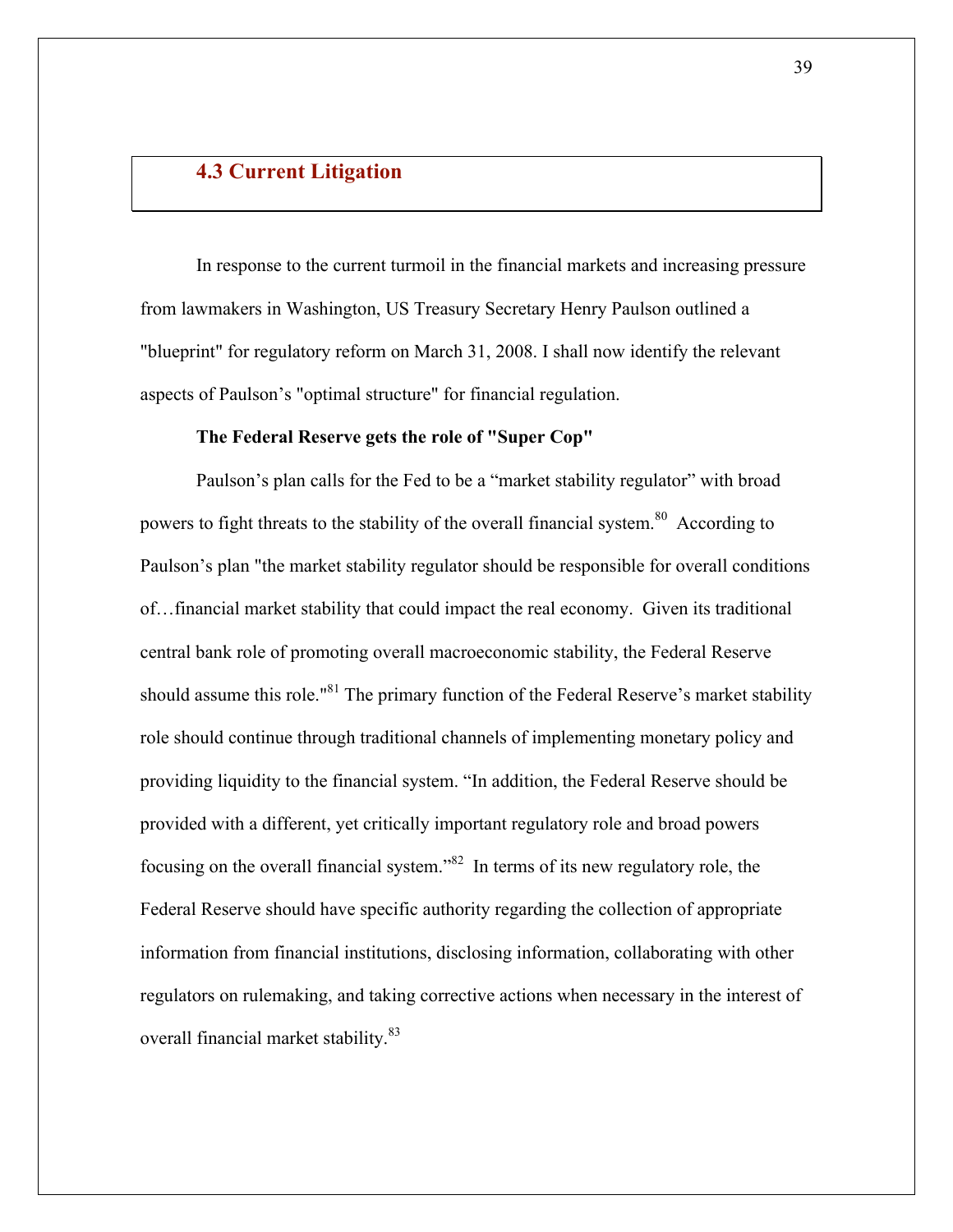#### **Establishing a Prudential Financial Regulatory Agency**

The prudential financial regulator should focus on financial institutions with some form of explicit government guarantees associated with their business operations. In an attempt to protect consumers, explicit government guarantees may often erode market discipline, creating the potential for moral hazard and a clear need for prudential regulation.<sup>84</sup> "Prudential regulation in this context should be applied to individual firms, and should operate like the current regulation of insured depository institutions, with capital adequacy requirements, investment limits, activity limits, and direct on-site risk management supervision."85 To perform this function, a new regulator, the Prudential Financial Regulatory Agency should be established.

### **Establishing a Business Conduct Regulator**

The Treasury Blueprint suggests that, "The business conduct regulator should be responsible for business conduct regulation across all types of financial firms."<sup>86</sup> Business conduct regulation, in this context, "includes key aspects of consumer protection such as disclosures, business practices, and chartering or licensing of certain types of financial firms."<sup>87</sup> One agency being responsible for all financial products should promote greater consistency in areas of business conduct regulation where overlapping requirements currently exist. "The business conduct regulator's chartering and licensing function focuses on providing standards for firms to be able to enter the financial services industry and market and sell their products and services to customers<sup>"88</sup>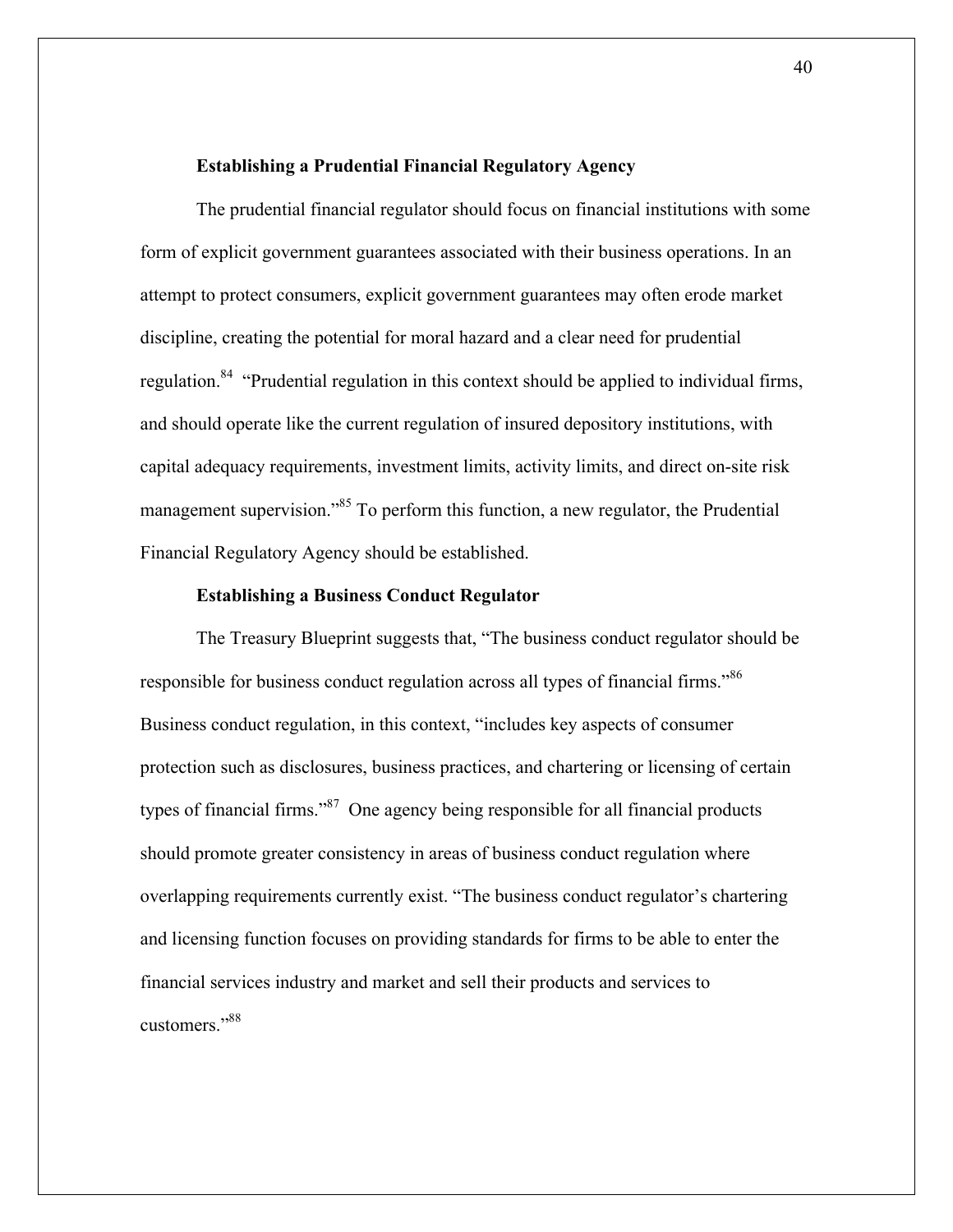## **Establishing a Federal Insurance Guarantee Corporation**

"The Federal Insurance Guarantee Corporation should function as an insurer for institutions regulated by the prudential financial regulator." Or in other words, the Federal Insurance Guarantee Corporation should possess the authority to set risk-based premiums, charge ex-post assessments, and act as a receiver for failed prudentially regulated institutions. 89

**The Securities and Exchange Commission Remains as Corporate Finance Regulator**

"The corporate finance regulator should be responsible for general issues related to corporate oversight in public securities markets.<sup>"90</sup> The blueprint lays out the recommendation that these responsibilities should include corporate disclosures, corporate governance, accounting and auditing oversight, and other similar issues associated with corporate activity. $91$  The Securities and Exchange Commission would continue to perform this function in the optimal structure.





Business Conduct Regulator (New)

Source: Treasury Blueprint, March 2008 p. 142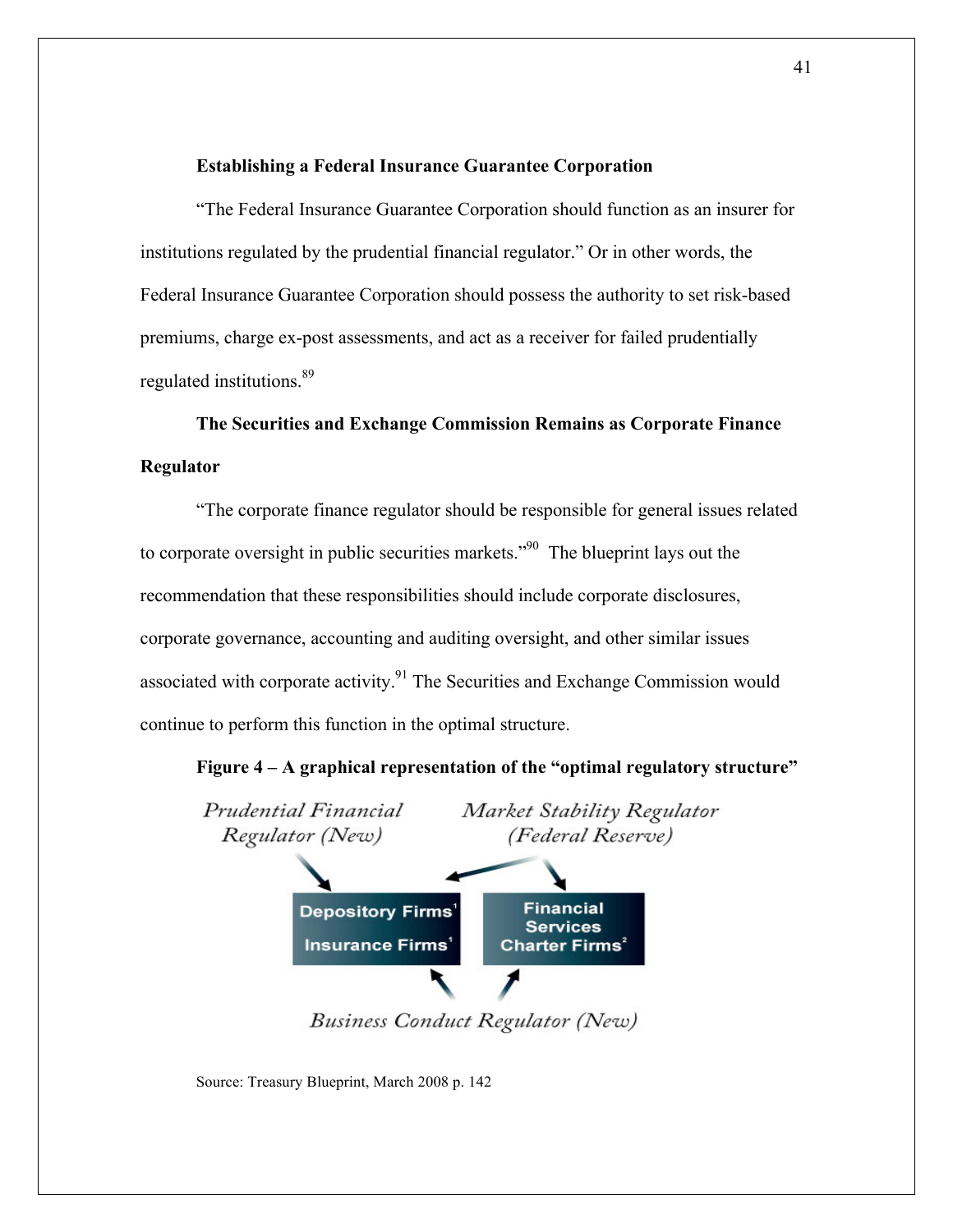Paulson's plan has won significant praise from the hedge fund industry. Earlier we learned that the hedge fund industry (through their global outreach firm – MFA) have been advocating for a modernized, streamlined regulatory framework that aims to reduce unnecessary bureaucracy and duplicative procedures. Paulson's "optimal regulatory structure" caters for a streamlined regulatory framework, with each regulatory entity performing an exclusive function, hence, no overlap or duplication.

Skeptics of Paulson's plan argue that the plan does little to address the regulation of hedge funds or private equity firms. As Conde Naste financial writer, Megan Barnett noticed, "In the 212 page Treasury plan, the term "hedge fund" appears only twice and "private equity" only once."<sup>92</sup> Skeptics say that, judging by the language in the blueprint, it is pretty clear that Paulson intends to leave hedge funds and private equity firms lightly regulated.<sup>93</sup> "According to the executive summary, the funds would fall under the purview of a new regulator to oversee business conduct across all financial firms. They would also be subject to information reporting requirements from the Federal Reserve, but its use of that information would only be used broadly when systemic risks in the market emerge."<sup>94</sup>

Many feel that Paulson's plan does little to change the status quo for hedge funds and private equity firms. Indeed there are those that feel that politics may have played a major role in determining the winners and losers of any regulatory changes. However, I feel that these are purely circumstantial arguments. Yes, it is true that hedge funds donate vast amounts of money to various political campaigns and have in recent years been increasing their presence here in Washington; however, to assume that they are powerful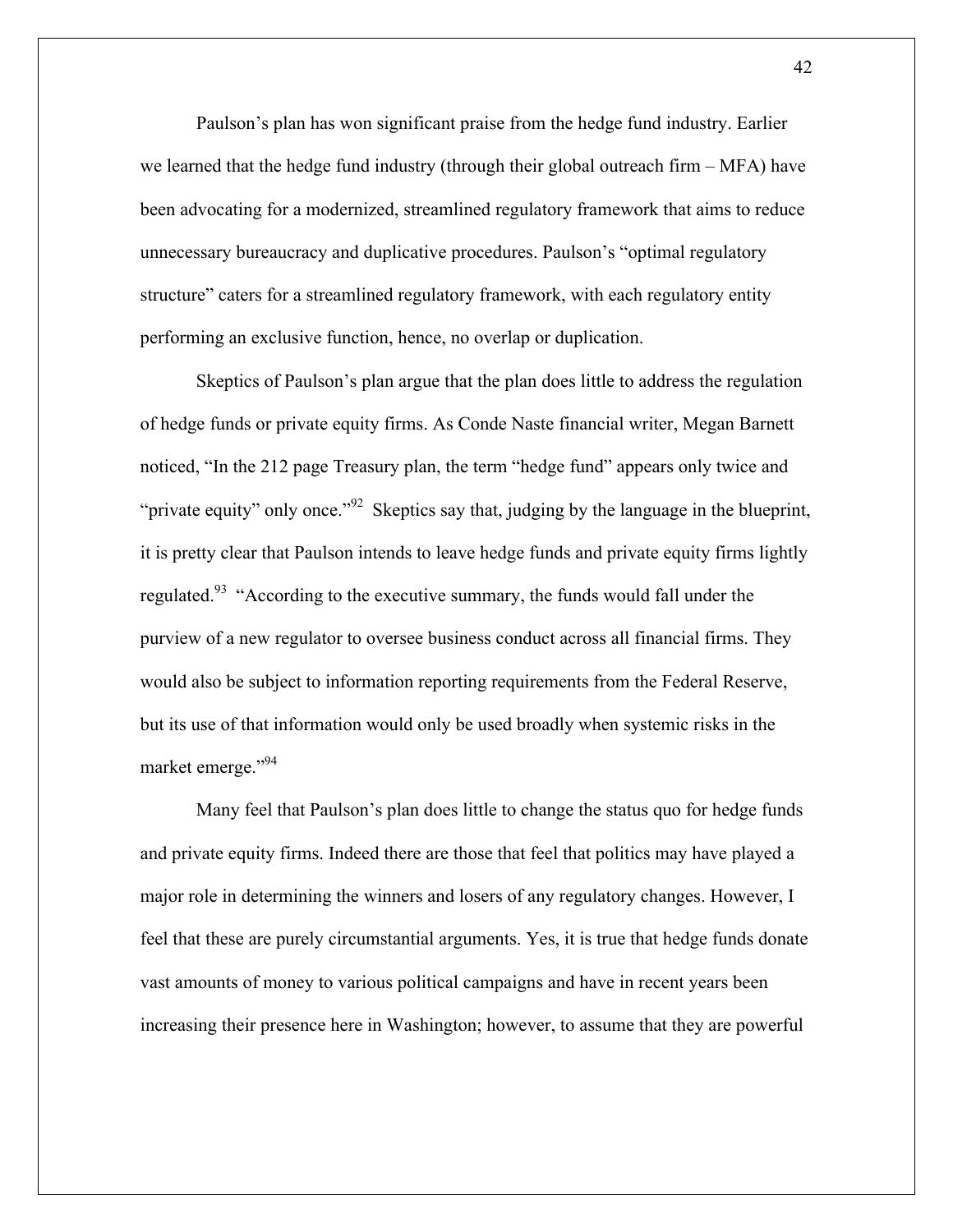enough to influence the outcomes of a piece of national financial regulation litigation may be a gross misassumption.

On the other hand there are those that feel that Paulson's plan does enough to ensure more stringent capital adequacy requirements for firms using leverage, and that the streamlined approach will allow regulators to be more effective and efficient.

## **5. Conclusion**

Throughout this paper I have provided insight and arguments from key stakeholders. In my conclusion I intend to express my personal view points on the central thesis of this paper – regulation.

I am a strong believer that the emergence of the hedge fund industry has come as a direct consequence of the sheer genius and added innovation by players in the financial markets. The growth of this "exclusive" industry has proved that the very essence of the capitalistic values that have determined this country's path to success, still hold true today.

It is evident that financial crises are endemic and will always continue to be so (for as long as we embrace our capitalistic values). Since the inception of our financial markets we have experienced booms and busts. The current turmoil we face is no different from the ups and downs experienced throughout the very long history of our financial markets. The notion that a world can just regulate its way out of crises is an illusion.<sup>95</sup> I believe that crisis is the price we pay for innovation and governments face a tough choice of embracing this innovation by keeping markets open or regulating and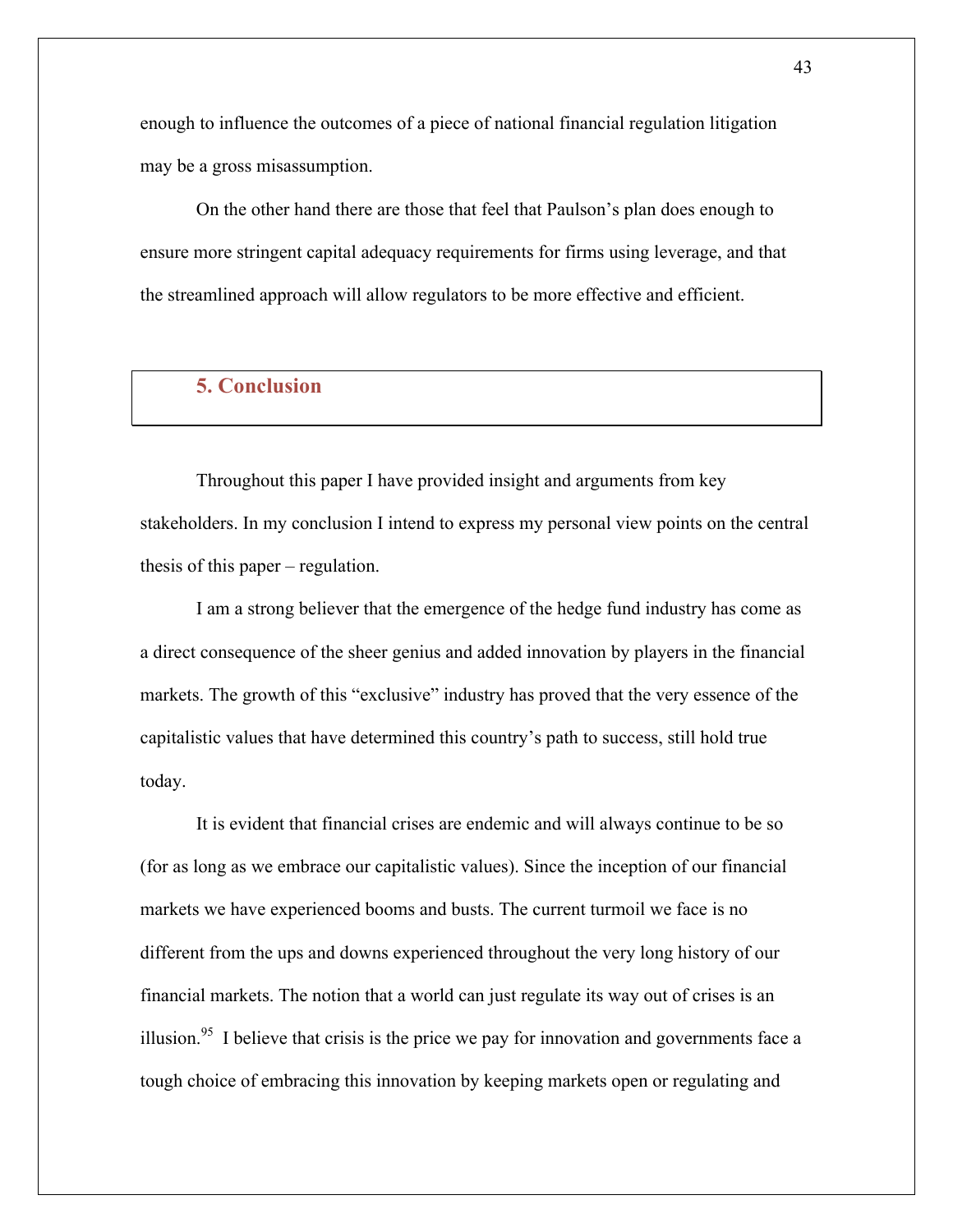hampering their innovation. Regulation may provide some form of safety, yes, but it will also destine an economy to a lower rate of growth and even then crisis may strike.

I feel that regulation has never proven to be effective in avoiding market turmoil. Consider that the hedge funds have been amongst some of the least affected entities in this subprime mess. However, the very institutions that recorded some of the largest losses ever have been the Citigroups, the UBSs, the Bank of Americas, the very regulated entities that people want hedge funds to emulate.

I am not an advocate for more regulation of hedge funds but rather better regulation of hedge funds. I do believe that the current framework is "broken" and that changes need to be made to make it more effective. Paulson's plan provides some genuine attempts to make the system more efficient and embrace this financial innovation that hedge funds and private equity firms provide.

Tighter regulation will mean that the social value of these entities will be lost and we will be succumbing ourselves to a more socialistic value chain that is not interested from benefitting from the sheer brilliance and ingenuity that spawns from financial innovation.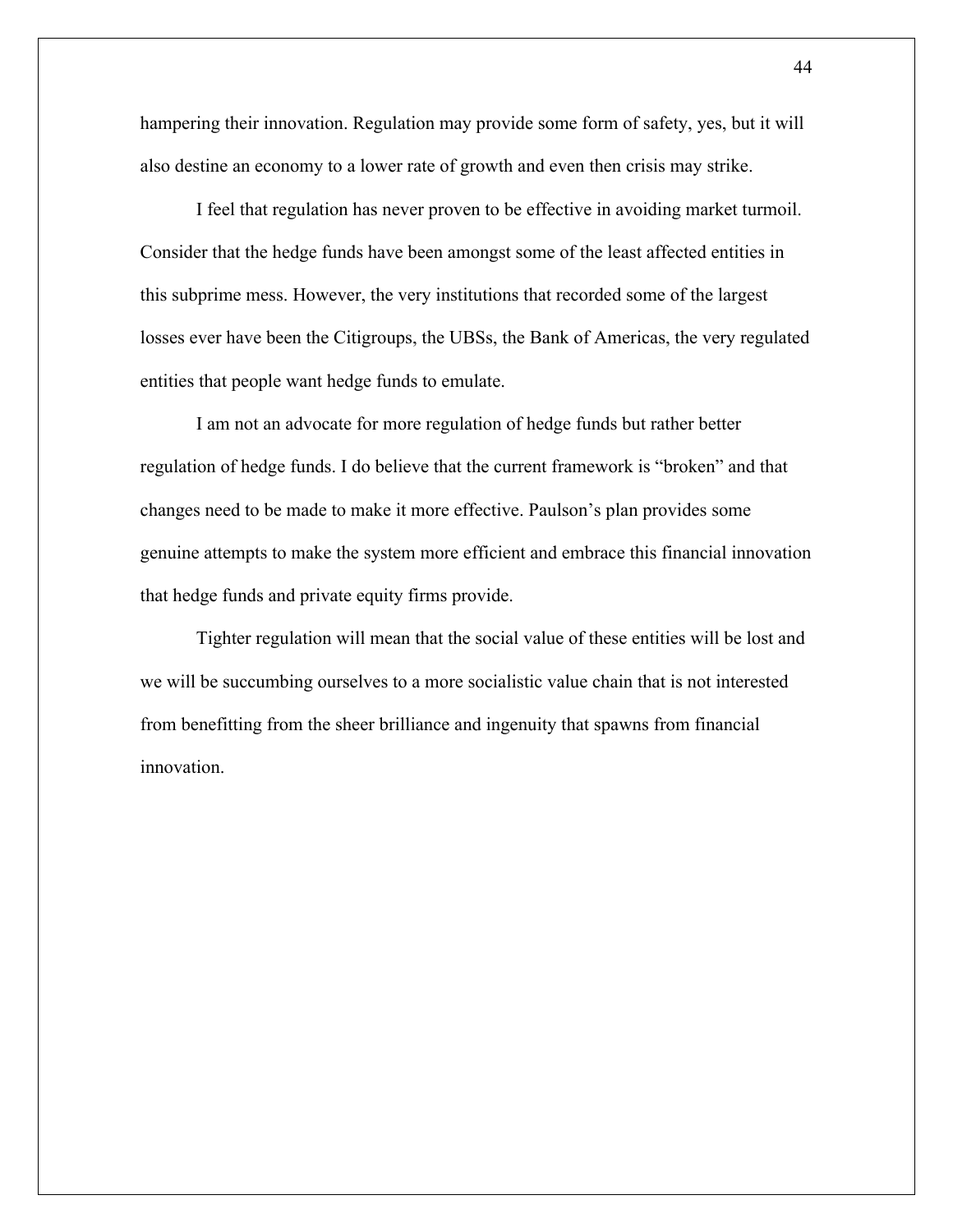## **APPENDIX A – SNAPSHOT OF A FIDELITY FUND**

**Morningstar Report** | Snapshot Section | Full Report (contains all sections) 11-25-08

Click the print icon in your browser to print this report.

## **Snapshot Fidelity** FFIDX

**Performance** more

| $10 - 31 - 08$<br>Growth of \$10,000 |        |      |        |      |         |  |  |
|--------------------------------------|--------|------|--------|------|---------|--|--|
| Fund                                 | Index  |      |        |      |         |  |  |
|                                      |        |      |        |      |         |  |  |
|                                      |        |      |        |      |         |  |  |
|                                      |        |      |        |      |         |  |  |
|                                      |        |      |        |      |         |  |  |
|                                      |        |      |        |      |         |  |  |
| 9.0                                  |        |      |        |      |         |  |  |
|                                      | 2004   | 2005 | 2006   | 2007 | 2008    |  |  |
|                                      |        |      |        |      |         |  |  |
| Fund                                 | 7.8    | 7.5  | 13.7   | 16.8 | $-36.2$ |  |  |
| $+/-$ S&P 500<br><b>TR</b>           | $-3.0$ | 2.6  | $-2.1$ | 11.3 | $-3.4$  |  |  |
| $+/-$ Cat                            | $-2.2$ | 1.6  | $-0.5$ | 10.7 | $-2.2$  |  |  |
| Fund<br><b>Category</b>              | LB     | LB   | LB     | LВ   | LB      |  |  |

#### **Key Stats** more

Large Blend

\$21.40 \$1.23

**Total Assets**(\$mil) **Expense Ratio %** 4,984 0.55

None None

**Manager Start Date**

John D. Avery 02-06-02

**Morningstar Category Morningstar Rating** \*\*\*\*

**NAV** (11-24-08) **Day Change**

**Front Load % Deferred Load %**

**Yield %** (TTM) **Min Investment** 1.49 \$2,500

#### **Trailing Returns %** 11-24-08

|                  | YTD      | 3 year  | 5 year  |
|------------------|----------|---------|---------|
| Fund             | $-44.19$ | $-9.74$ | $-1.73$ |
| $+/-$ Cat        | $-2.00$  | 1.76    | 1.16    |
| $+/-$ S&P 500 TR | $-3.40$  | 0.85    | 0.55    |

## **Premium Features**

**analyst report**

**Analyst Pick or Pan Role in Portfolio** Premium Premium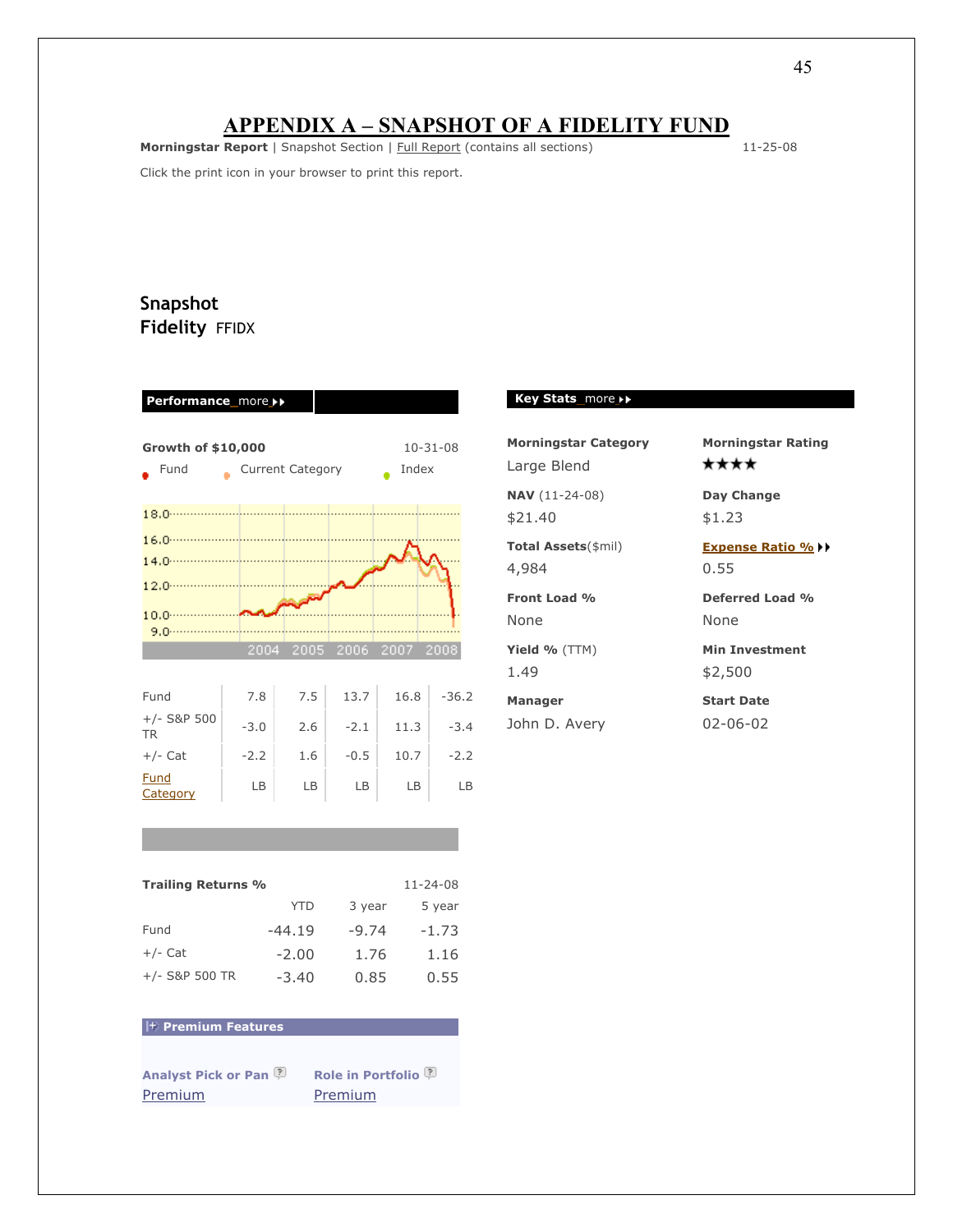#### **Analyst Report Summary**

Even after a surprising 2007, we still want to see more from this mutual fund. **Read full analyst report**

**Stewardship Grade**

A decent steward, but with room for improvement. **See more detail**

## **Portfolio Analysis\_more ▶▶** 2009-20-08 20-08 20-08 20-08 20-08 20-08 20-08 20-08 20-08 20-08 20-08 20-08 20-08 20-08

Avg. Mkt Cap \$Mil

Price/Prospective

41,844

Earnings 13.4

 $\blacktriangleright$ 

#### **Morningstar Style Box**



Value Blend Growth

**Ownership Zone** 



**Sector Breakdown** (% of stocks)

| ᠊᠊ᡡ | <b>Information</b> | 17.79 |
|-----|--------------------|-------|
| LR. | Software           | 1.76  |
| 口   | Hardware           | 12.11 |
|     | Media              | 1.79  |
|     | Telecommunications | 2.12  |



Ġ

ηs.

国 \$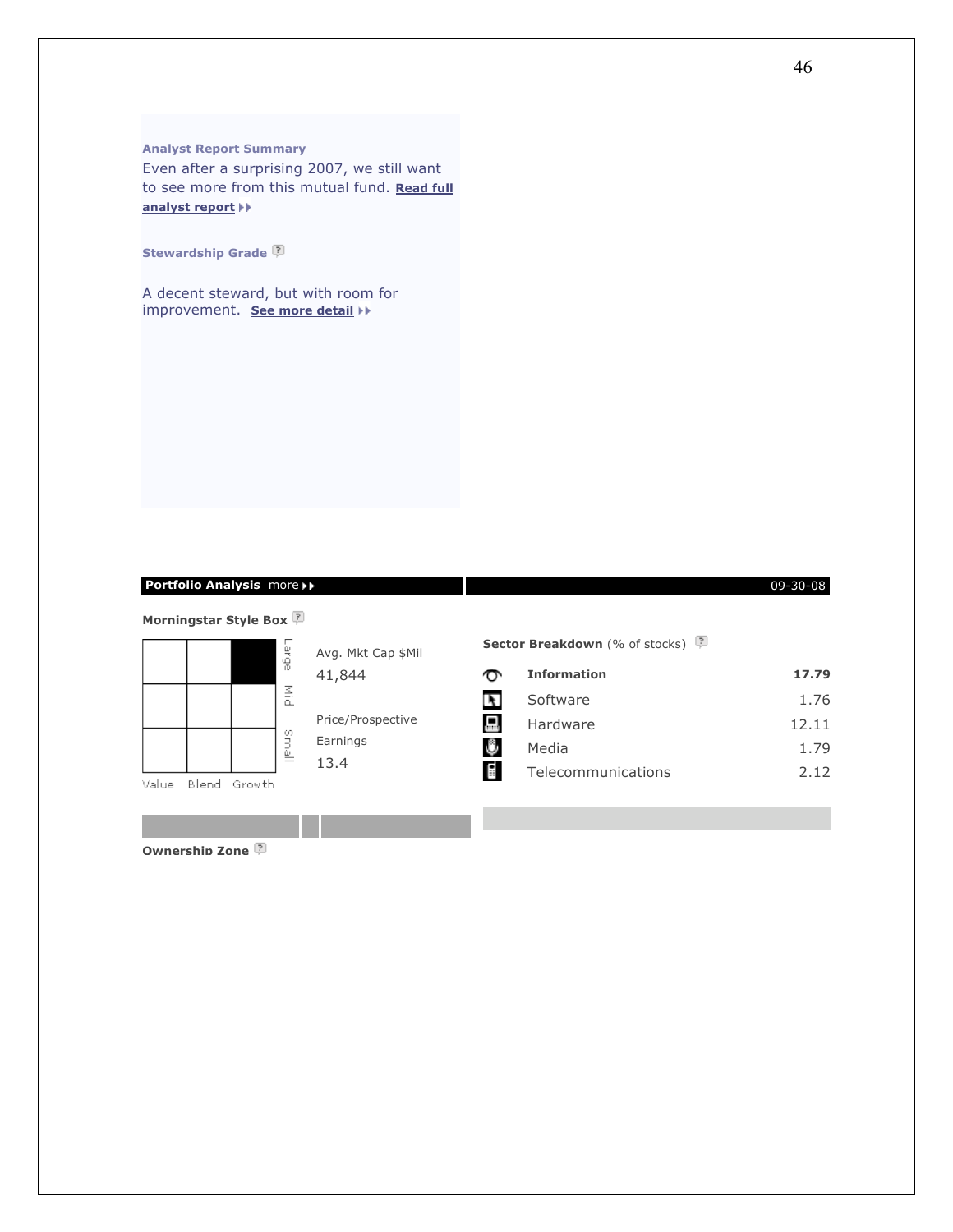|               |                                        | % Long                         | % Short % Net Assets         |               | ≎<br><b>Industrial Materials</b> |                     | 13.57        |
|---------------|----------------------------------------|--------------------------------|------------------------------|---------------|----------------------------------|---------------------|--------------|
| Cash          |                                        | 1.2                            | 0.0                          | 1.2           | $\bullet$<br>Energy              |                     | 14.25        |
| <b>Stocks</b> |                                        | 98.8                           | 0.0                          | 98.8          | О<br><b>Utilities</b>            |                     | 2.07         |
| <b>Bonds</b>  |                                        | 0.0                            | 0.0                          | 0.0           |                                  |                     |              |
| Other         |                                        | 0.0                            | 0.0                          | 0.0           |                                  |                     |              |
|               |                                        |                                |                              |               |                                  |                     |              |
|               |                                        |                                |                              |               | <b>Annual Turnover %</b>         |                     | 80           |
|               |                                        |                                |                              |               |                                  |                     |              |
|               |                                        |                                |                              |               | % Assets in Top 10               |                     | 20.21        |
|               |                                        |                                |                              |               |                                  |                     |              |
|               | Top 5 Holdings <b>Get Price Quotes</b> |                                |                              | <b>Sector</b> |                                  | <b>YTD Return %</b> | % Net Assets |
| ⊕             |                                        | Monsanto Company*              |                              |               | <b>Industrial Materials</b>      | $-36.75$            | 3.25%        |
| ⊕             |                                        |                                | Bank of America Corporation* |               | <b>Financial Services</b>        | $-62.60$            | 2.29%        |
|               |                                        | <b>ExxonMobil Corporation*</b> |                              | Energy        |                                  | $-14.26$            | 2.12%        |
| ⊕             |                                        | Wells Fargo Company*           |                              |               | <b>Financial Services</b>        | $-10.08$            | 2.11%        |
|               |                                        | Wal-Mart Stores, Inc.*         |                              |               | <b>Consumer Services</b>         | 12.47               | 1.99 %       |
|               |                                        |                                |                              |               |                                  |                     |              |

⊕ Increase ⊝ Decrease ☆ New since last portfolio \* Analyst Report available YTD Return through 11-24-08.

Morningstar.com, Fidelity Fund Snapshot. Accessed at: http://quicktake.morningstar.com/fundnet/Snapshot.aspx?Country=USA&Symbol=FFIDX

Appendix B, 2007. "**Agreement Among PWG and U.S. Agency Principals on Principles and Guidelines Regarding Private Pools of Capital"**:

http://www.treasury.gov/press/releases/reports/hp272\_principles.pdf

**References**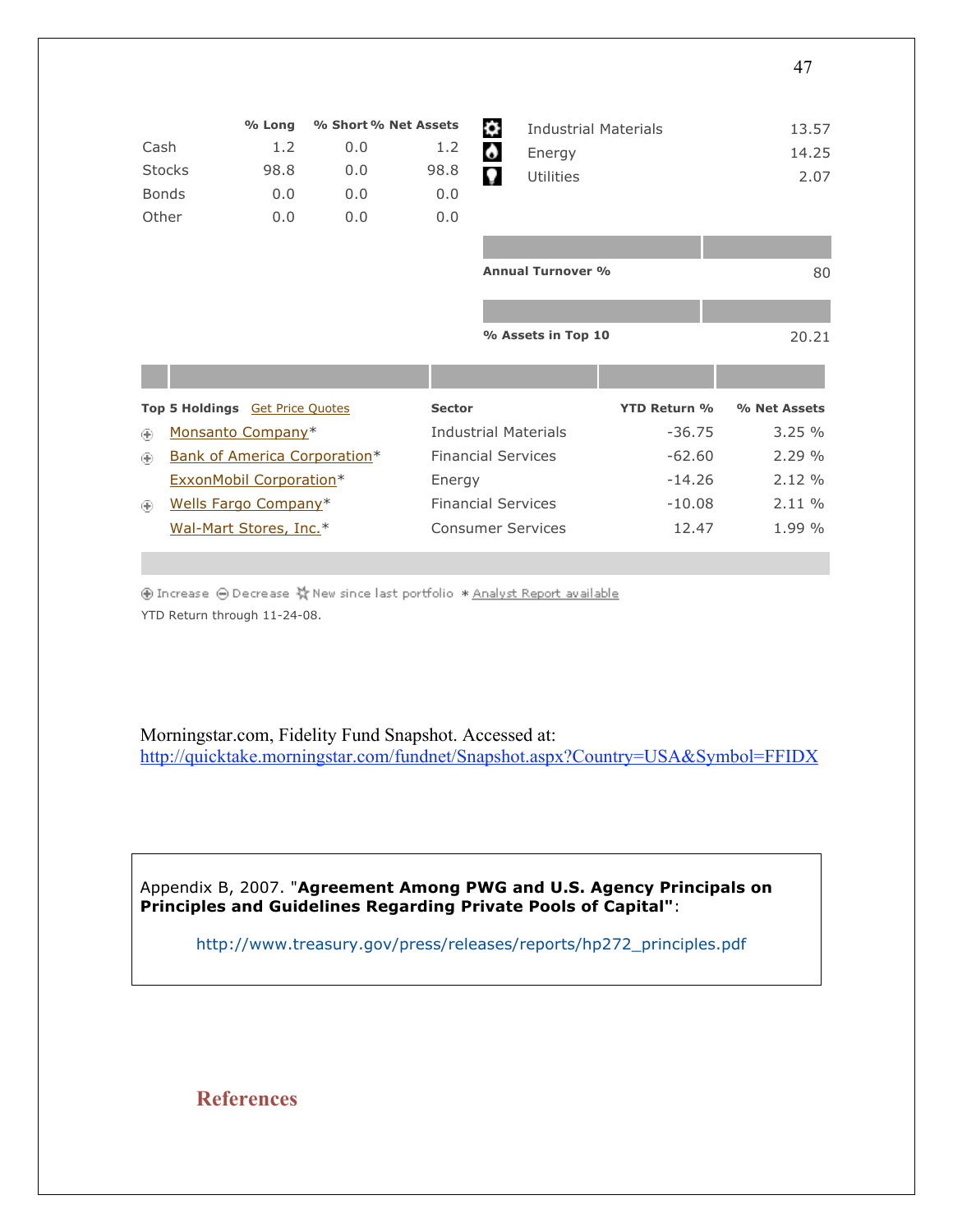- Anderson, J. April 16, 2008 "Wall Street Winners Get Billion-Dollar Paydays". New York Times.
- Barnett, Conde Nast Portfolio, March 31, 2008 "Hedge Funds Get a Pass: New money old hands off approach". Accessed at: http://www.portfolio.com/newsmarkets/top-5/2008/03/31/Paulson-Plan-for-Hedge-Funds
- Bernanke, Speech, 2006 "Hedge Funds and Systemic Risk" At the Federal Reserve Bank of Atlanta's 2006 Financial Markets Conference, Sea Island, Georgia. Accessed at: http://www.federalreserve.gov/newsevents/speech/bernanke20060516a.htm
- Chan, Getmansky, Haas, & Lo, National Bureau of Economic Research, March 2005 "Systemic Risk and Hedge Funds". Working Paper 11200. Accessed at: http://www.nber.org/papers/w11200
- China Daily, April 9, 2008 "Bear Stearns Bail Out Helped Avert Systemic Risk Song Shutao". Accessed at: http://www.chinadaily.com.cn/
- Cox, United States Securities and Exchange Commission, July 25, 2006 "Testimony Concerning the Regulation of Hedge Funds". Accessed at: http://www.sec.gov/news/testimony/2006/ts072506cc.htm
- Department of Treasury, March 2008 "Blueprint for a Modernized Financial Regulatory Structure". Accessed at: http://www.treas.gov/press/releases/reports/Blueprint.pdf
- Economist, April 3, 2008 "Fixing Finance". Print edition accessed at: http://www.economist.com/opinion/displaystory.cfm?story\_id=10966204
- Farrell, BusinessWeek, March 19, 2008 "The Fed's Too Easy on Wall Street".
- Gapper, Financial Times Columnists, March 26, 2008 "It is time for reflection, not regulation on banking".
- Investment Company Institute, National Association of U.S. Investment Companies, 2007. Accessed at : http://www.ici.org/funds/abt/faqs\_hedge.html
- Jaeger, 2003 "All about Hedge Funds". McGraw-Hill, New York, NY.
- Lahart & Lucchetti, Wall Street Journal, June 25, 2007 "Wall Street Fears Bear Stearns Is Tip of an Iceberg". Online Edition Accessed at :

http://online.wsj.com/article/SB118274074999546759.html?mod=home\_whats\_n ews\_us

- Mackintosh, Financial Times, February 22, 2008 "Why the credit crunch doesn't squeeze so hard on hedge funds".
- Mc Donald, New York Magazine, April 9, 2007 "Behind the Hedge".
- Politi, Financial Times, March 20, 2008 "Frank calls for financial risk regulator".

Securities and Exchange Commission, Staff Report, September, 2007 "Implications of the Growth of Hedge Funds". Accessed at:

http://www.sec.gov/news/studies/hedgefunds0903.pdf

Stulz, February, 2007 "Hedge Funds: Past, Present, and Future". Charles A. Dice Center for Research in Financial Economics. Working paper accessed at: http://www.cob.ohio-state.edu/fin/faculty/stulz/

Thomson Financial News, April 17, 2008 "Soros urges regulation for hedge funds".

United States Securities & Exchange Commission (SEC), Staff Report, September 2003 "Implications of the Growth of Hedge Funds". Accessed at: http://www.sec.gov/news/studies/hedgefunds0903.pdf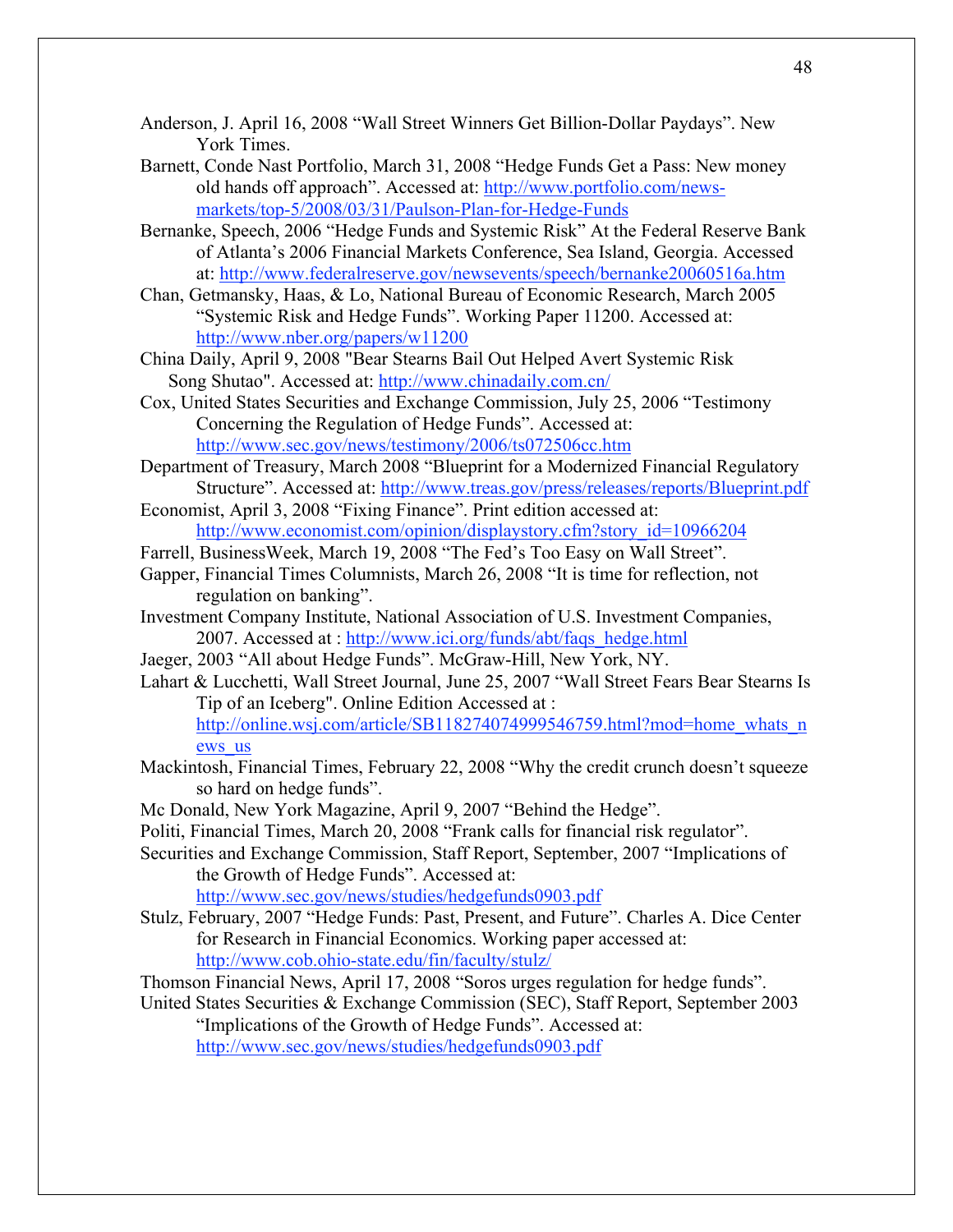Washington AFP, April 24, 2008 "Debate on Fed role in Bear Stearns rescue continues to rage". Accessed at:

http://afp.google.com/article/ALeqM5j0RQyShf5qk63f9wLnYkbzmZ\_mdg

<u>1</u> <sup>1</sup> Stulz, February, 2007 "Hedge Funds: Past, Present, and Future". Charles A. Dice Center for Research in Financial Economics. Working paper accessed at: http://www.cob.ohio-state.edu/fin/faculty/stulz/p.6).

 $<sup>2</sup>$  Ibid</sup>

<sup>3</sup> Securities and Exchange Commission, Staff Report, September, 2007 "Implications of the Growth of Hedge Funds". Accessed at: http://www.sec.gov/news/studies/hedgefunds0903.pdf; p.12

<sup>5</sup> Investment Company Institute, National Association of U.S. Investment Companies, 2007. Accessed at : http://www.ici.org/funds/abt/faqs\_hedge.html

6 Ibid

7 Ibid

8 Ibid

<sup>9</sup> Ibid  $10$  Ibid

 $11$  Ibid

 $12$  Ibid

 $13$  Ibid

14 MFA, 2007

<sup>15</sup> ICI, 2007

 $16$  Ibid

<sup>17</sup> Mc Donald, New York Magazine, April 9, 2007 "Behind the Hedge".p.2

<sup>18</sup> Anderson, J. April 16, 2008 "Wall Street Winners Get Billion-Dollar Paydays". New York Times.

19 ICI, 2007

 $20$  Ibid

 $21$  Ibid

 $22$  Ibid

 $23$  Ibid

 $24$  Ibid

 $25$  Ibid

26 SEC, September 2003 p.37

<sup>27</sup> Jaeger2003 "All about Hedge Funds". McGraw-Hill, New York, NY..133).

 $^{28}$  Jaeger, p.134

 $^{29}$  SEC, September 2003 p.37.<br><sup>30</sup> Jaeger, p.139.

 $rac{31}{32}$  SEC, September 2007 p.39.

<sup>&</sup>lt;sup>4</sup> Mackintosh, Financial Times, February 22, 2008 "Why the credit crunch doesn't squeeze so hard on hedge funds".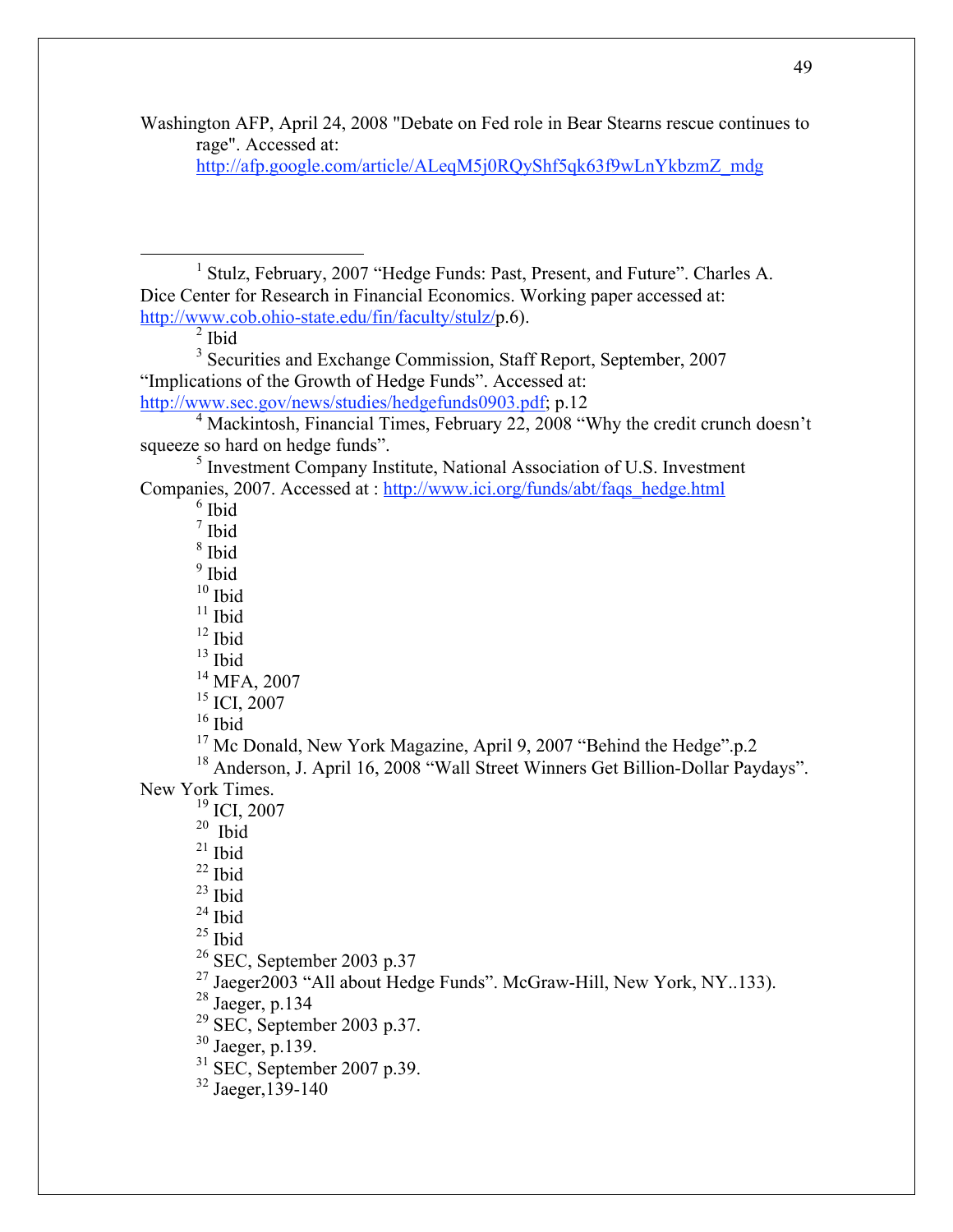$33$  Jaeger, p.141

 $rac{34}{35}$  SEC, September 2003 p.40.<br> $rac{35}{10}$ 

36 Ibid

37 Ibid

 $38$  Ibid

<sup>39</sup> Chan, Getmansky, Haas, & Lo, National Bureau of Economic Research, March 2005 "Systemic Risk and Hedge Funds". Working Paper 11200. Accessed at: http://www.nber.org/papers/w11200p.2

 $40$  Ibid

 $41$ Stulz, p.13.

 $42$  Ibid

 $^{43}_{44}$  Stulz, p.14.

45 Ibid

46 Ibid

<sup>47</sup> Lahart & Lucchetti, Wall Street Journal, June 25, 2007 "Wall Street Fears Bear Stearns Is Tip of an Iceberg". Online Edition Accessed at :

## http://online.wsj.com/article/SB118274074999546759.html?mod=home\_whats\_news\_us\_ 48 Ibid

49 Ibid

50 Ibid

 $51$  Ibid

52 Ibid

<sup>53</sup> Bernanke, Speech, 2006 "Hedge Funds and Systemic Risk" At the Federal Reserve Bank of Atlanta's 2006 Financial Markets Conference, Sea Island, Georgia.

Accessed at: http://www.federalreserve.gov/newsevents/speech/bernanke20060516a.htm  $54$  Ibid

55 Ibid

56 Washington AFP, Accessed at:

http://afp.google.com/article/ALeqM5j0RQyShf5qk63f9wLnYkbzmZ\_mdg

 $57$  Ibid

58 Ibid

59 China Daily, April 9, 2008 "Bear Stearns Bail Out Helped Avert Systemic Risk Song Shutao". Accessed at: http://www.chinadaily.com.cn/

 $60$  Ibid

<sup>61</sup> Washington AFP, 2008).

 $62$  Ibid

63 Farrell, BusinessWeek, March 19, 2008 "The Fed's Too Easy on Wall Street".

 $64$  Ibid

<sup>65</sup> Ibid

 $66$  Ibid

 $67$  Ibid